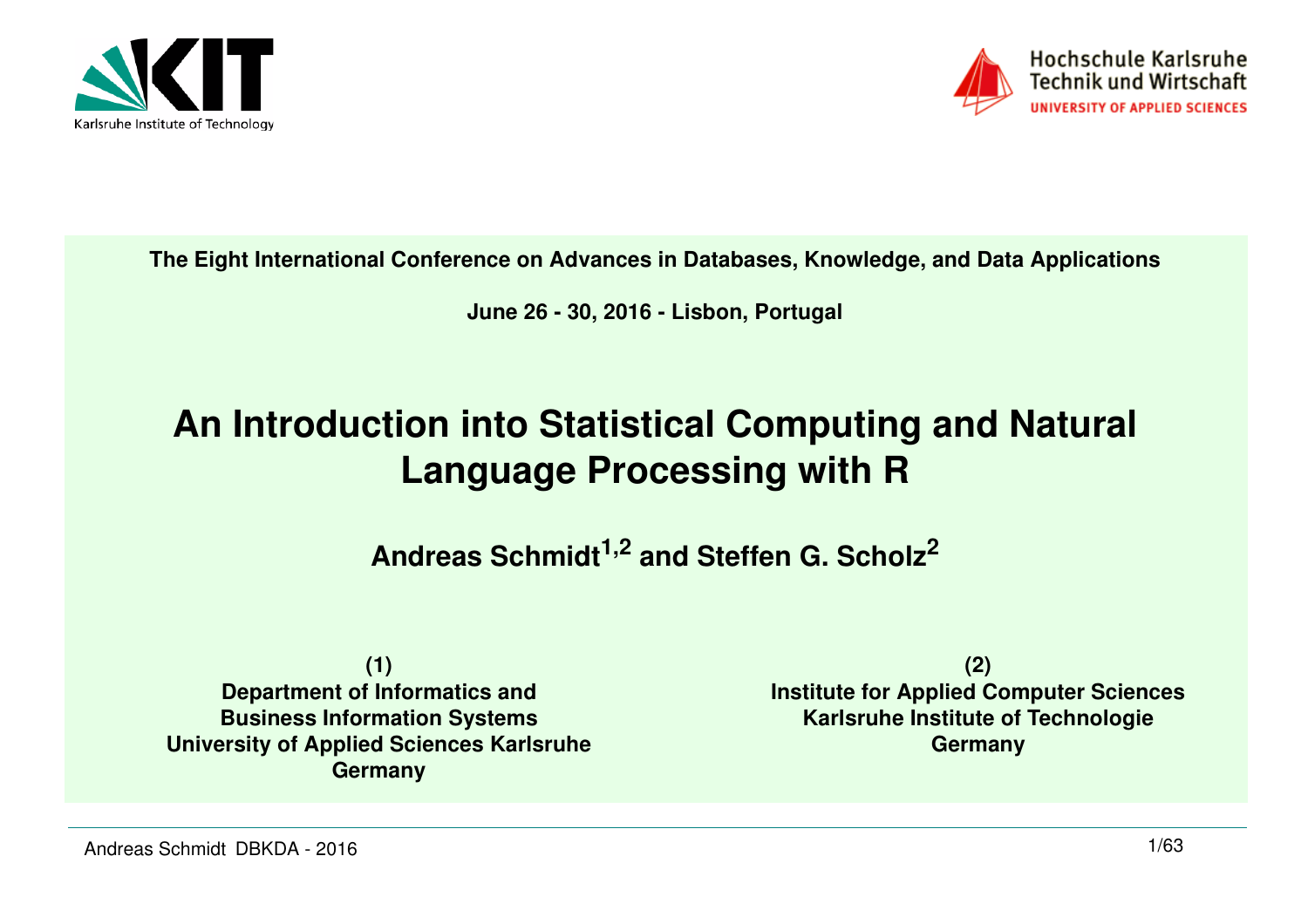



## **Outlook**

- What is R?
- Basic Data Structures
- • Basic-Operations
	- •Getting information about your data
	- •Import- and Export
	- •Operations on data
	- Some more useful build in functions
	- User defined functions
- NLP basics
- R and Big Data Applications
- + 3 hands on exercices
- First contact
- •Querying data
- •Simple NLP example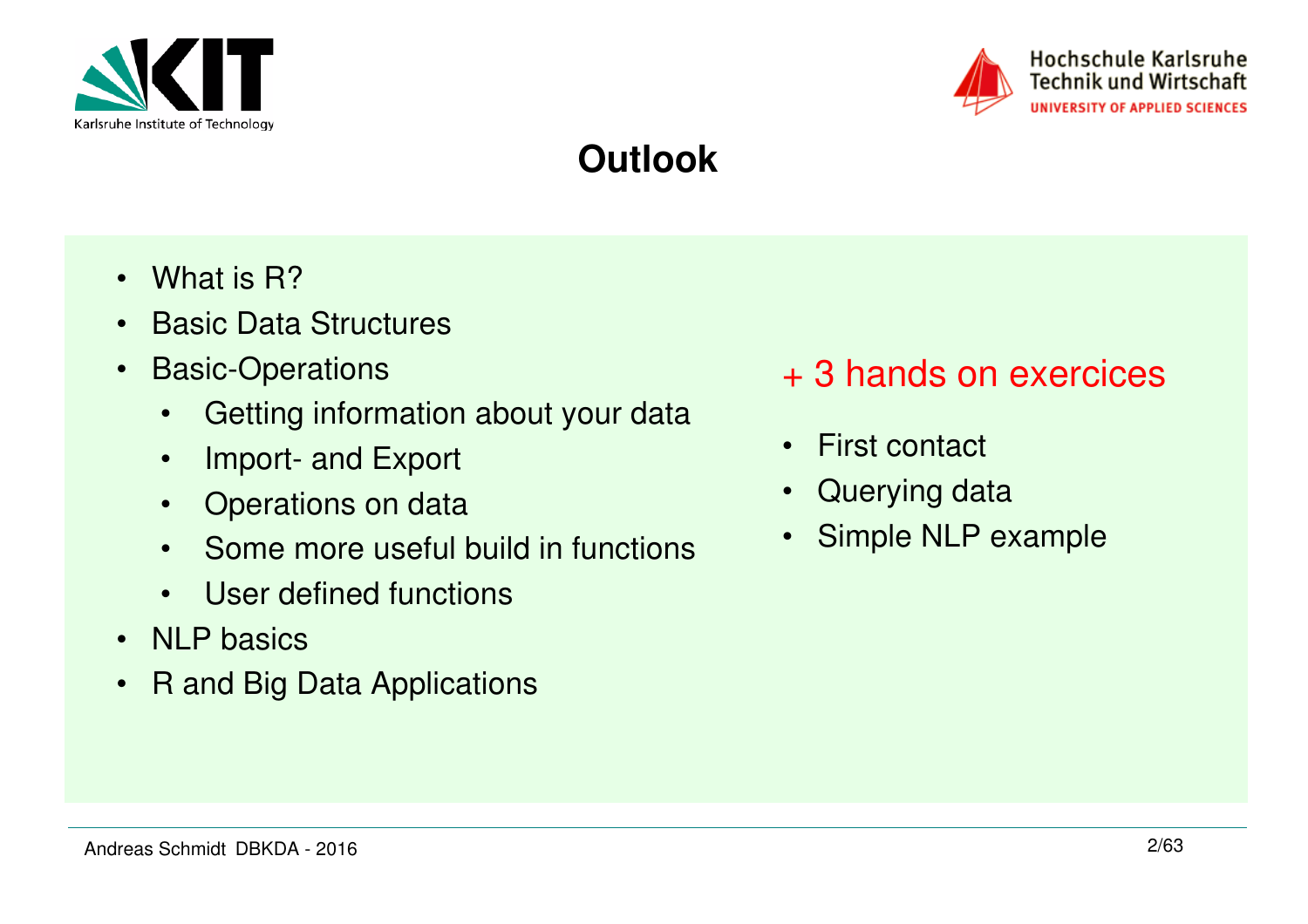



# **Characteristics of R**

- $\bullet$ Programming language/development environment for (statistical) data analysis
- • Open Source project (gnu, cross plattform, high number of additional packages<sup>1</sup>, huge development community)
- •Interpreted language
- $\bullet$ Main memory based
- •Interface to C/C++, Fortran and Java
- $\bullet$ Very good graphic cababilities
- •Interactive and batch processing (see next slides ...)
- •General programming language
- •Easily extensible
- •Leading edge algorithms

<sup>1.</sup> ~8500 packages (13.6.2016)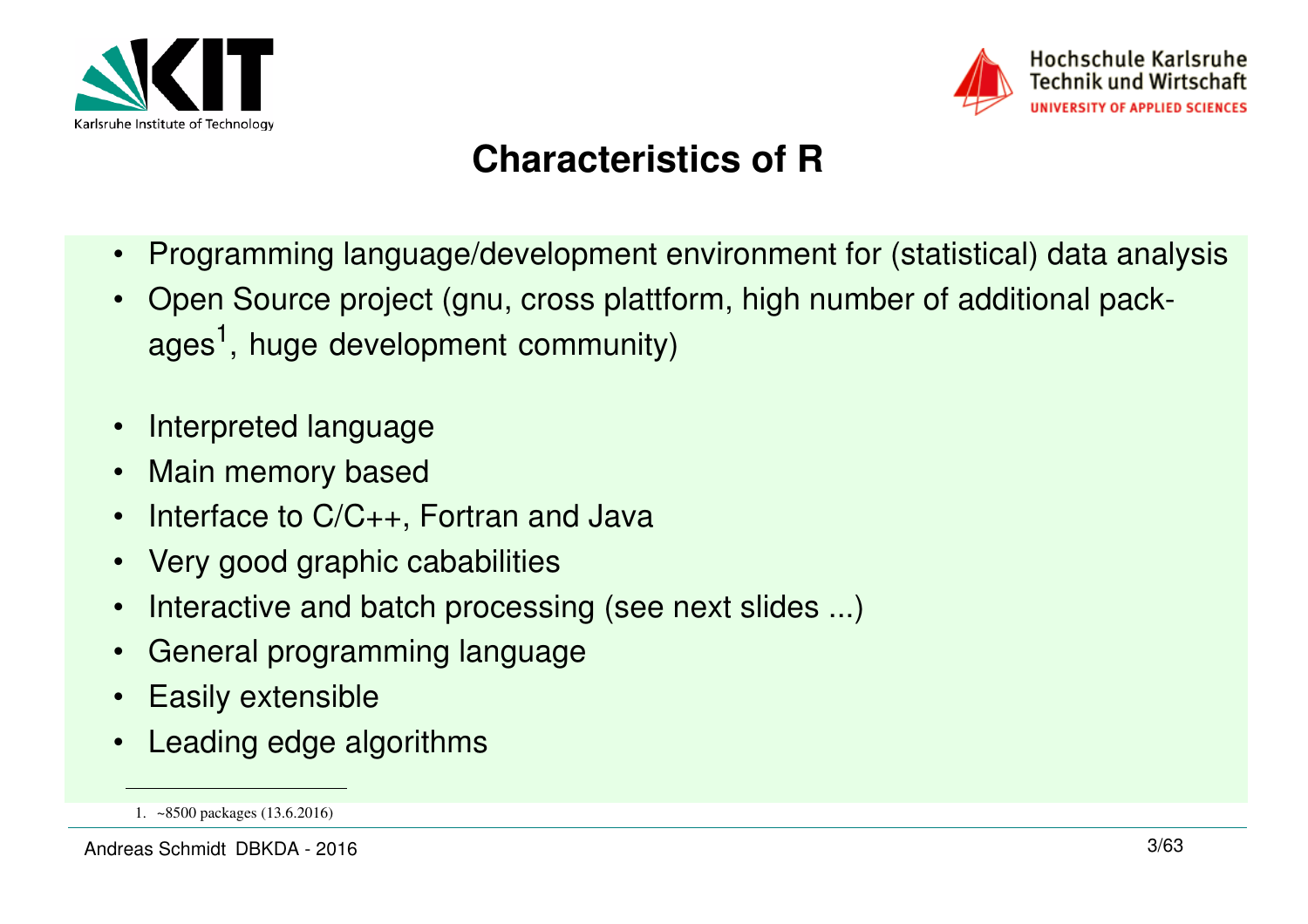



# **A first example**

see Hands-on Exercise I ...

(next page)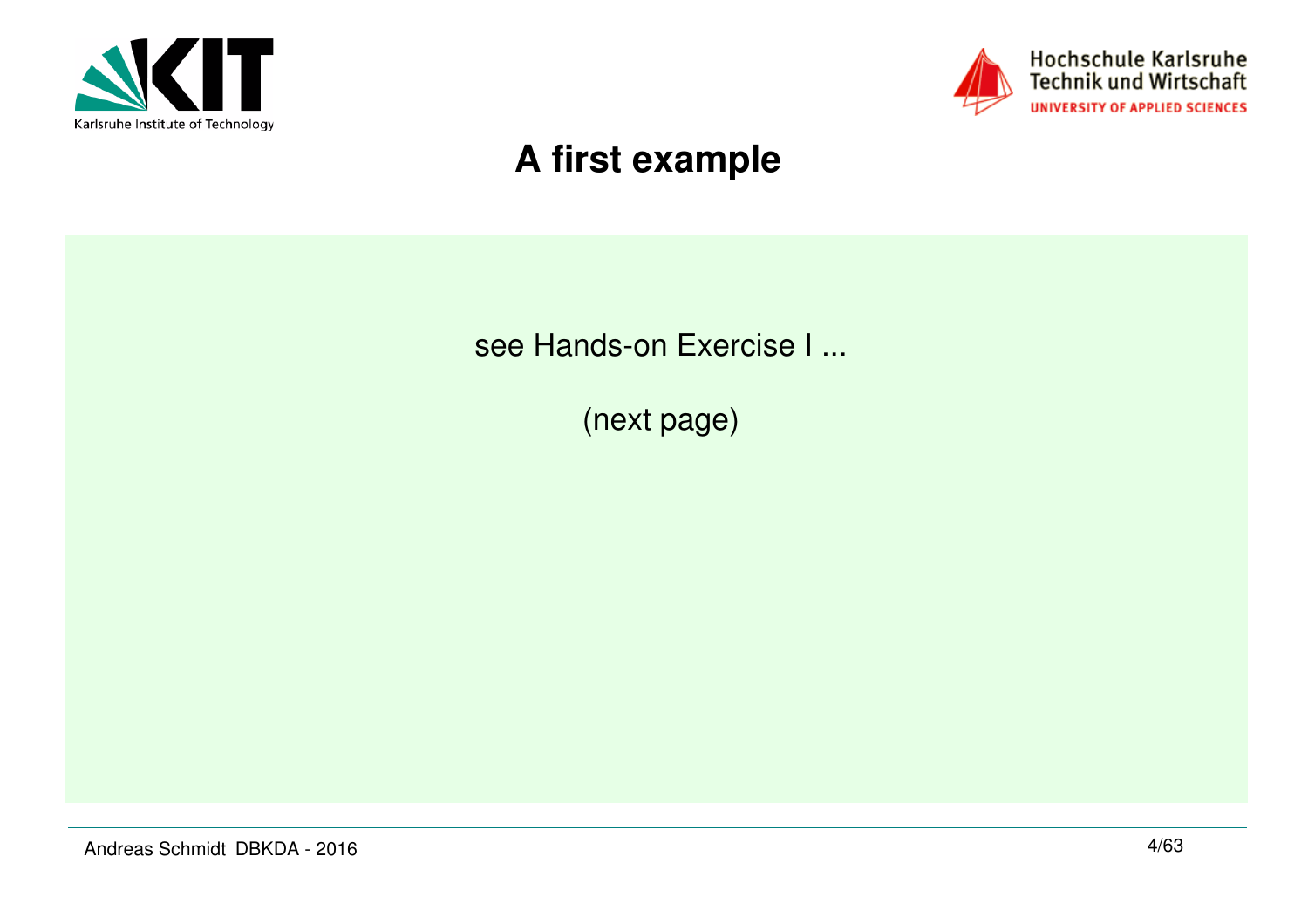



# **Hands-On Exercise 1 (Page 1)**

- 1. Install R from https://www.r-project.org/
- 2. Start the R environment
- 3. Set the values of two variables

 $x < -12$ 

 $y < -6$ 

4. Calculate the sum:

x+y

5. Define a vector with two elements:

```
vec<-c(x,y)
```
- 6. Show the content of the vector vec
- 7. Calculate the mean of the values mean(vec)
- 8. Calculate the standard derivation sd(vec)
- 9. Generate 100 random numbers (normal distribution with mean=0, sd=1) and store them in a vector with name  $\mu$ "

 $n < -rnorm(100)$ 

10. Show the generated vector

n

11. Give some information about the "rnorm" function: help(rnorm)

12. Print a histogram of the values

hist(n)

- 13. Give some information about the function "hist" help(hist)
- 14. Your first job: change the number of intervals to 20

...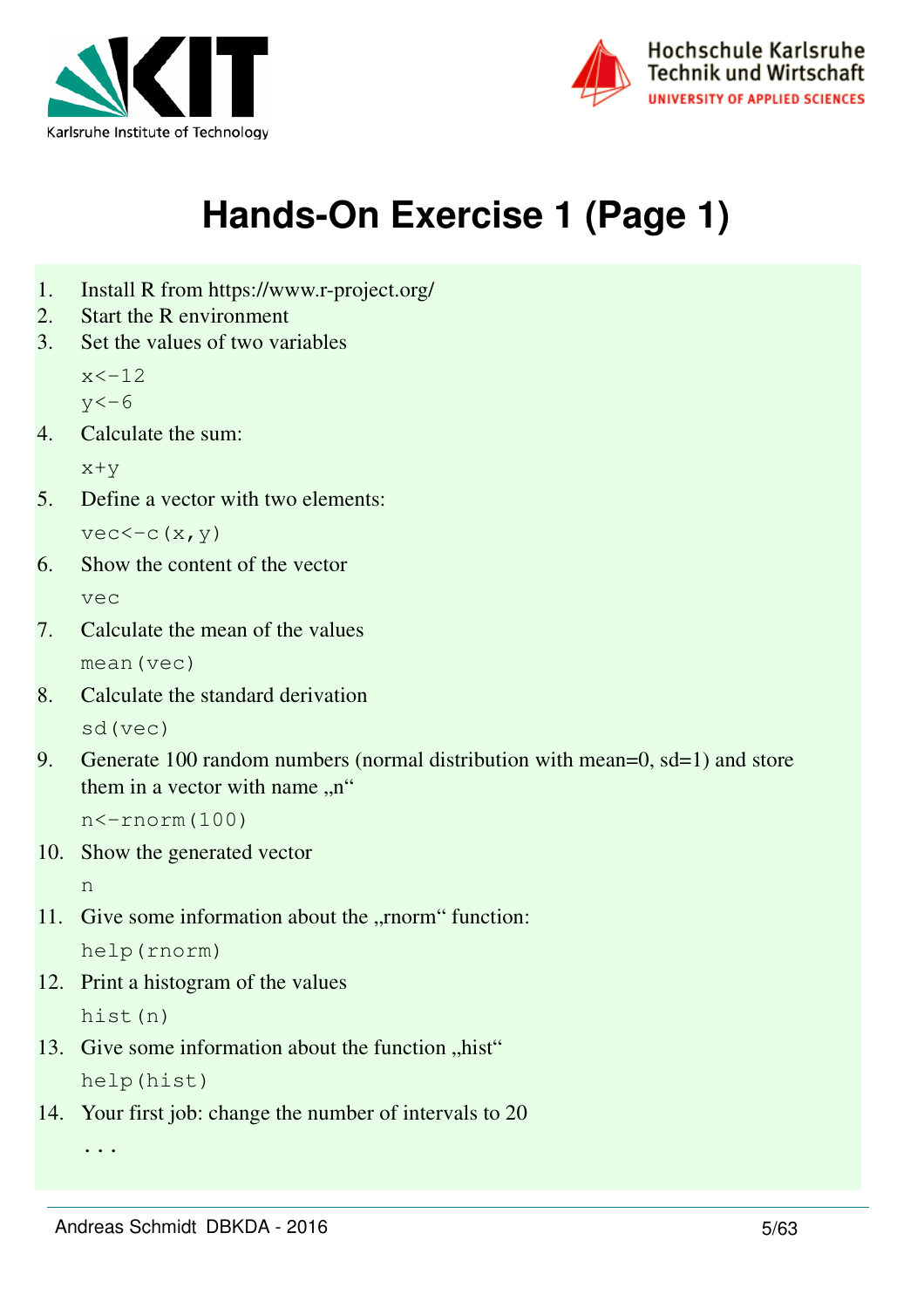



# **Hands-On Exercise 1 (Page 2)**

```
15. Create a file with the following content and store it somewhere on disk (with name 
   "hands-on-1-batch.R"):
   x < -seq(from=-10, to=10, by=0.1)my.first.func<-function(x) {
        return (sin(x) * 2)}
    y<-my.first.func(x)
   plot(x,y)
```

```
16. Execute the script with the following command:
    source("<path-to-script>/hands-on-1-batch.R")
```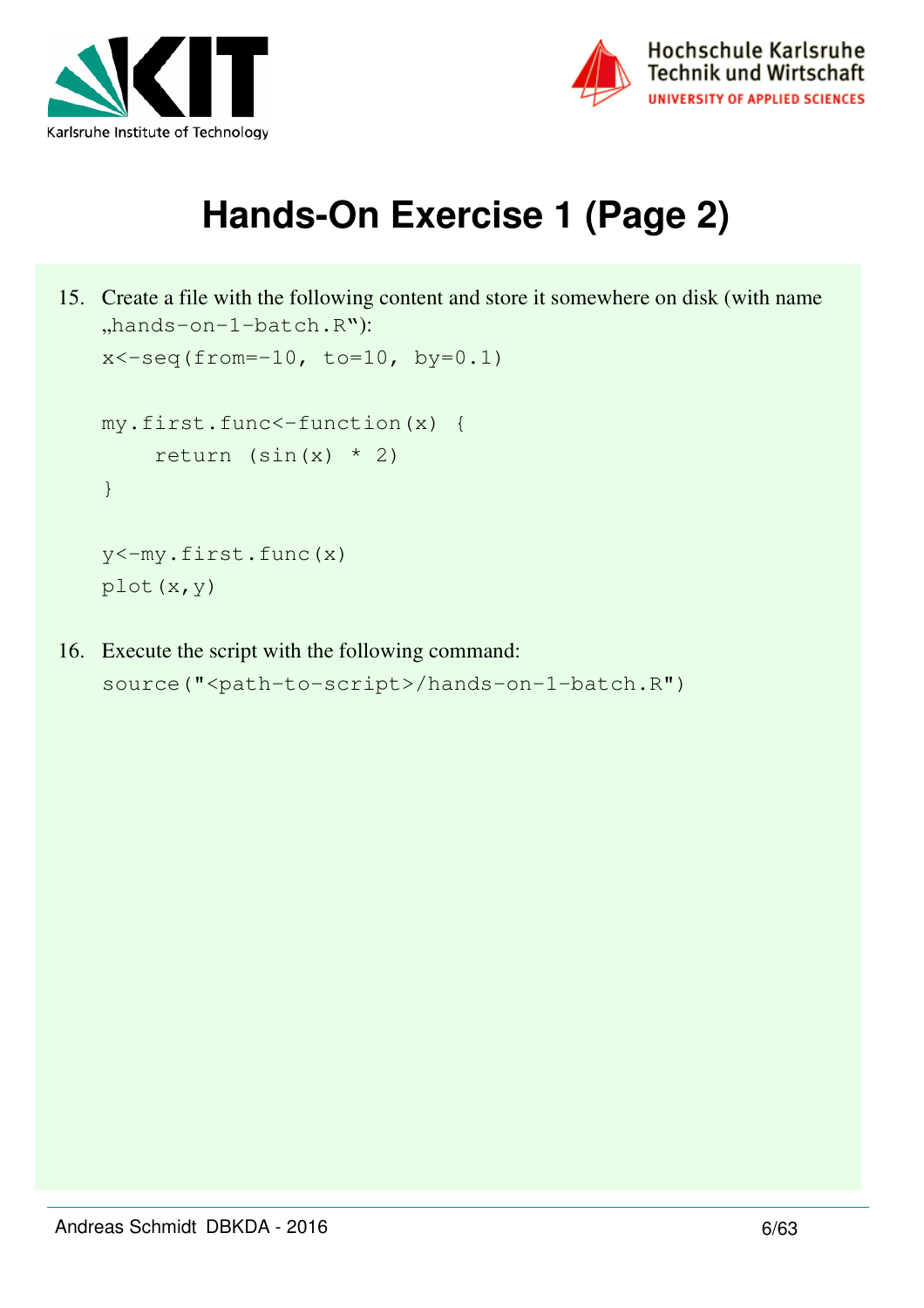



# **R Basic Datastructures**

- Vector
- Matrices
- Array
- Lists
- Data Frames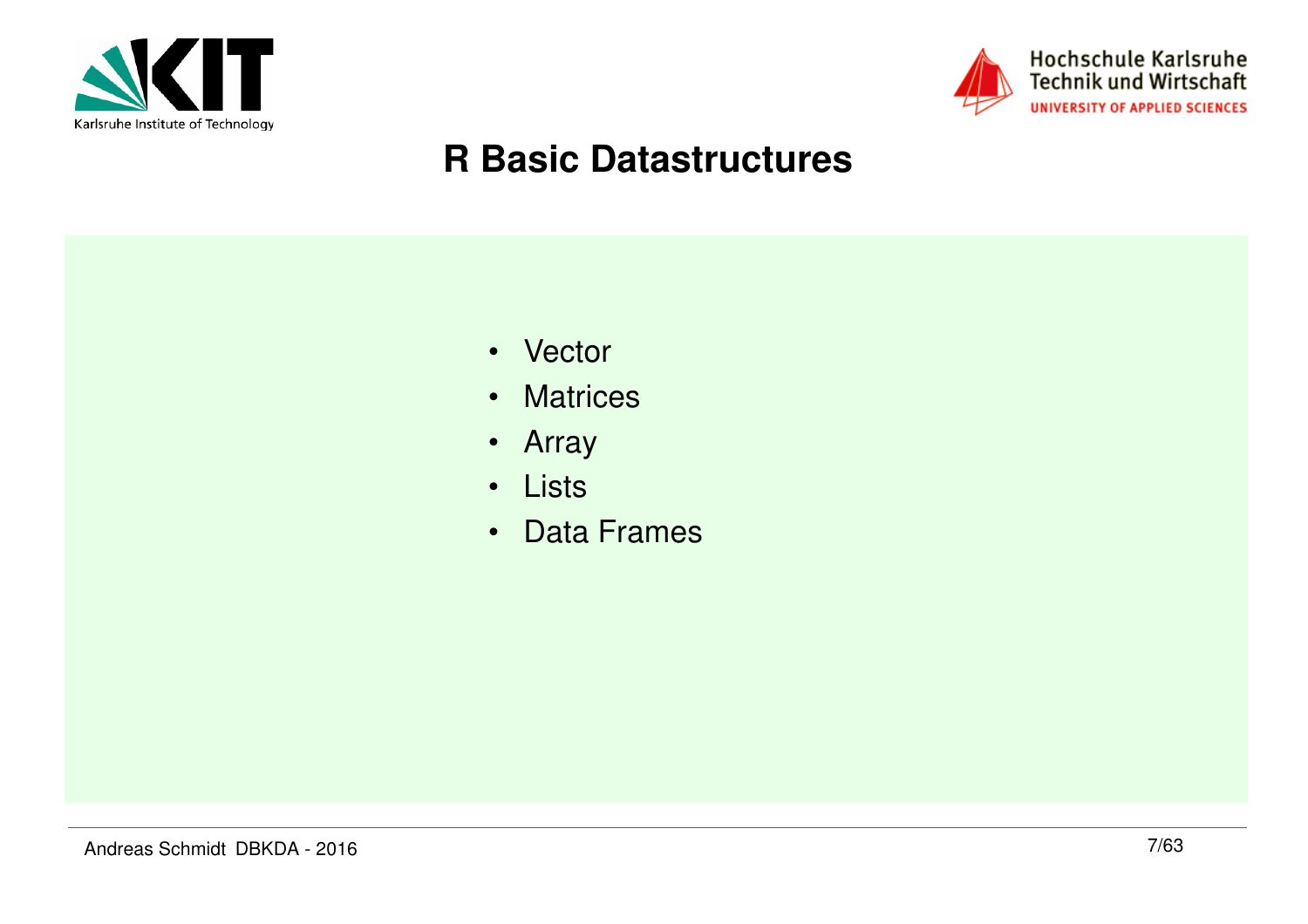



**Vector**

- One dimensional data structure
- All elements must be of same type
- $\bullet$ Basic datatype (there exists no skalar values)
- •Example:

```
x<-c(-0.1, 1.5, 2, 0)sentence <- c("Data", "Scientist", "The", "Sexiest", "Job", "of", "the", "21st", "Century")filter<-c(TRUE, FALSE, FALSE, TRUE)x_values<-seq(-10, 10, by=0.1)• Access (first element has index 1):
   print(x[1]) # result:-0.1# "scientist"
    a_cool_job<-sentence[2] # "scientist"
   a_statement <-sentence [3:5]
```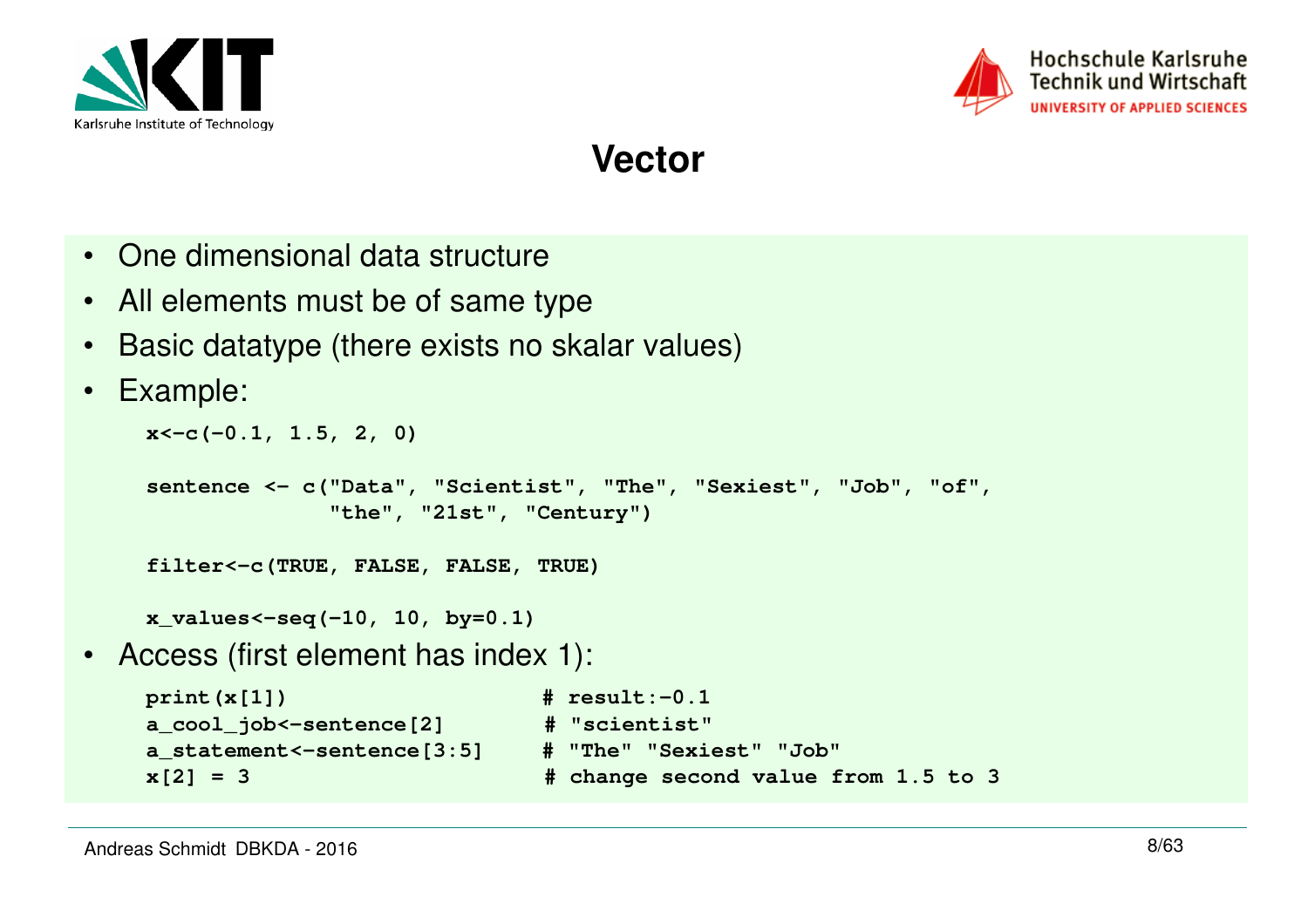



# **Vector Operations**

- • Generating vectors
	- ":"-operator (i.e. 1:10)
	- seq(from=1, to=1, by=.., length=...)
	- $\bullet$ rep(x, time)
- • misc operations
	- length(vec)
	- +, \*, / operator (operates on each element)
- • Retrieving subranges:
	- $\bullet$ vector[index]: Retrieve element at position 'index']
	- $\bullet$ vector[vector\_indices]: Retrieve the elements at positions 'vector\_indices'
	- $\bullet$ vector[-index]: Retrieve all elements except at index 'index'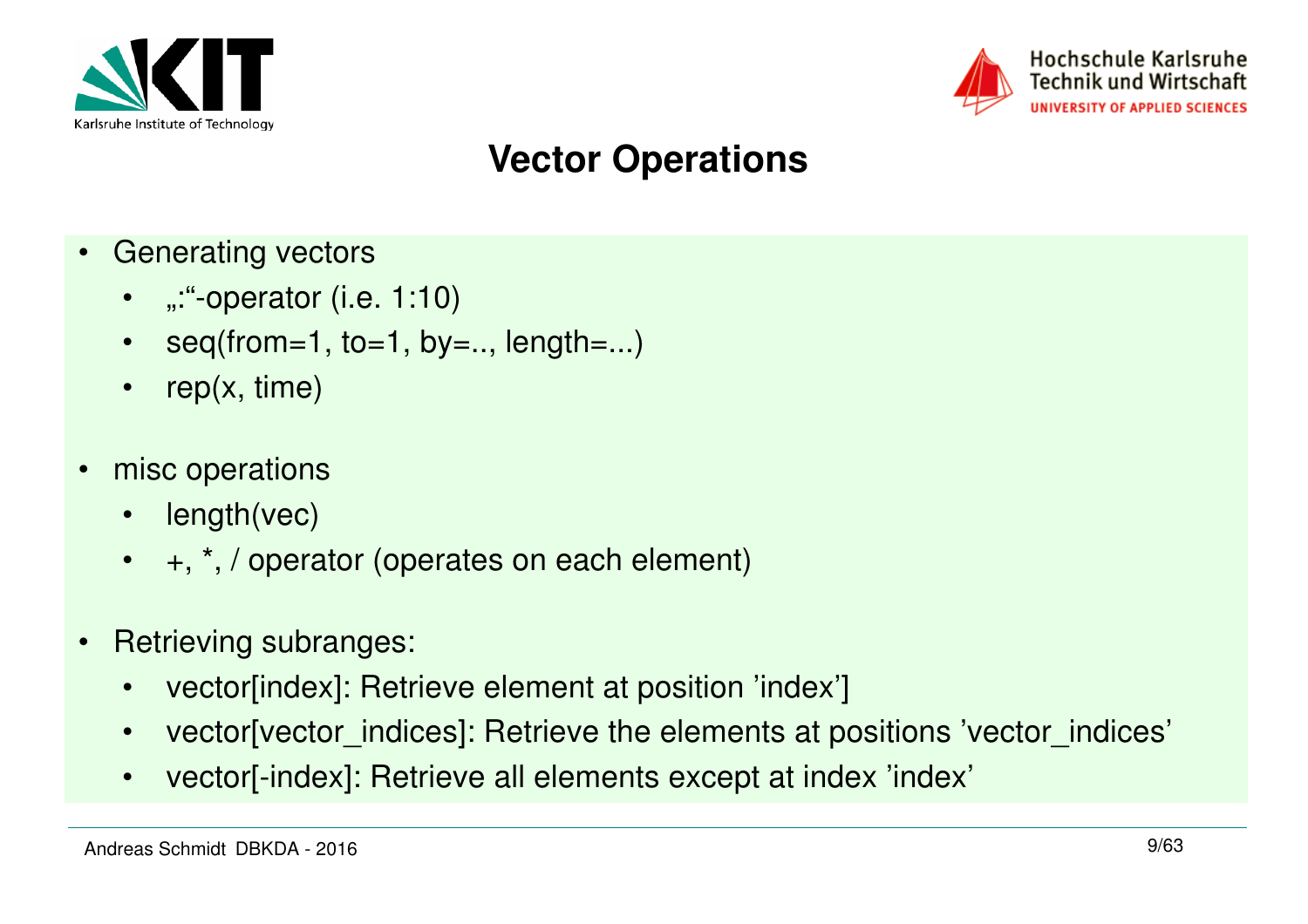



## **Vector Operations**

•Example:

```
> vector <- 10:1> vector
 [1] 10 9 8 7 6 5 4 3 2 1> pos <- seq(1,10, by=2)> pos
[1] 1 3 5 7 9
> vector[pos]
[1] 10 8 6 4 2> vector[-pos]
[1] 9 7 5 3 1> 
> a_filter<-c(TRUE,FALSE,TRUE,FALSE,TRUE,FALSE,TRUE,FALSE,TRUE,FALSE)> vector[a_filter]
[1] 10 8 6 4 2> x1 <- seq(1,10, by=2)
> x2 <- seq(2,10, by=2)> c(x1,x2)
 [1] 1 3 5 7 9 2 4 6 8 10
```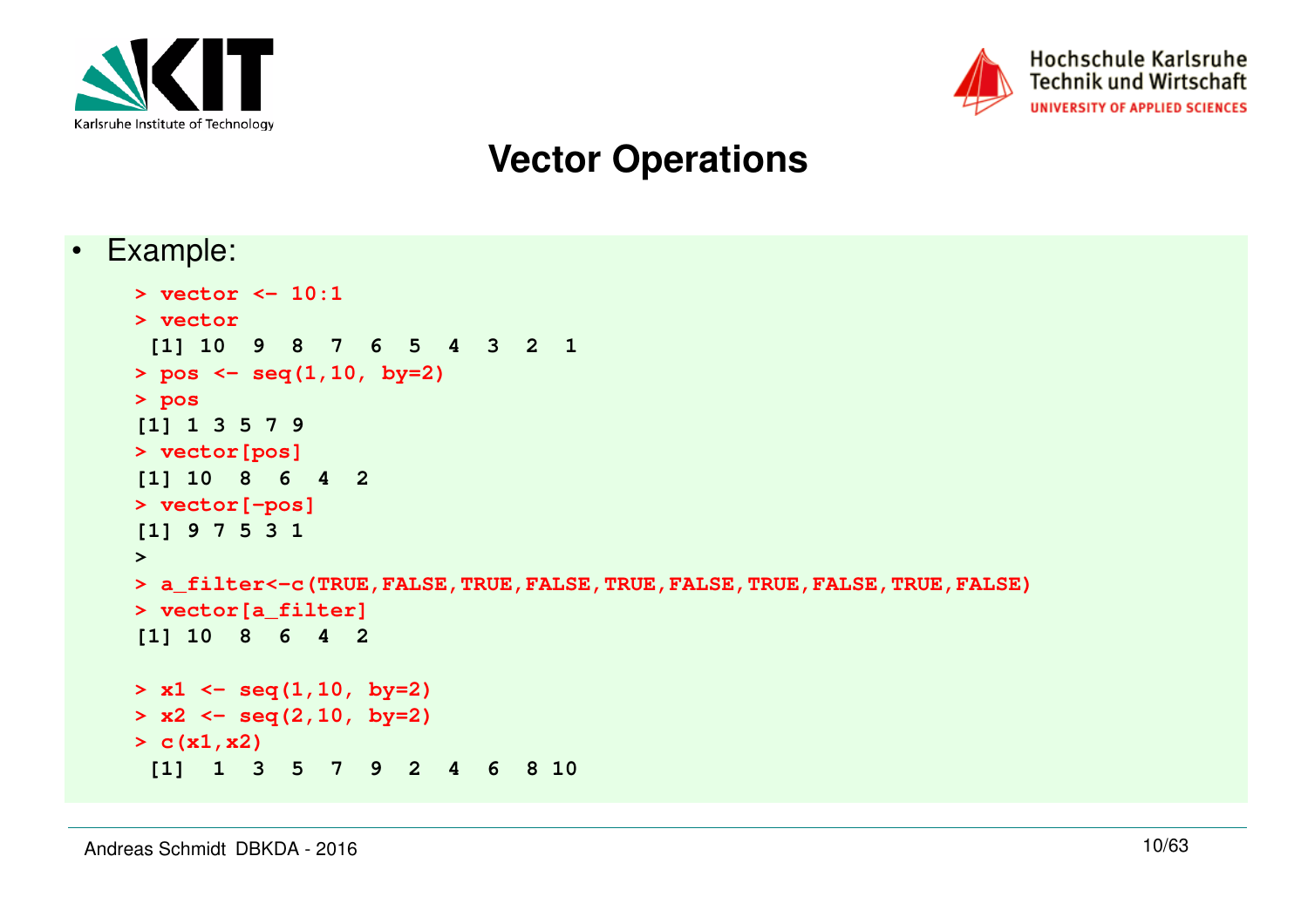



### **Vector Element Names**

- Vector elements can have names (additionaly to index-position)
- •Example:

```
> named_vector <- 1:5> named_vector
[1] 1 2 3 4 5
> names(named_vector) <- c("one", "two", "three", "four", "five")> names(named_vector)
[1] "one" "two" "three" "four" "five" > named_vector["two"]two 
 2 
> print(named_vector[c("three", "five")])three five \overline{5} 3 5 
> named_vector[3]three 
 3
```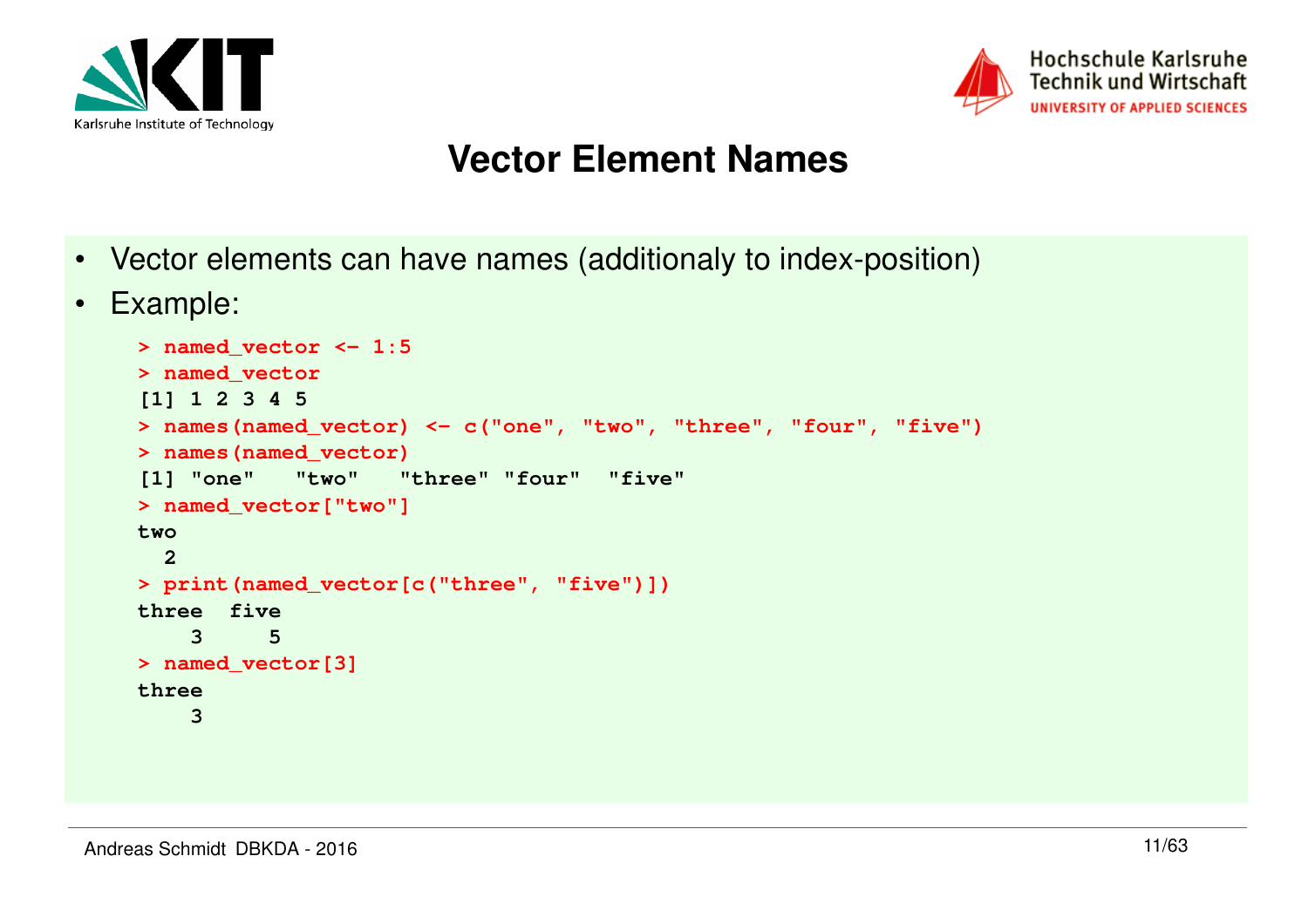



### **Adding/deleting elements to a vector**

 $> a < -1:5$ **> a [1] 1 2 3 4 5> > a<-c(a,6)> a [1] 1 2 3 4 5 6> > a<-c(a, c(7,8))> a [1] 1 2 3 4 5 6 7 8> > a<-a[-7]> > a [1] 1 2 3 4 5 6 8> > a<-a[-c(2:4)]> > a[1] 1 5 6 8**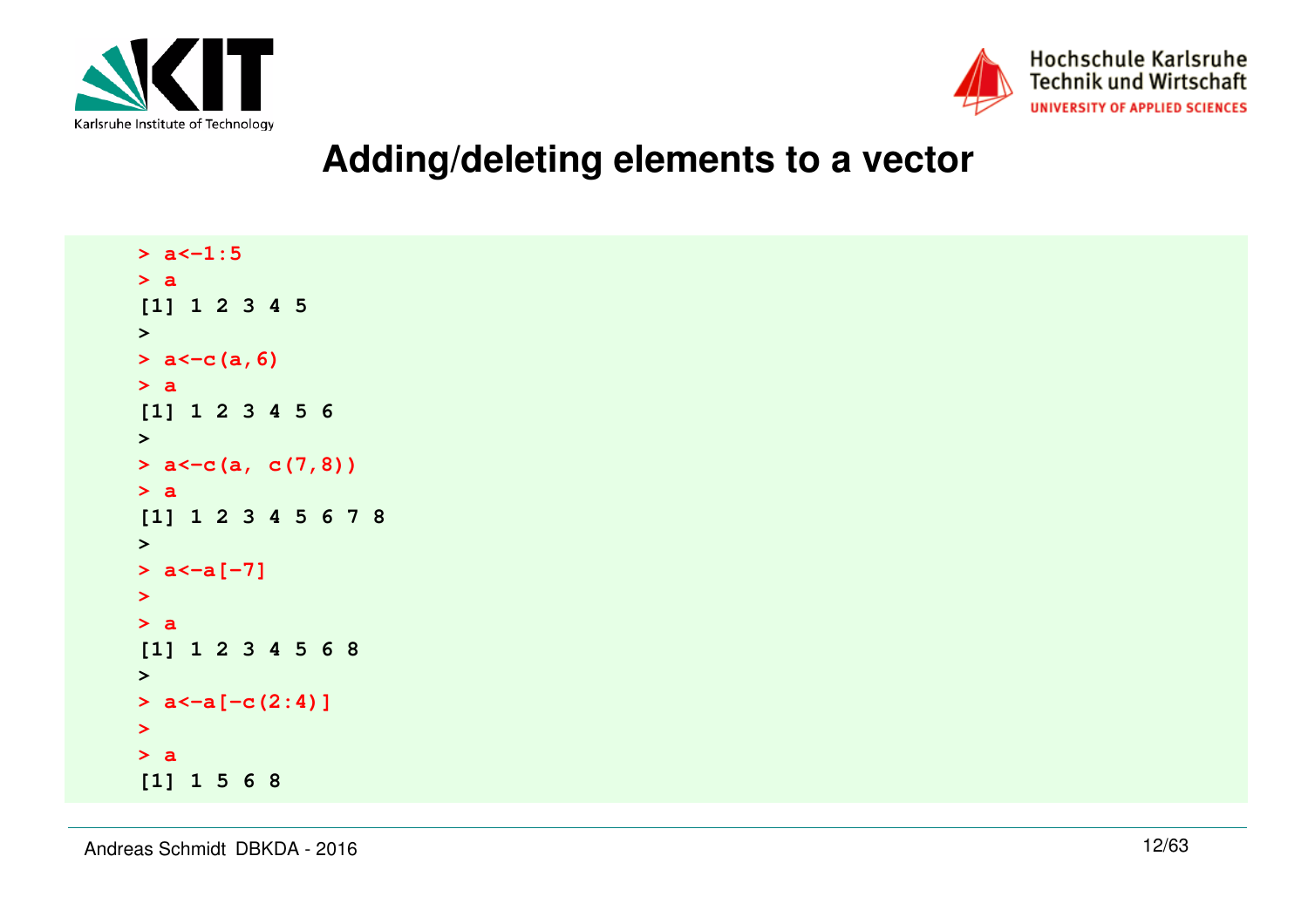



# **Vectorized functions**

- •Remember: Basic datatype is a vector
- •Most functions also accept a vector as input:
- •Example:

```
> sqrt(9)[1] 3
> x <- 1:10> sqrt(x)
 [1] 1.000000 1.414214 1.732051 2.000000 2.236068 2.449490 2.645751 2.828427 3.000000[10] 3.162278>
```
•Rule of thumb: if a function uses vectorized operations, it is also vectorized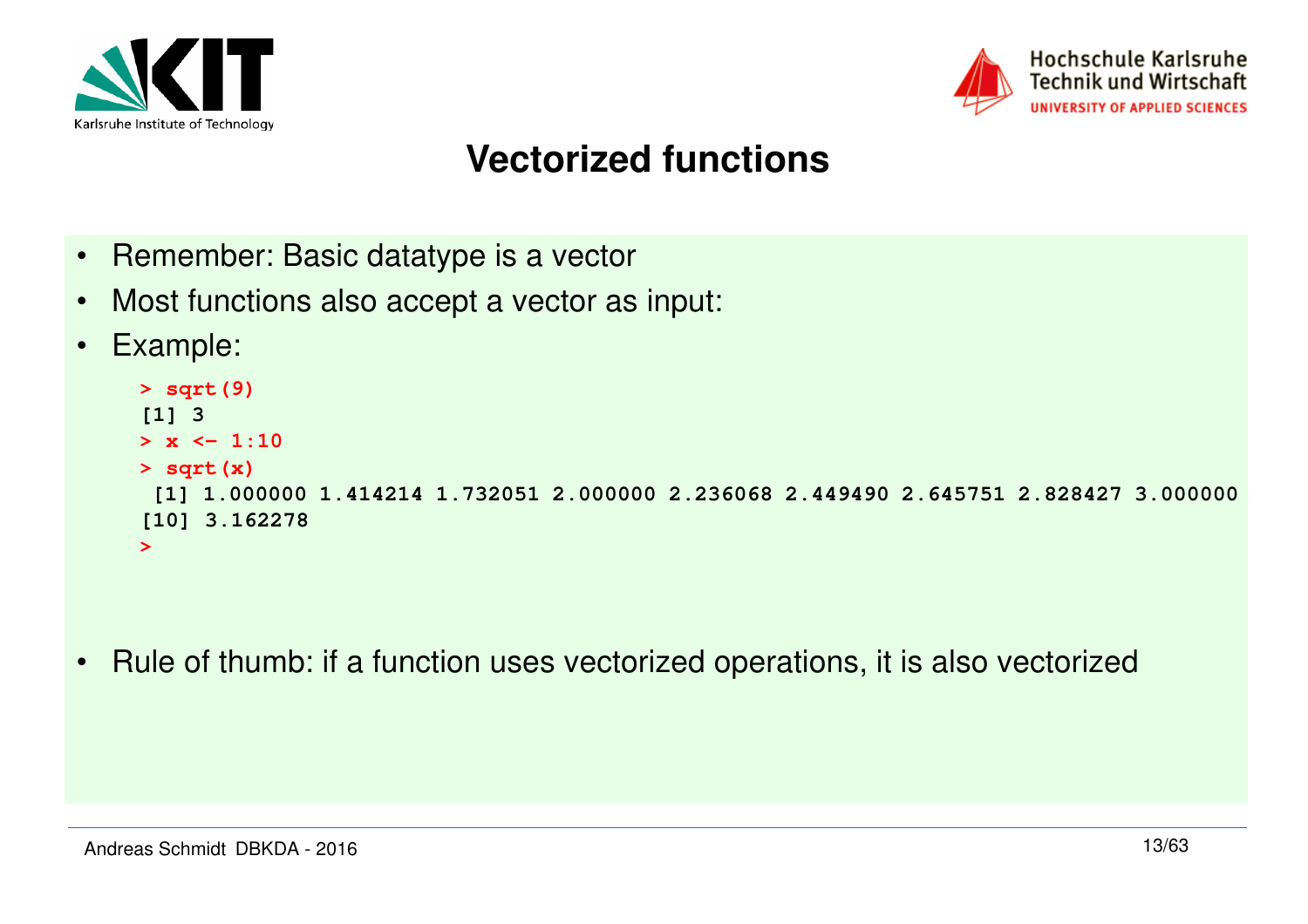

•



## **Vector filtering**

```
 Example:
  > x <- rnorm(10)> x
 [1] -0.7491410 -0.8740810 -0.9511798 0.2182755 1.0107457 0.5258976 -0.9350032 [8] 0.3756790 -1.3494970 -0.4172580> 
> x > 0
 [1] FALSE FALSE FALSE TRUE TRUE TRUE FALSE TRUE FALSE FALSE> 
> positive_values <- x[x > 0]> 
> positive_values
[1] 0.2182755 1.0107457 0.5258976 0.3756790> 
> y <- ifelse(x>=0,'Pos.','Neg.')> y
 [1] "Neg." "Neg." "Neg." "Pos." "Pos." "Pos." "Neg." "Pos." "Neg." "Neg.">
```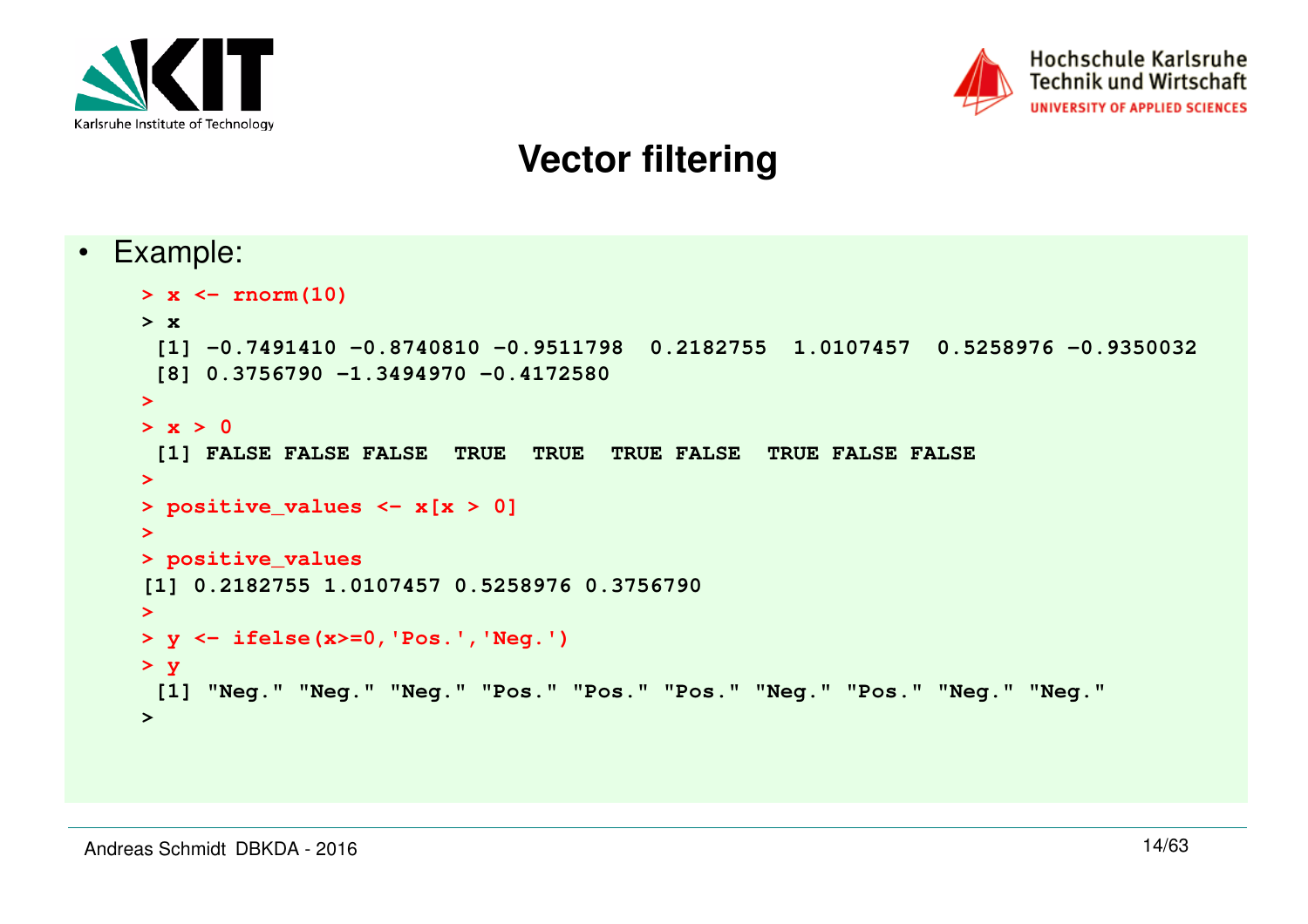



### **set operations with vectors**

```
> union(c(1,2), c(2,3))[1] 1 2 3
> intersect(c(1,2), c(2,3))[1] 2
> setdiff(c(1,2), c(2,3))[1] 1
> setequal(c(1,2), c(2,3))[1] FALSE
> setequal(c(1,2), c(2,1))[1] TRUE
> 2 %in% c(1,4,6)[1] FALSE
> 4 %in% c(1,4,6)[1] TRUE>
```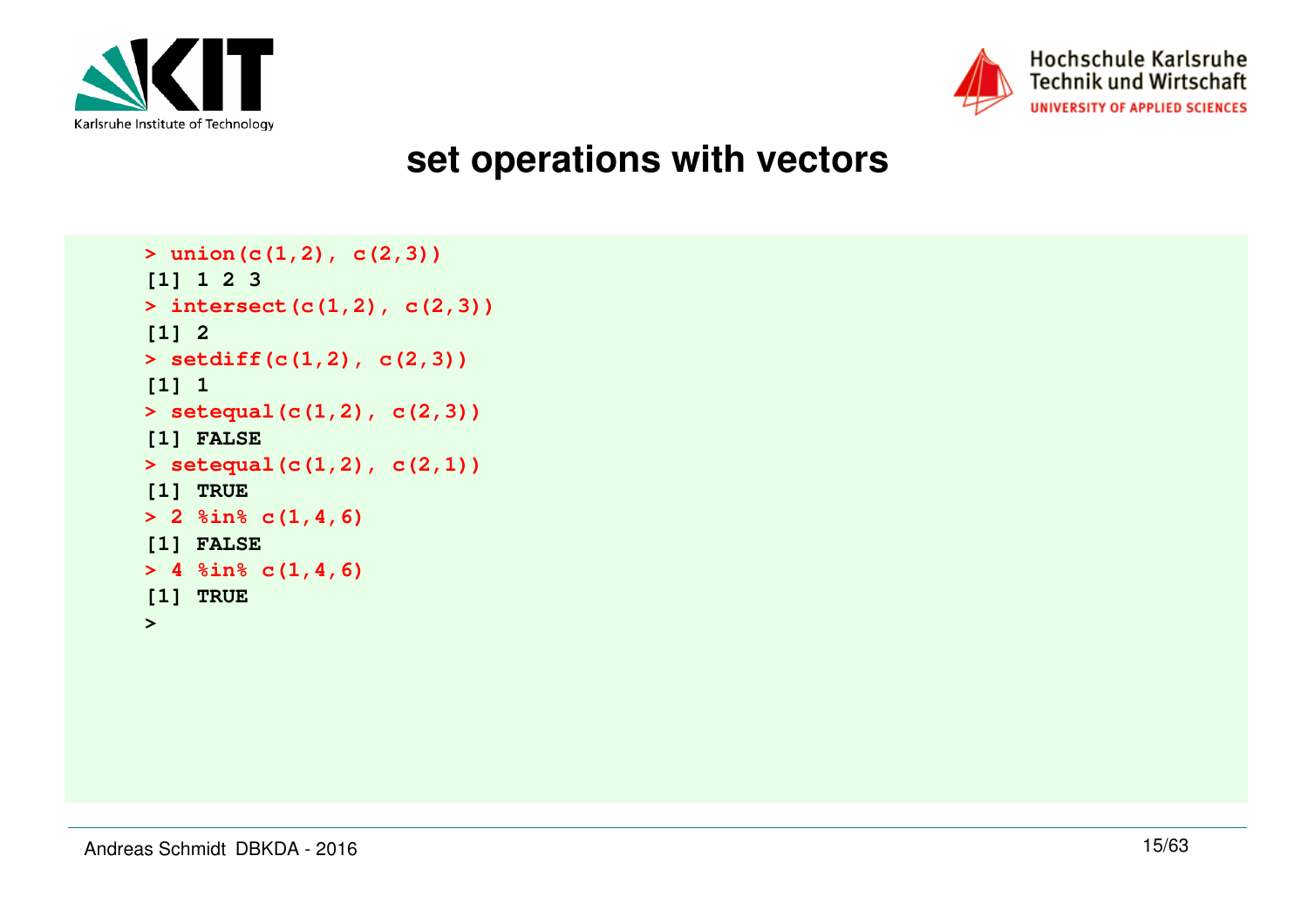



### **Matrices**

- Two dimensional array
- numeric/character/logical data (alle elments must be from the same type)
- Syntax:

```
a_matrix<-matrix(vector, nrow=..., ncol=..., byrow=FALSE/TRUE, dimnames=list(rowname_vec, colname_vec))
```
• Examples:

```
> m2<-matrix(1:8, nrow=4)> m2 [,1] [,2]\overline{5}[1,] 16\phantom{1}6[2, 1 2]\overline{7}\begin{bmatrix} 3, & 3 \end{bmatrix}8
                                       [4,] 4> m1<-matrix(1:8, nrow=2)> m1 [,1] [,2] [,3] [,4]
[1,] 1 3 5 78
[2,] 2 4 6 8
```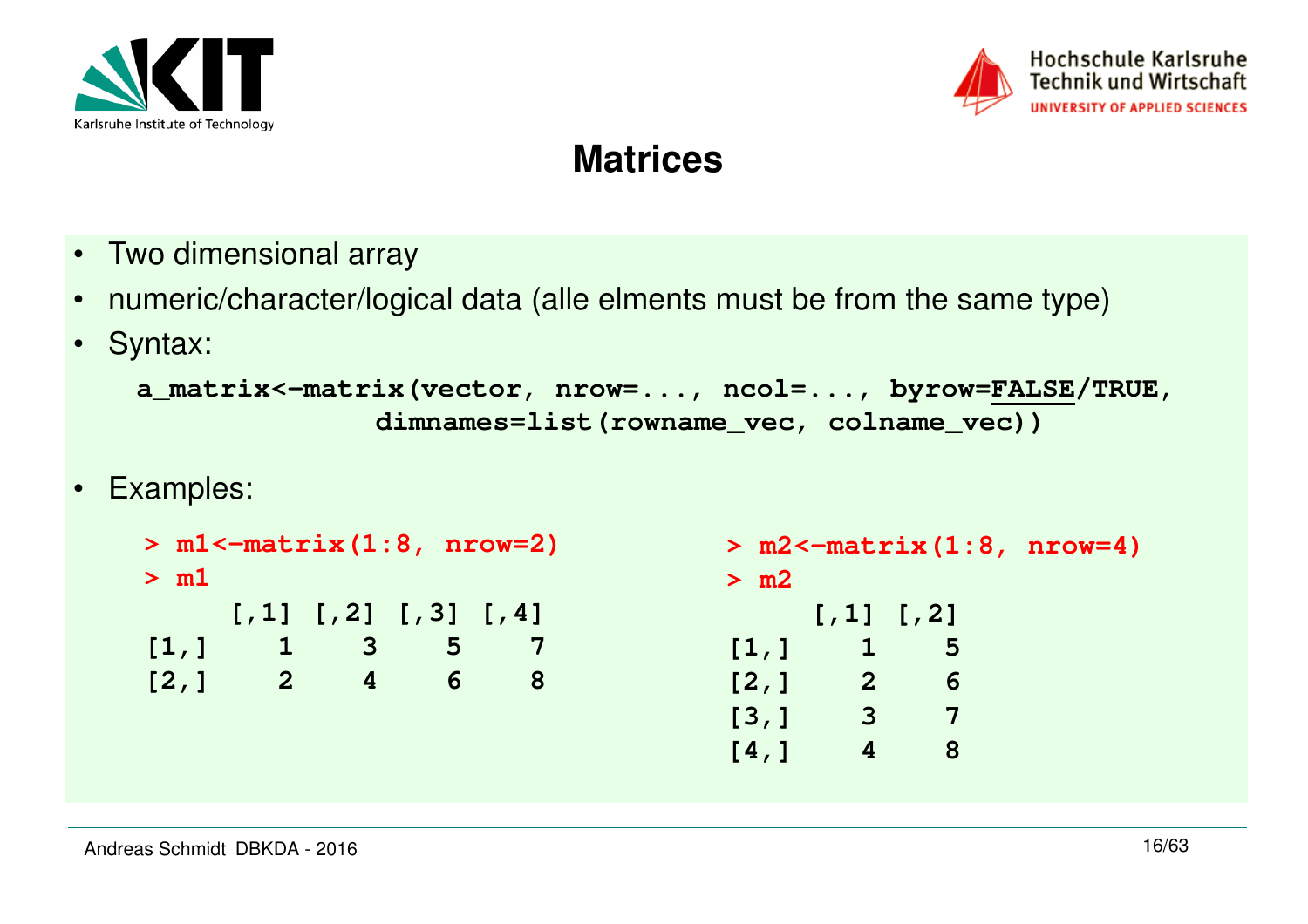



### **Matrices**

```
> ticTacToe<-matrix(rep(0,9), nrow=3)> ticTacToe
 [,1] [,2] [,3]
[1,] 0 0 0\overline{\mathbf{0}}[2,] 0 0 0\overline{0}[3,] 0 0 0> 
> ticTacToe[2,2] = 1> ticTacToe
 [,1] [,2] [,3]\overline{0}[1,] 0 0 0
[2,] 0 1 0\overline{0}[3,] 0 0 0
```

| $>$ ticTacToe[3,] = 2 |                                                                                |                                              |                         |  |  |  |  |
|-----------------------|--------------------------------------------------------------------------------|----------------------------------------------|-------------------------|--|--|--|--|
|                       | $>$ ticTacToe                                                                  |                                              |                         |  |  |  |  |
|                       |                                                                                | $[7, 1]$ $[7, 2]$ $[7, 3]$                   |                         |  |  |  |  |
| [1, 1]                | $\overline{\phantom{a}}$ . $\overline{\phantom{a}}$ . $\overline{\phantom{a}}$ | $\mathbf 0$                                  | 0                       |  |  |  |  |
|                       |                                                                                | [2, 1 0 1]                                   | 0                       |  |  |  |  |
| [3, 1]                | $\overline{2}$                                                                 | $\overline{2}$                               | $\overline{\mathbf{2}}$ |  |  |  |  |
|                       | > ticTacToe                                                                    | $>$ ticTacToe[,1] = 3                        |                         |  |  |  |  |
|                       |                                                                                | $[7,1]$ $[7,2]$ $[7,3]$                      |                         |  |  |  |  |
| [1, 1]                | $\overline{\phantom{a}}$ 3                                                     | 0                                            | 0                       |  |  |  |  |
|                       |                                                                                | $\begin{bmatrix} 2, 1 & 3 & 1 \end{bmatrix}$ | 0                       |  |  |  |  |
| [3,1]                 | $\overline{\mathbf{3}}$                                                        | $\mathbf{2}$                                 | $\overline{2}$          |  |  |  |  |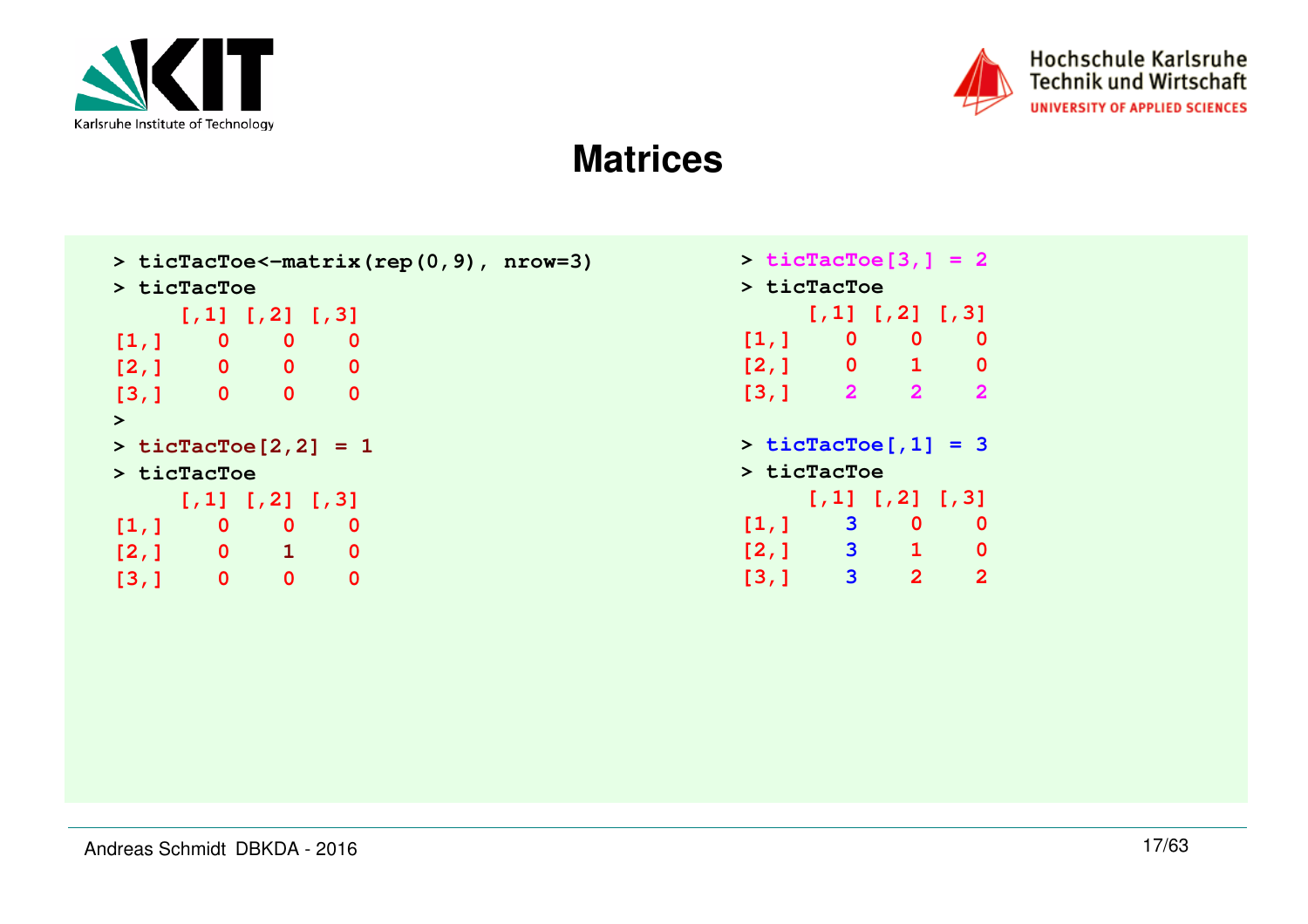



### **Matrix Row and Column Names**

```
> rownames(ticTacToe)<-c('A','B','C')
> colnames(ticTacToe)<- c('I','II','III')> ticTacToe
 I II III
A 3 0 0
B 3 1 0
C 3 2 2> 
> ticTacToe["A","II"][1] 0
> ticTacToe["A",] I II III 
 3 0 0 
> ticTacToe[,"II"]A B C 
0 1 2 
> rownames(ticTacToe)[1] "A" "B" "C"
> colnames(ticTacToe)
[1] "I" "II" "III"
```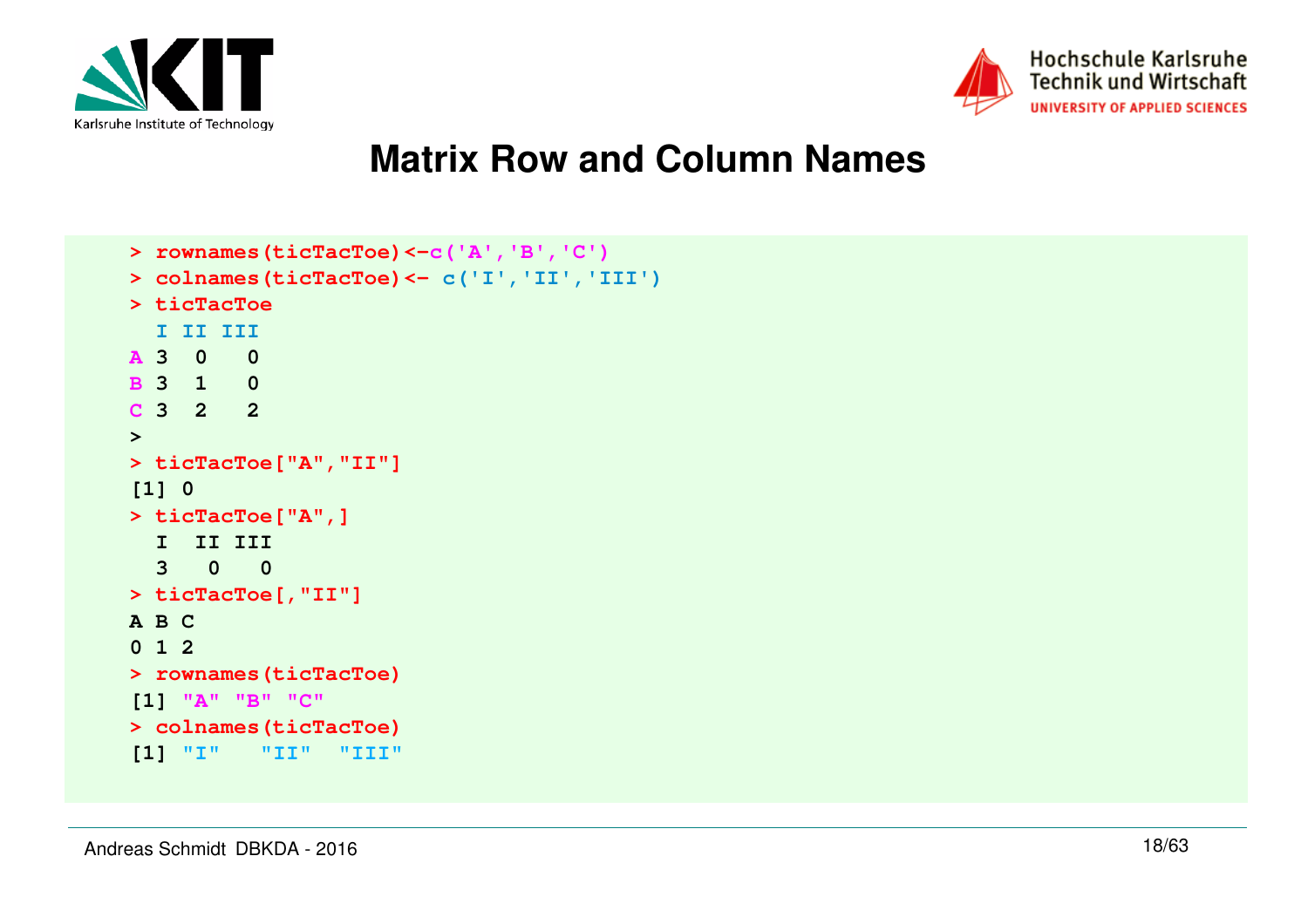



## **Combining Matrices/Vectors**

- **> m1 <- matrix(c(11,12,21,22), nrow=2)**
- **> m2 <- matrix(c(31,32,31,32), nrow=2)**
- Adding columns (cbind)
	- **[,1] [,2] [,3] [,4]** $31$ **[1,] 11 21 31 31**
	- $32$ **[2,] 12 22 32 32**
- •Adding rows (rbind):

```
> rb [,1] [,2]21
[1,] 11 21\overline{22}[2,] 12 2231[3,] 31 3132[4,] 32 32> nrow(rb)[1] 4
> ncol(rb)[1] 2
```

```
> cbind(m1, m2) # number of rows must match
```
**> rb <- rbind(m1, m2) # number of columns must match**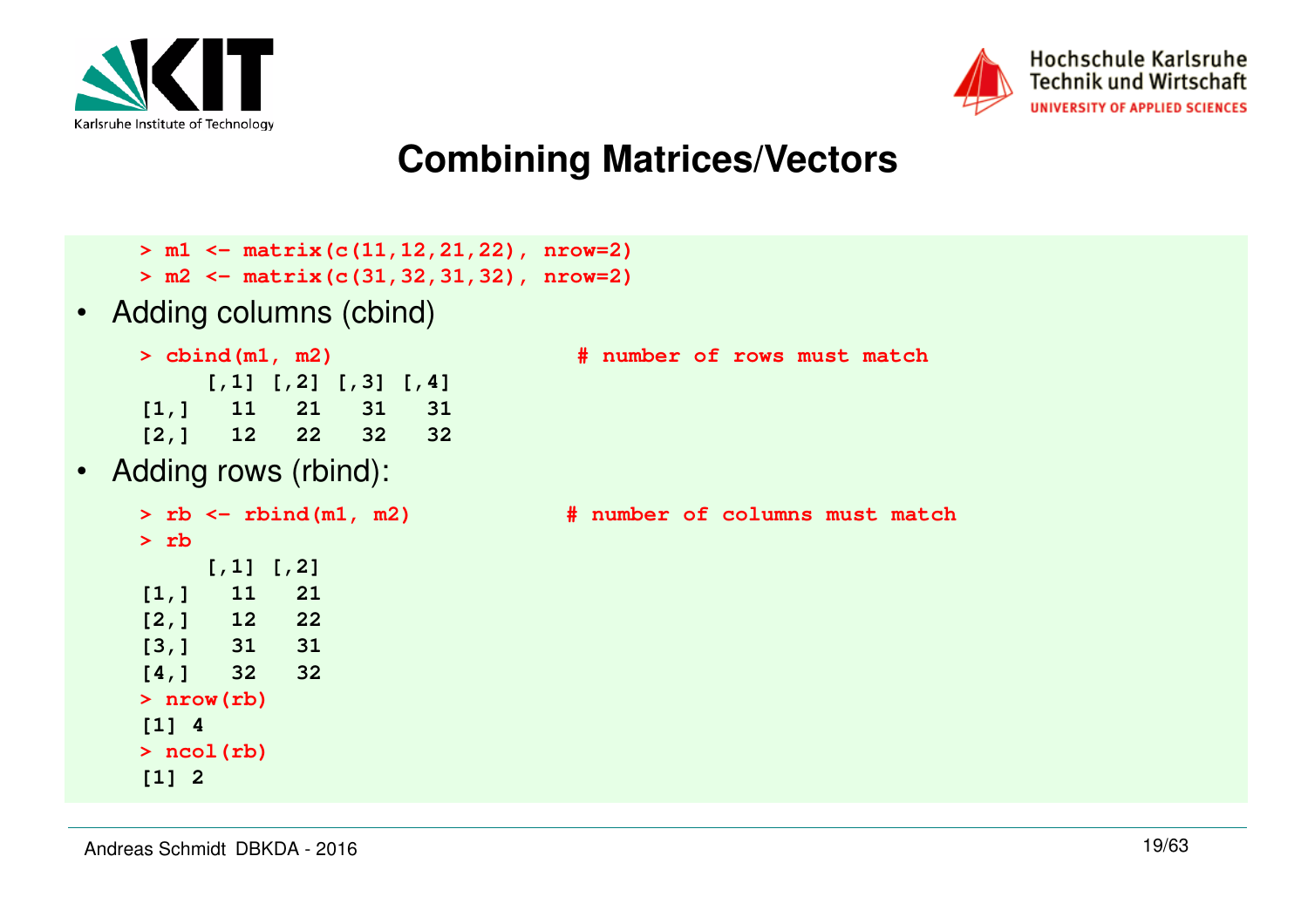



### **Example: Deleting rows/columns from a matrix**

| $>$ rb                                |                                             |
|---------------------------------------|---------------------------------------------|
| $[7,1]$ $[7,2]$                       |                                             |
| 11<br>21<br>[1,]                      |                                             |
| [2, 1]<br>22<br>12                    |                                             |
| 31<br>[3,] 31                         |                                             |
| 32<br>[4, 1]<br>32                    |                                             |
| > # remove first two rows:            |                                             |
| > $rb \leftarrow rb[3:4, drop=FALSE]$ | # drop=FALSE to prevent dimension reduction |
| $>$ rb                                |                                             |
| $[7,1]$ $[7,2]$                       |                                             |
| 31<br>31<br>[1,]                      |                                             |
| $[2,]$ 32 32                          |                                             |
| $\geq$                                |                                             |
| > # remove last column                |                                             |
| > $rb \leftarrow rb[, 1, drop=FALSE]$ |                                             |
| $>$ rb                                |                                             |
| $[1, 1]$                              |                                             |
| 31<br>[1,]                            |                                             |
| [2, 1]<br>32                          |                                             |
| $\blacktriangleright$                 |                                             |
|                                       |                                             |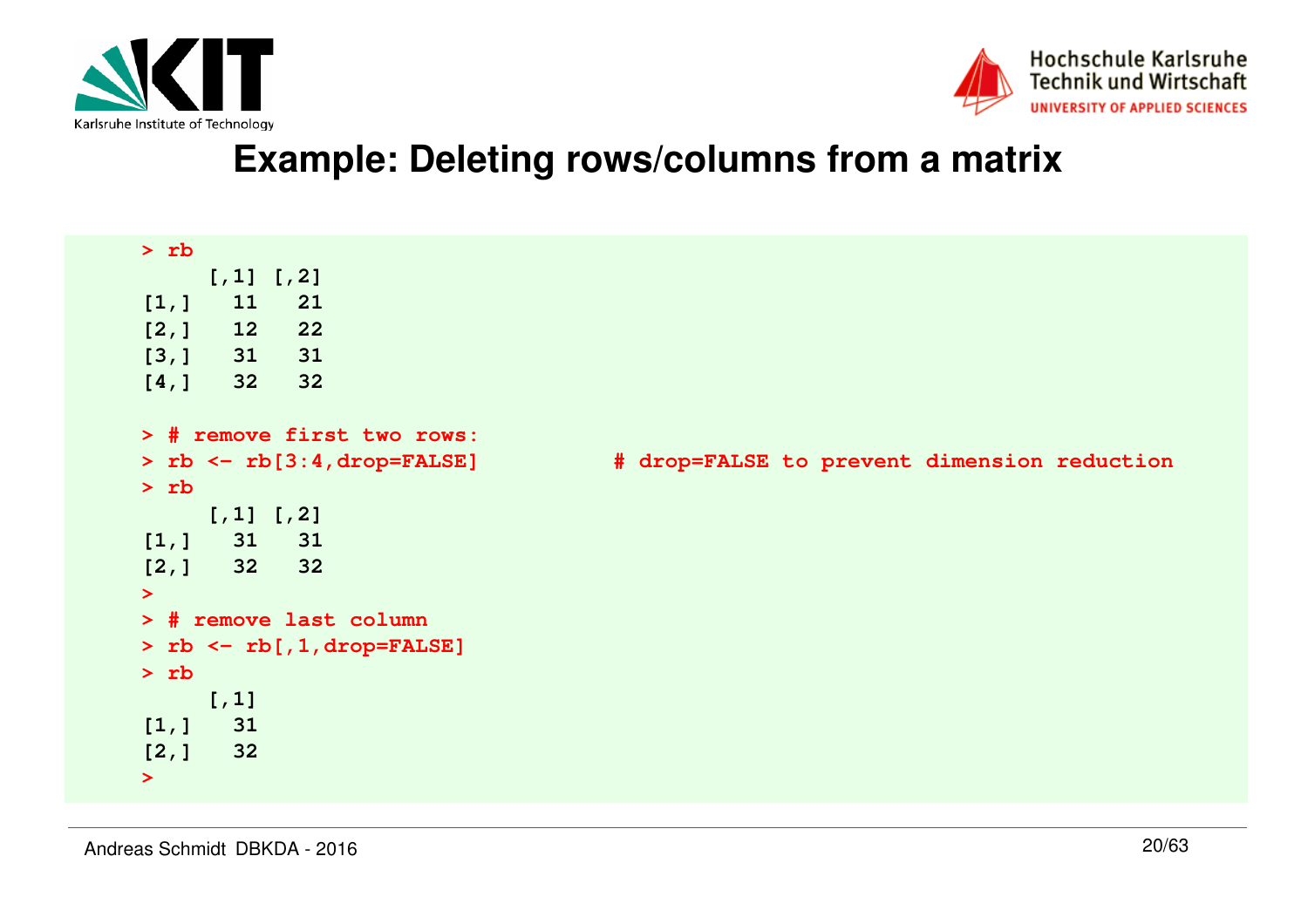



### **Filtering matrices (row/columnwise)**

| $\geq$                                                                                                                                      |                                                                                                   |
|---------------------------------------------------------------------------------------------------------------------------------------------|---------------------------------------------------------------------------------------------------|
| > m                                                                                                                                         | > m                                                                                               |
| $[7, 1]$ $[7, 2]$ $[7, 3]$ $[7, 4]$<br>$\begin{bmatrix} 7 & 5 \end{bmatrix}$ $\begin{bmatrix} 7 & 6 \end{bmatrix}$                          | $[7,1]$ $[7,2]$ $[7,3]$ $[7,4]$ $[7,5]$ $[7,6]$                                                   |
| $-2$<br>$\blacksquare$<br>[1,]<br>$\mathbf 0$<br>$\blacksquare$<br>0                                                                        | [1,]<br>$-2$<br>$\mathbf{1}$<br>$\mathbf{1}$<br>$\mathbf 0$<br>$\mathbf{1}$<br>O                  |
| $-1$ $-1$<br>$\mathbf{1}$<br>[2, 1]<br>$-1$<br>$\mathbf{1}$<br>$-1$                                                                         | [2, 1]<br>$-1$<br>$-1$<br>$-1$<br>$-1$                                                            |
| $\mathbf 0$<br>$\mathbf{1}$<br>$\overline{\mathbf{0}}$<br>$\overline{2}$<br>$-2$<br>[3, 1]<br>$\mathbf 0$                                   | $\mathbf{1}$<br>$\overline{2}$<br>$\mathbf 0$<br>[3, 1]<br>$\overline{0}$<br>$\mathbf{0}$<br>$-2$ |
| $\mathbf{1}$<br>$-1$<br>$-1$<br>$\Omega$<br>$\mathbf{1}$<br>[4, 1]                                                                          | $\mathbf{1}$<br>$\mathbf 0$<br>$\mathbf{1}$<br>$\mathbf{1}$<br>[4,]<br>$-1$<br>$-1$               |
| $\geq$                                                                                                                                      | $\geq$                                                                                            |
| $>$ #<br>rowwise                                                                                                                            | > #<br>columnwise                                                                                 |
| $> m[, 4] == 1$                                                                                                                             | $> m[1,] == 0$                                                                                    |
| TRUE FALSE FALSE<br>$\begin{bmatrix} 1 \end{bmatrix}$<br><b>TRUE</b>                                                                        | [1] FALSE FALSE FALSE FALSE<br><b>TRUE</b><br><b>TRUE</b>                                         |
|                                                                                                                                             | $\geq$                                                                                            |
| $\geq$                                                                                                                                      |                                                                                                   |
|                                                                                                                                             |                                                                                                   |
| $> m[m[, 4] == 1, ]$                                                                                                                        | $> m[, m[1,] == 0]$                                                                               |
| $[7,1]$ $[7,2]$ $[7,3]$ $[7,4]$ $[7,5]$ $[7,6]$<br>$\bf{0}$<br>$\mathbf{1}$<br>$\mathbf 0$                                                  | $[7,1]$ $[7,2]$<br>$\mathbf 0$<br>$\mathbf 0$                                                     |
| $1 -2$<br>$\left[1, \right]$<br>$\blacksquare$<br>$\overline{\mathbf{0}}$<br>$\mathbf{1}$<br>$\mathbf{1}$<br>$-1$<br>$\blacksquare$<br>$-1$ | [1, 1]                                                                                            |
| [2, 1]                                                                                                                                      | [2,] 1 1<br>$-2$                                                                                  |
|                                                                                                                                             | $\begin{bmatrix} 3 \\ 1 \end{bmatrix}$ 0<br>$\mathbf{1}$<br>$-1$<br>[4,]                          |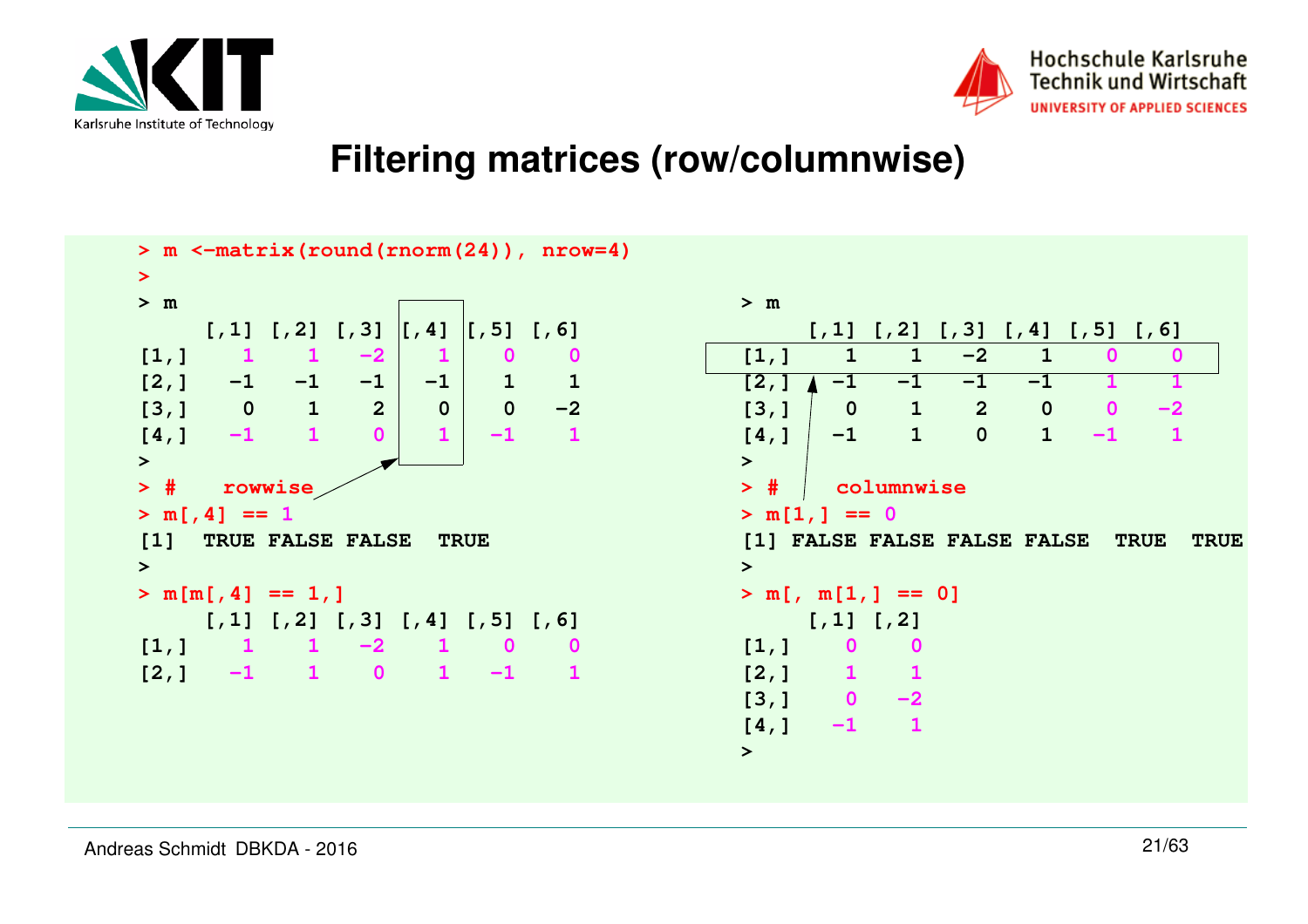



Hochschule Karlsruhe **Technik und Wirtschaft** UNIVERSITY OF APPLIED SCIENCES

**Array**

- •Like matrix but can have more than 2 dimensions
- $\bullet$ Syntax:

**myarray<-array(vector, dimensions, dimnames)**

•Examples:

```
myarray<-array(1:27, c(3,3,3), list(c("a1","a2","a3"), 
c("b1", "b2", "b3"), 
c("c1", "c2", "c3")))
```
**, , c2**

 **b1 b2 b3**

 **a1 10 13 16 a2 11 14 17a3 12 15 18**

```
> 
>
```
- **> myarray**
- **, , c1**

|          | b1 b2 b3    |  |
|----------|-------------|--|
| a1 1 4 7 |             |  |
|          | a2  2  5  8 |  |

- **, , c3 b1 b2 b3 a1 19 22 25**
	- **a2 20 23 26a3 21 24 27**

**a3 3 6 9**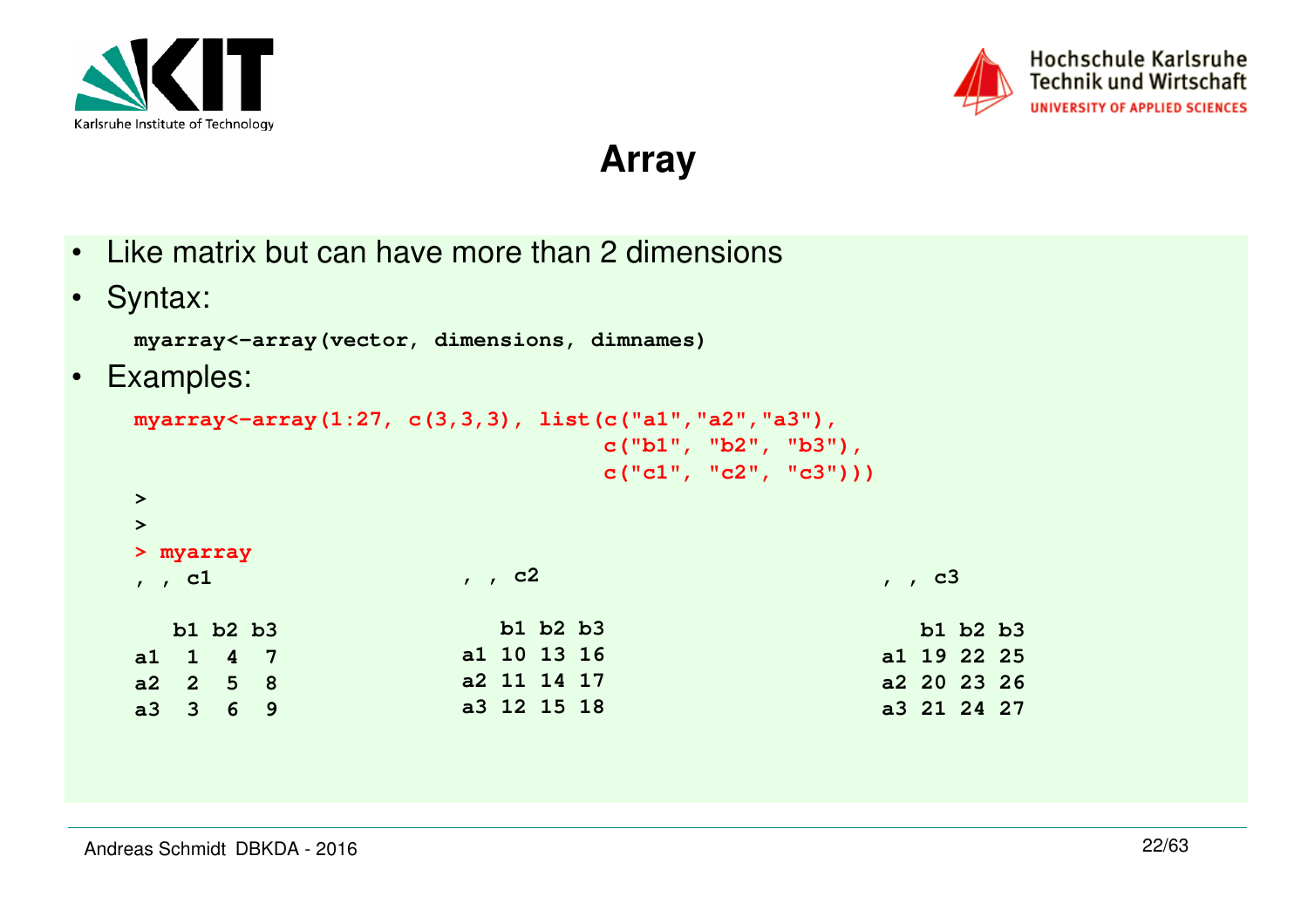



# **Data-Frame**

- Like a matrix, but can contain different types (numeric, character, ...) of data
- •Most common datastructure in R
- $\bullet$ Syntax:

```
myframe<-data.frame(col1, col2, col3, ...)
```
• Example:

```
> PersonID<-c(1,2,3)
> name<-c("Klaus", "Ingo", "Tanja")> age<-c(31,27,29)
> dataset<-data.frame(PersonID, name, age)> dataset
PersonID name age
1 1 Klaus 31
2 2 Ingo 27
3 3 Tanja 29
```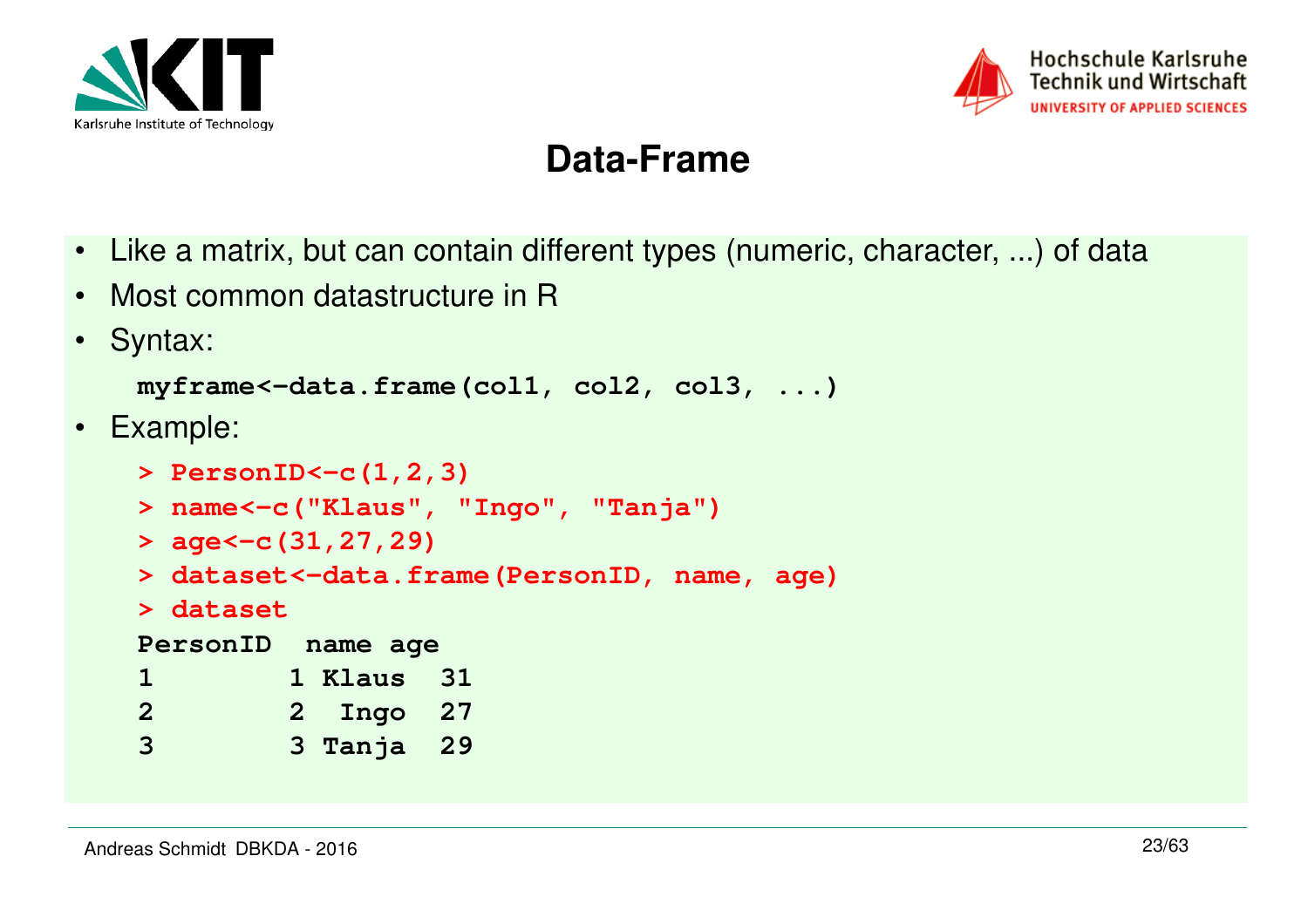



### **Data-Frame: Acess methods**

| $>$ dataset $[2, 1]$      |
|---------------------------|
| PersonID name age         |
| $\mathbf{2}$<br>2 Ingo 27 |
|                           |
| $>$ dataset [, 2]         |
| [1] Klaus Ingo Tanja      |
|                           |
| $>$ dataset $[2, 2]$      |
| $[1]$ Ingo                |
|                           |
| > dataset\$age            |
| [1] 31 27 29              |
| ➤                         |
|                           |
|                           |

|              | > dataset [c("name", "age") ]     |
|--------------|-----------------------------------|
| name age     |                                   |
| 1 Klaus 31   |                                   |
| 2 Ingo 27    |                                   |
| $3$ Tanja 29 |                                   |
|              |                                   |
|              | > dataset [3, c ("name", "age") ] |
|              |                                   |
| name age     |                                   |

**3 Tanja 29**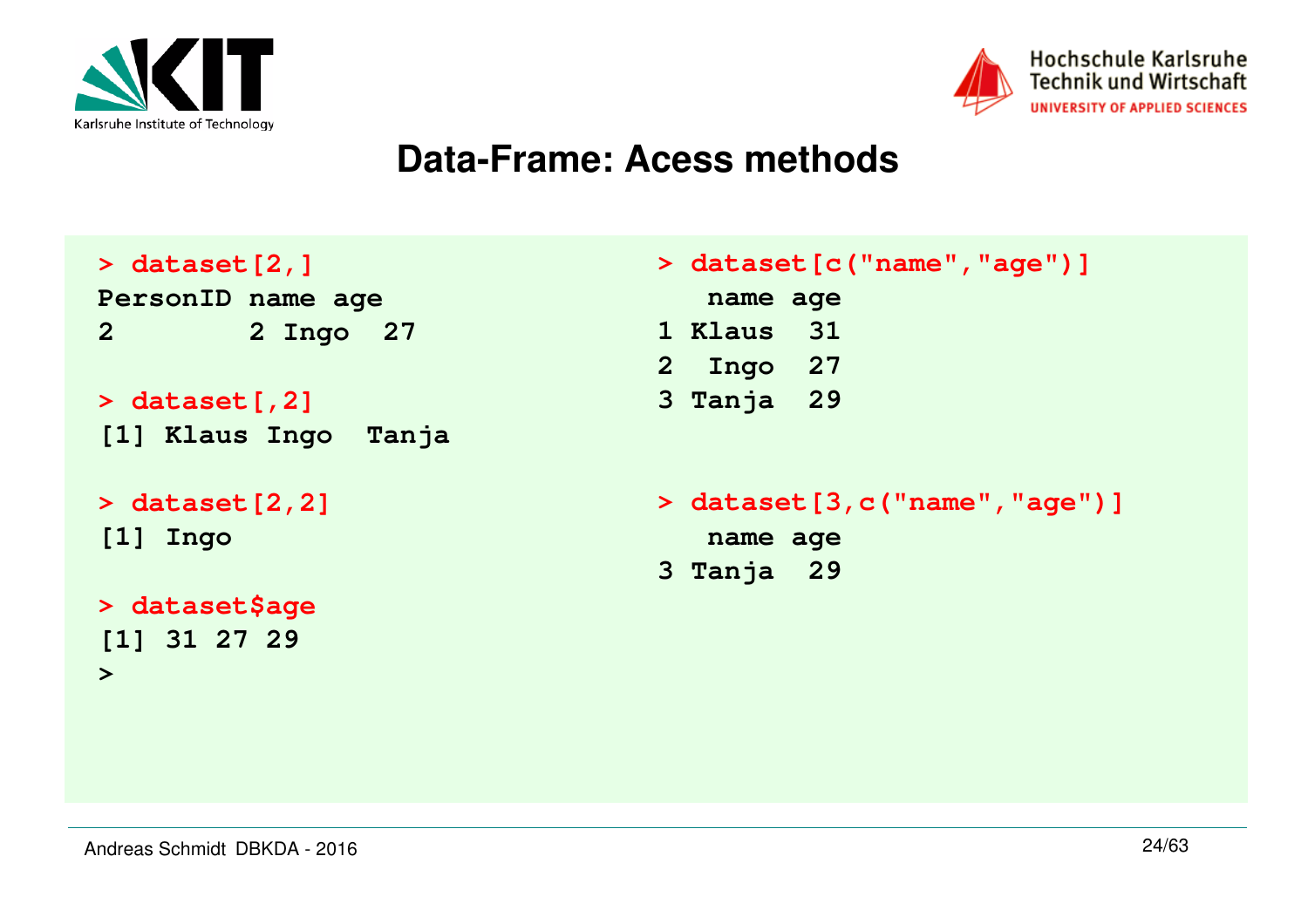



### **Filtering**

•Examples:

```
> dataset
 PersonID name age
1 1 Klaus 31
2 2 Ingo 27
3 3 Tanja 29> dataset$age < 30
[1] FALSE TRUE TRUE
> dataset[dataset$age < 30,] name age
2 Ingo 27
3 Tanja 29> 
> dataset[dataset$age < 30 & dataset$age > 28, c("name")][1] Tanja
```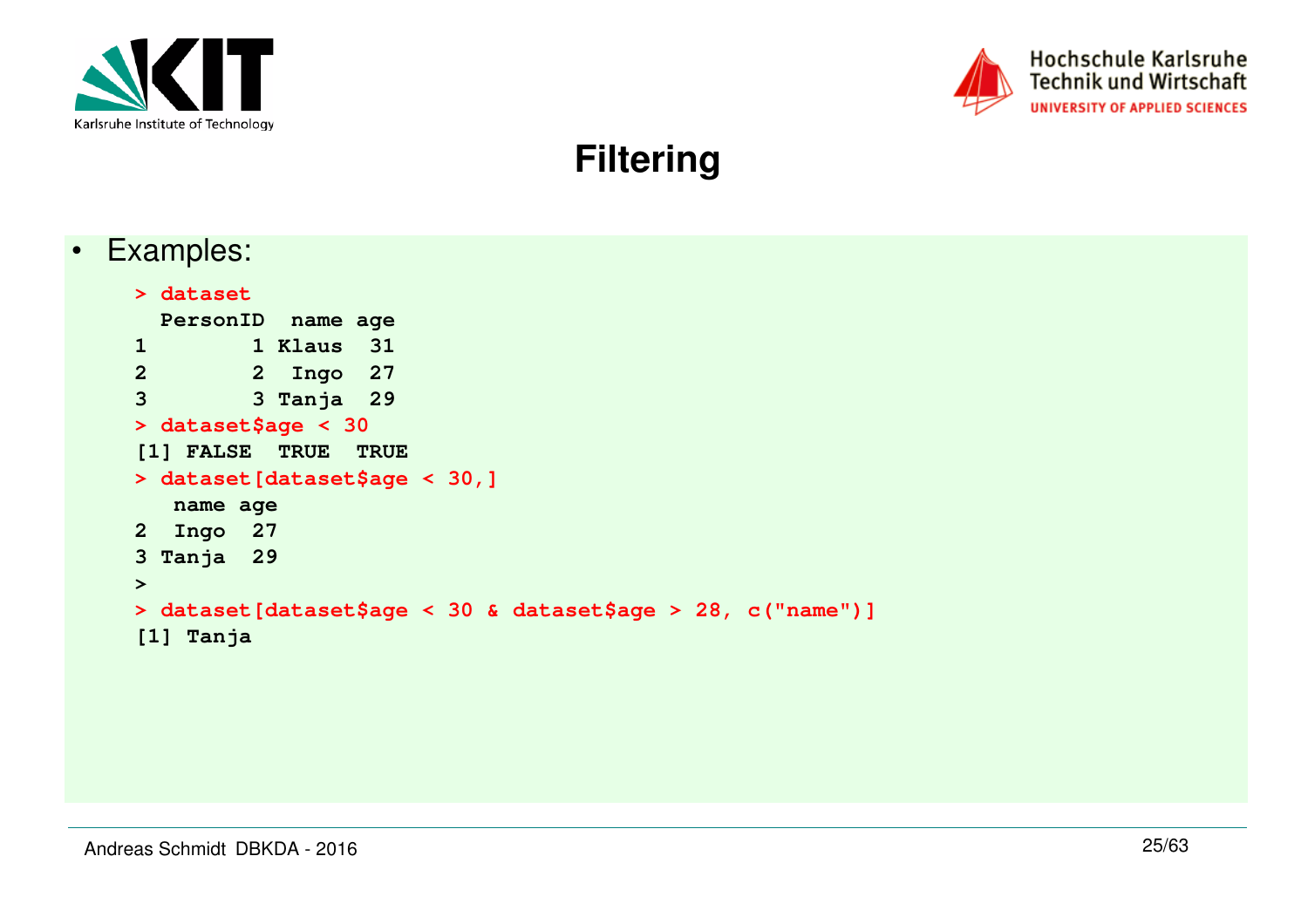



## **Data Frame filtering: Comparison to SQL**

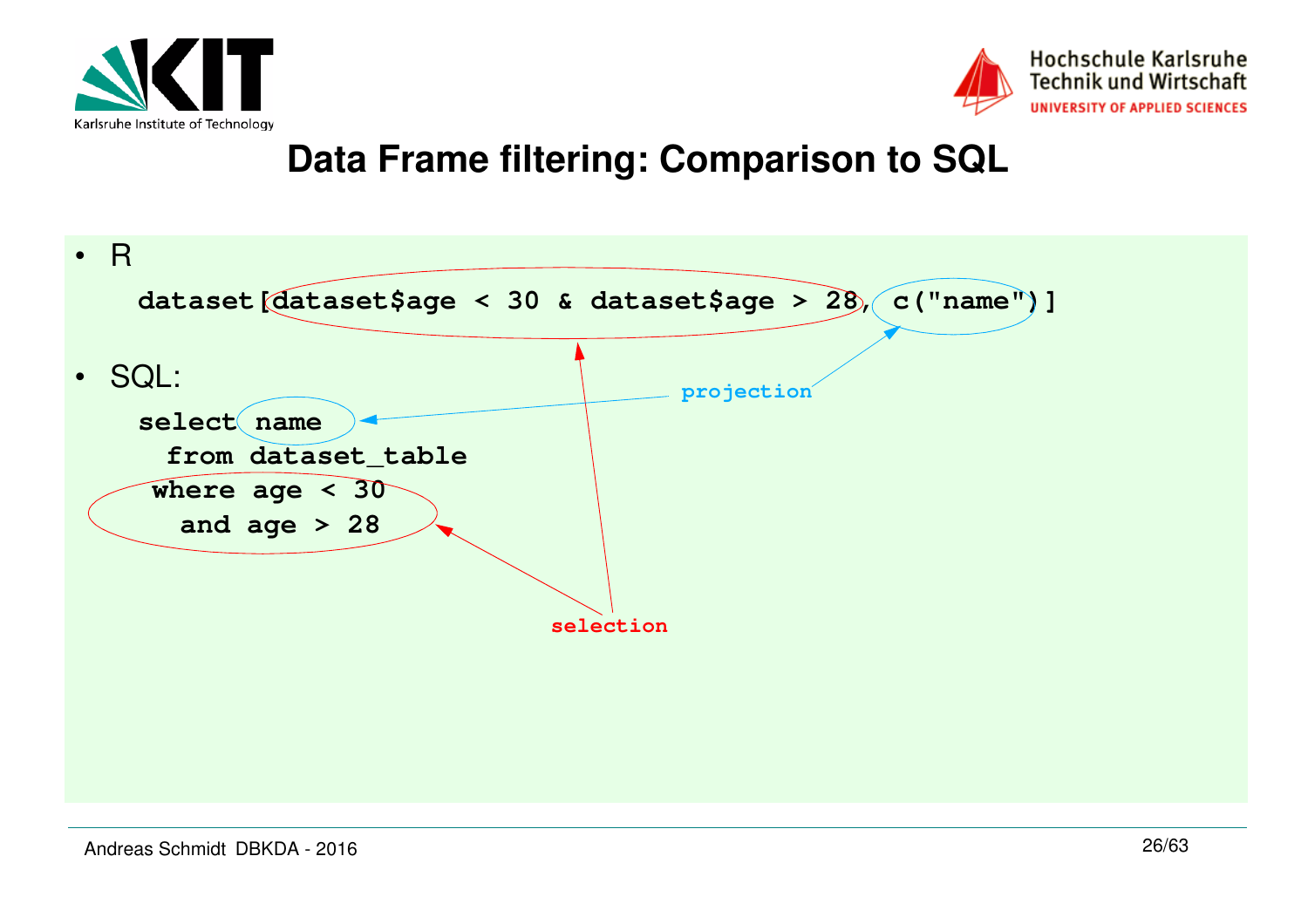



# **List-Datastructure**

- Ordered collection of objects
- •Example (named list):

```
> dozent<-list(firstname="Steffen", surname="Scholz")> > dozent
$firstname
[1] "Steffen"$surname
[1] "Scholz"
> dozent$surname[1] "Scholz"
> dozent$gender<-"male"> dozent
$firstname
[1] "Steffen"$surname
[1] "Scholz"$gender
[1] "male"
```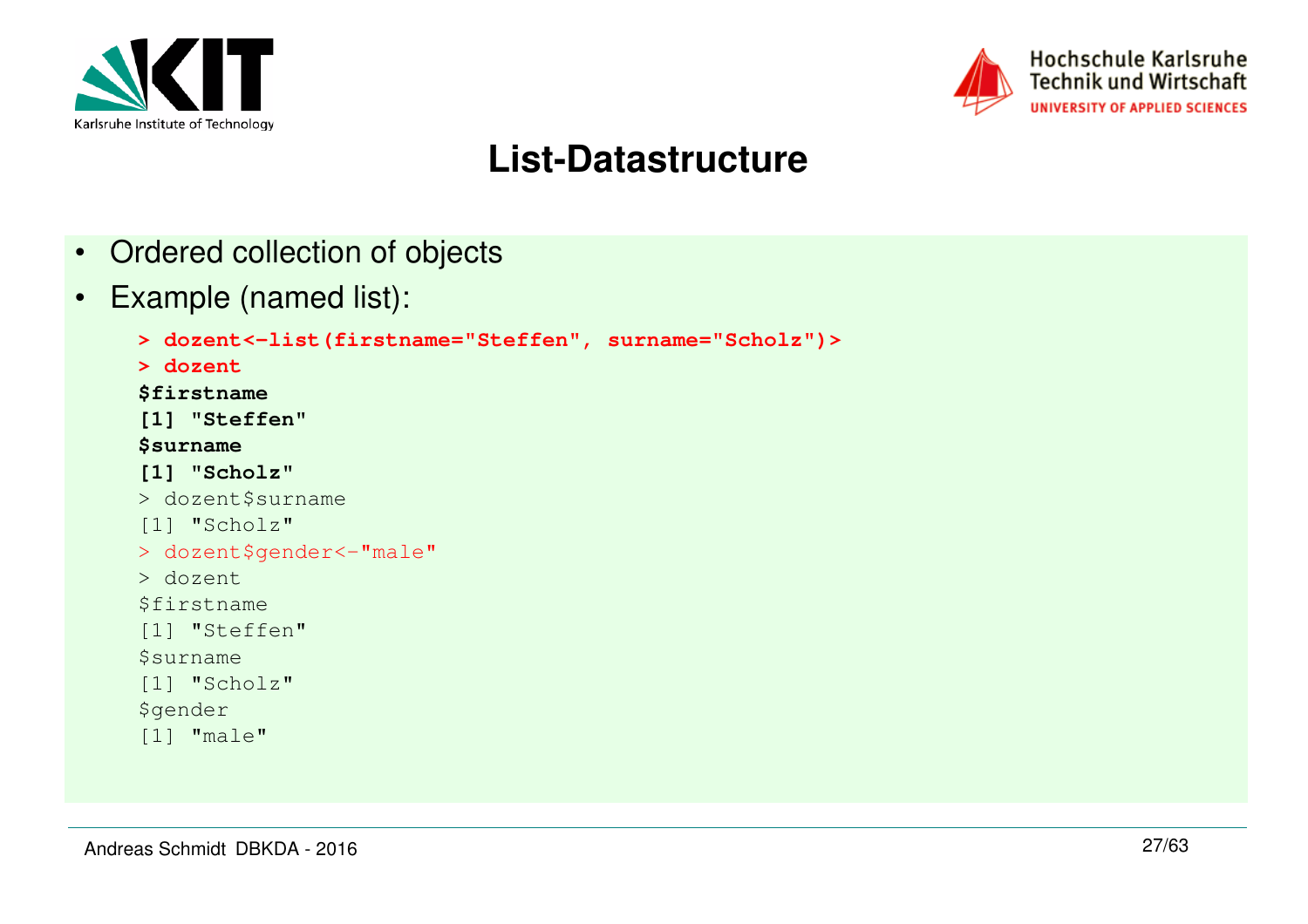



### **Operations on lists**

```
• Example (unnamed list):
```

```
> a_list<-list(c(1,2), 
"example", 
matrix(1:4, nrow=2))> a_list[[1]]
[1] 1 2[[2]]
[1] "example"[[3]] [,1] [,2]3
[1,] 1\overline{4}[2,] 2>
```

```
> a_list[3][[1]] [,1] [,2]\overline{3}[1,] 1\overline{A}[2,1] 2
> a_list[[3]]
 [,1] [,2]\overline{3}[1,] 1\overline{\mathbf{4}}[2,] 2> 
> str(a_list[3])List of 1
 $ : int [1:2, 1:2] 1 2 3 4> 
> str(a_list[[3]])
 int [1:2, 1:2] 1 2 3 4
```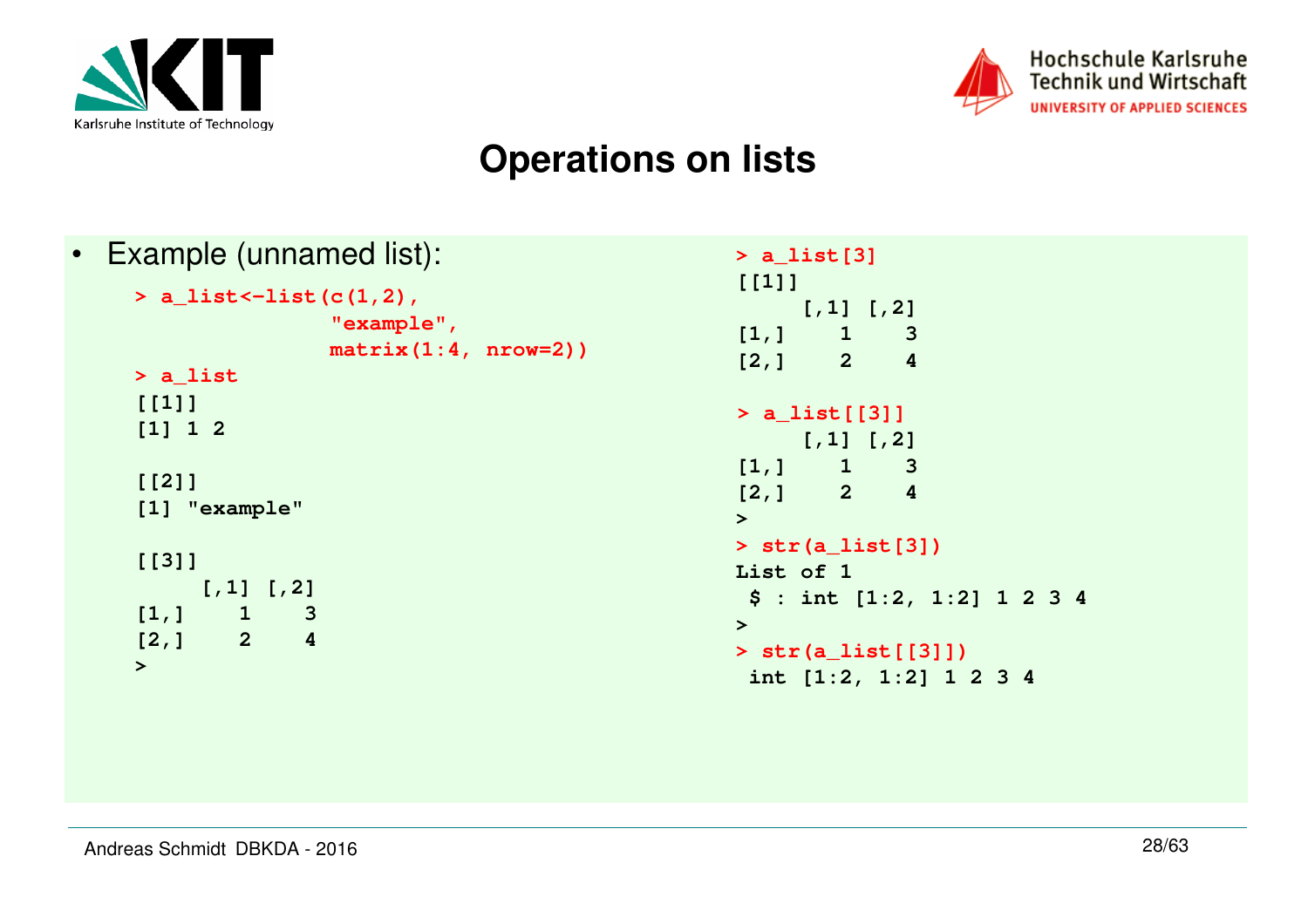



### **Converting List to a vector (unlist)**

• List to vector

```
> line1=list("the", "adventures", "of", "tom", "sawyer")> str(line1)List of 5
 $ : chr "the"
 $ : chr "adventures" $ : chr "of"
 $ : chr "tom"
 $ : chr "sawyer"
> str(unlist(line1))
 chr [1:5] "the" "adventures" "of" "tom" "sawyer">
```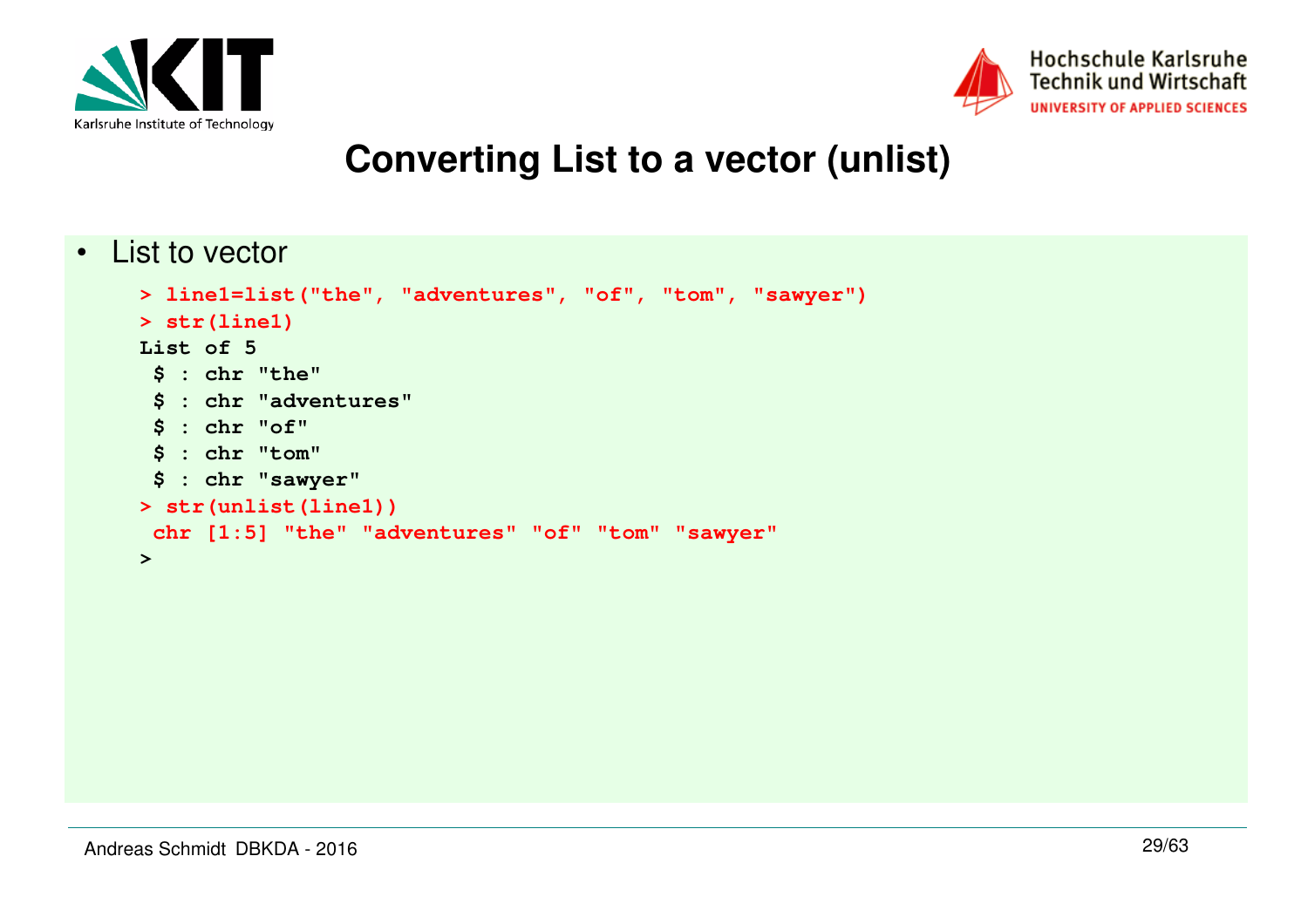



### **Converting Nested Lists (unlist)**

```
> text<-list(list("the", "adventures", "of", "tom", "sawyer"),+ list("by", "mark","twain"))> str(text)List of 2
 $ :List of 5
 ..$ : chr "the"
 ..$ : chr "adventures" ..$ : chr "of"
 ..$ : chr "tom"
 ..$ : chr "sawyer" $ :List of 3
 ..$ : chr "by"
 ..$ : chr "mark"
 ..$ : chr "twain"
> str(unlist(text))
 chr [1:8] "the" "adventures" "of" "tom" "sawyer" "by" "mark" "twain">
```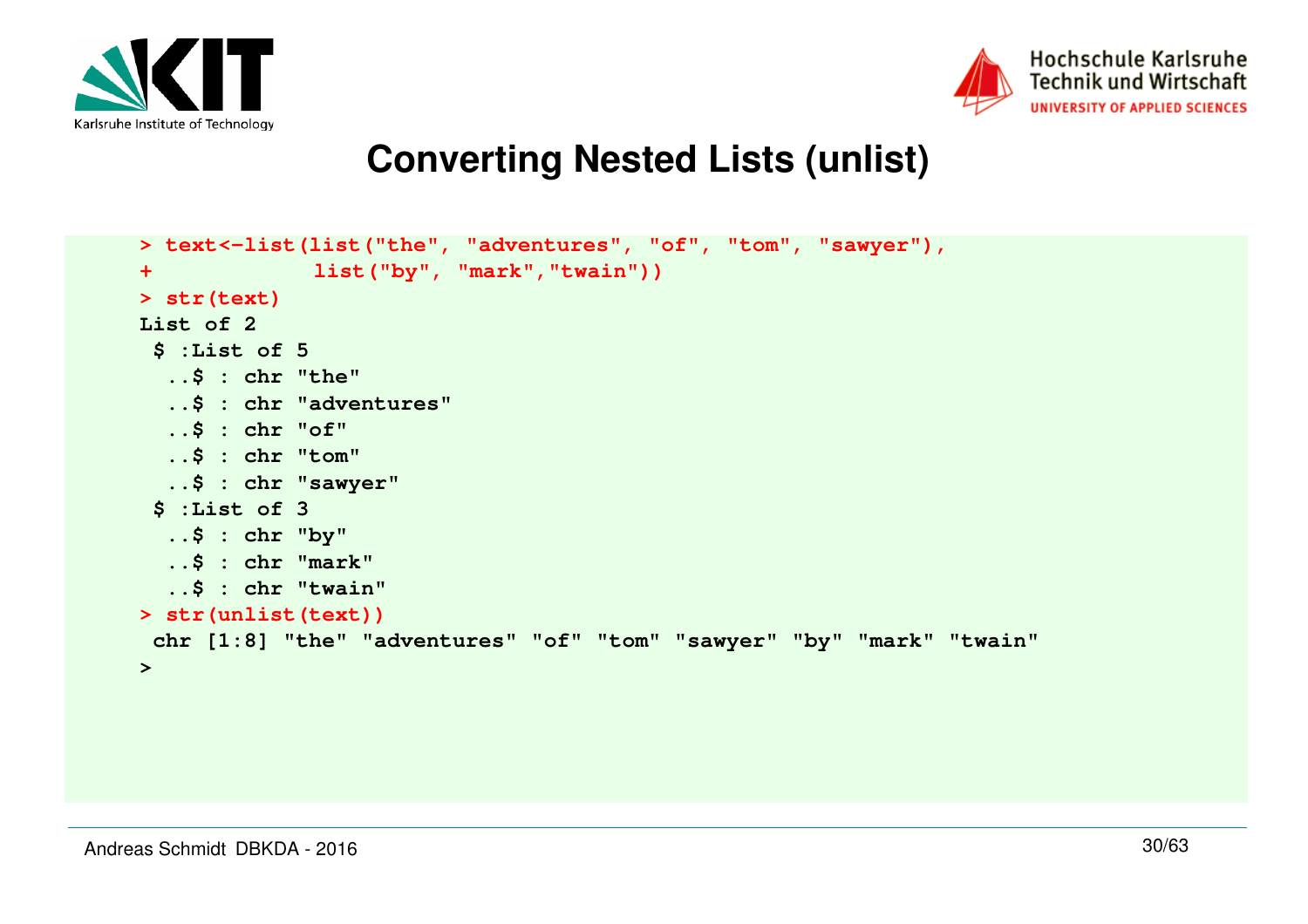



# **Data Import in R**

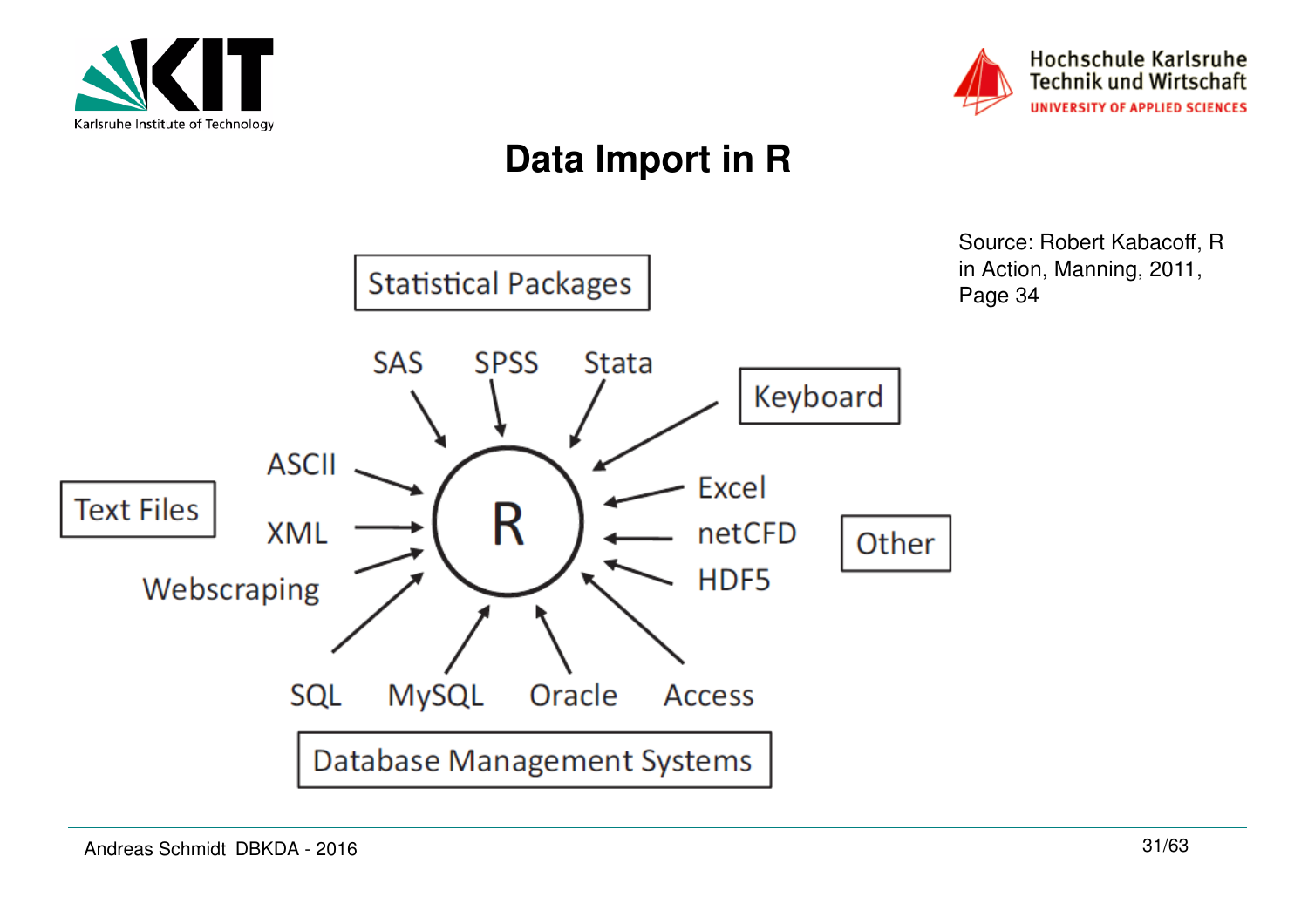



# **Data Import in R**

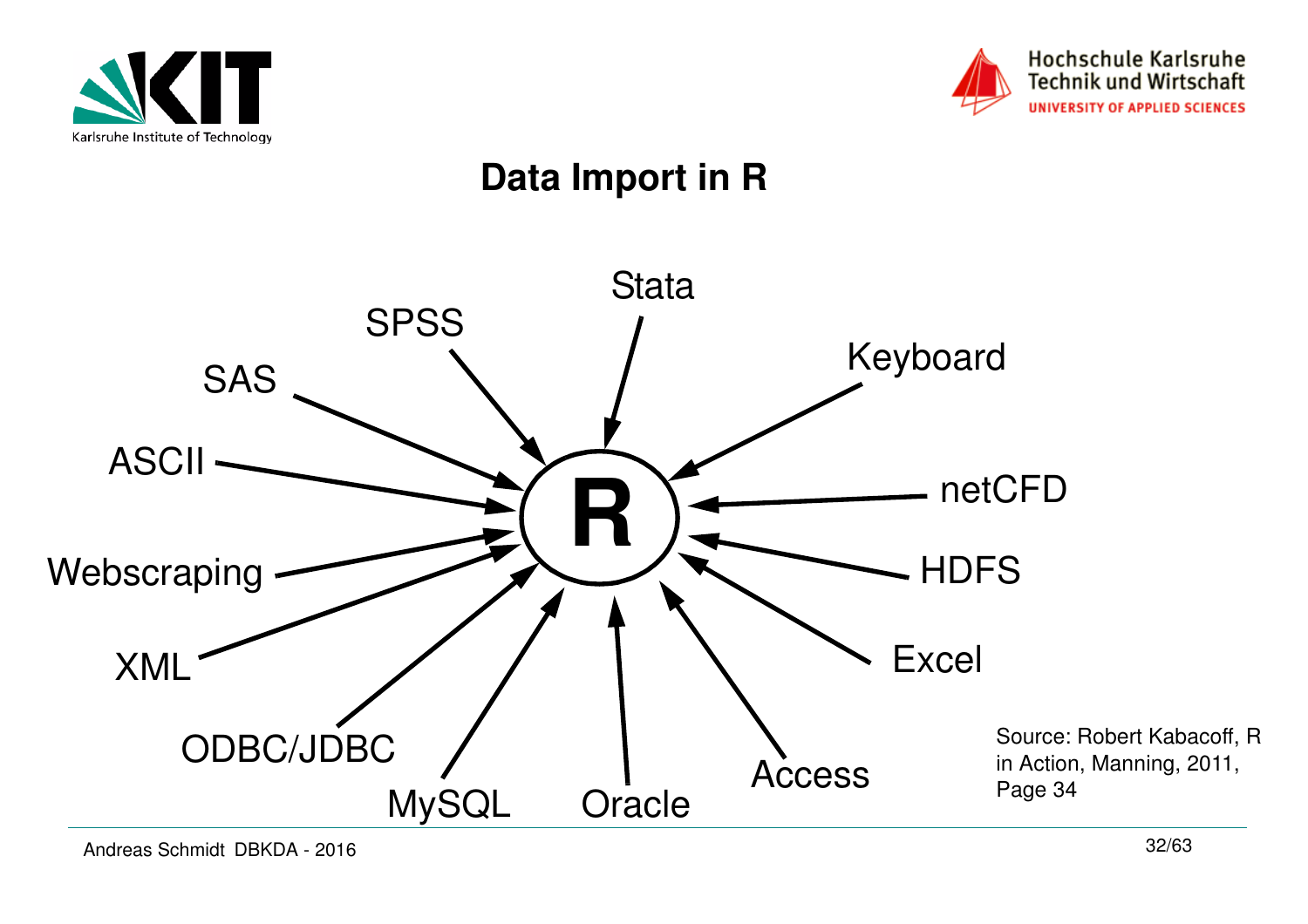



**city.tsv**

| <b>Name</b> | Country      | Province               | Population  | Longitude   | Latitude    |
|-------------|--------------|------------------------|-------------|-------------|-------------|
| Aachen      | D            | "Nordrhein Westfalen"  | 247113      | <b>NULL</b> | <b>NULL</b> |
| Aalborg     | <b>DK</b>    | Denmark                | 113865      | <b>10</b>   | 57          |
| Aarau       | CH           | AG                     | <b>NULL</b> | <b>NULL</b> | <b>NULL</b> |
| Aarhus      | <b>DK</b>    | Denmark                | 194345      | 10.1        | 56.1        |
| Aarri       | <b>WAN</b>   | Nigeria                | 111000      | <b>NULL</b> | <b>NULL</b> |
| Aba         | <b>WAN</b>   | Nigeria                | 264000      | <b>NULL</b> | <b>NULL</b> |
| Abakan      | $\mathbf{R}$ | "Rep. of Khakassiya"   | 161000      | <b>NULL</b> | <b>NULL</b> |
| Abancay     | PE           | Apurimac               | <b>NULL</b> | <b>NULL</b> | <b>NULL</b> |
| Abeokuta    | <b>WAN</b>   | Nigeria                | 377000      | <b>NULL</b> | <b>NULL</b> |
| Aberdeen    | <b>GB</b>    | Grampian               | 219100      | <b>NULL</b> | <b>NULL</b> |
| Aberystwyth | <b>GB</b>    | Ceredigion             | <b>NULL</b> | <b>NULL</b> | <b>NULL</b> |
| Abidjan     | CI           | "Cote dIvoire"         | <b>NULL</b> | $-3.6$      | 5.3         |
| Abilene     | <b>USA</b>   | <b>Texas</b>           | 108476      | $-99.6833$  | 32.4167     |
| "Abu Dhabi" | <b>UAE</b>   | "United Arab Emirates" | 363432      | 54.36       | 24.27       |

**...**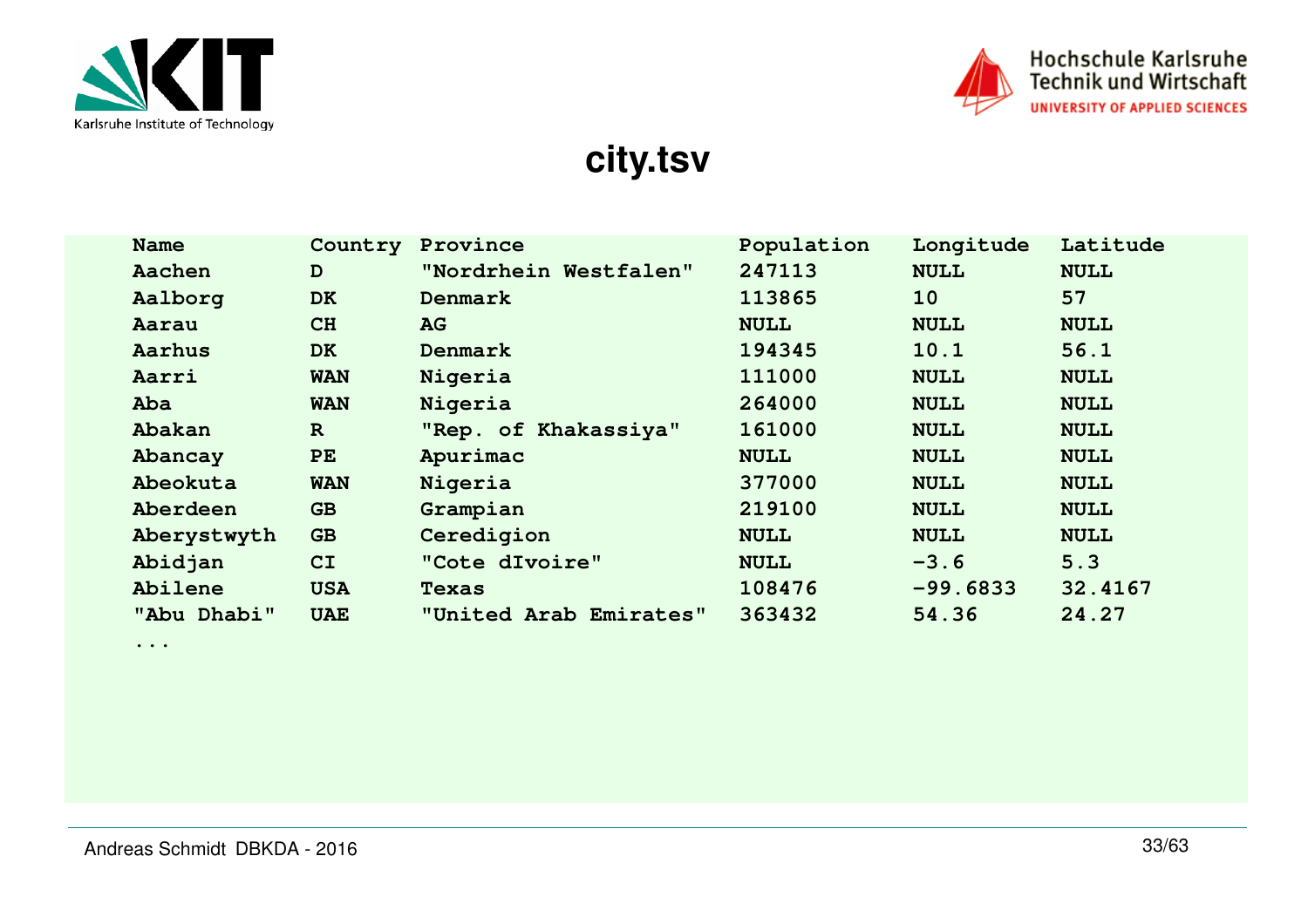



## **Import from file**

```
path <- "d:/Dropbox/dbkda-2016/tutorial"city.frame <- read.table(
 paste(path,"/","city.tsv",sep=""),  header=TRUE, 
stringsAsFactors=FALSE, sep="\t")
```
#### **city.frame**

|                                                | Nordrhein Westfalen                       | 247113           | <b>NULL</b> | <b>NULL</b>                  |
|------------------------------------------------|-------------------------------------------|------------------|-------------|------------------------------|
|                                                | Denmark                                   | 113865           | 10          | 57                           |
|                                                | <b>AG</b>                                 | <b>NULL</b>      | <b>NULL</b> | <b>NULL</b>                  |
|                                                | Denmark                                   | 194345           | 10.1        | 56.1                         |
| <b>WAN</b>                                     | Nigeria                                   | 111000           | <b>NULL</b> | <b>NULL</b>                  |
| <b>WAN</b>                                     | Nigeria                                   | 264000           | <b>NULL</b> | <b>NULL</b>                  |
| <b>Name</b><br>Aarau<br>Aarhus<br>Aarri<br>Aba | Aachen D<br>Aalborg DK<br>CH<br><b>DK</b> | Country Province |             | Population LongitudeLatitude |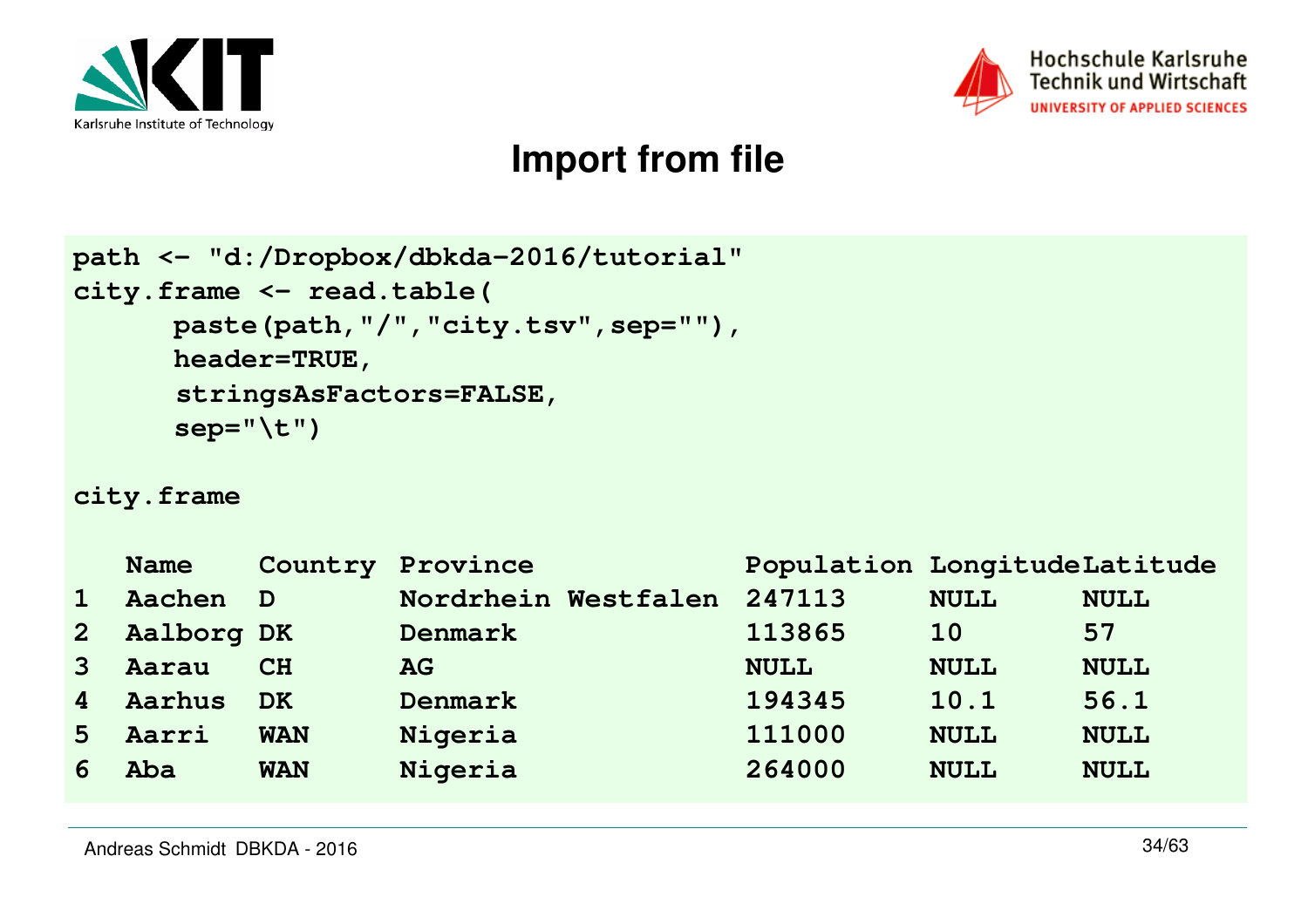



### **Getting information about a data frame**

```
> names(city.frame)"Country"
[1] "Name" "Country" "Province" "Population" "Longitude" [6] "Latitude" > 
> str(city.frame)
'data.frame': 3053 obs. of 6 variables:
 $ Name : chr "Aachen" "Aalborg" "Aarau" "Aarhus" ... $ Country : chr "D" "DK" "CH" "DK" ...
 $ Province : chr "Nordrhein Westfalen" "Denmark" "AG" "Denmark" ... $ Population: chr "247113" "113865" "NULL" "194345" ... $ Longitude : chr "NULL" "10" "NULL" "10.1" ...
 $ Latitude : chr "NULL" "57" "NULL" "56.1" ...> nrow(city.frame)[1] 3053
> ncol(city.frame)[1] 6
> dim(city.frame)[1] 3053 6>
```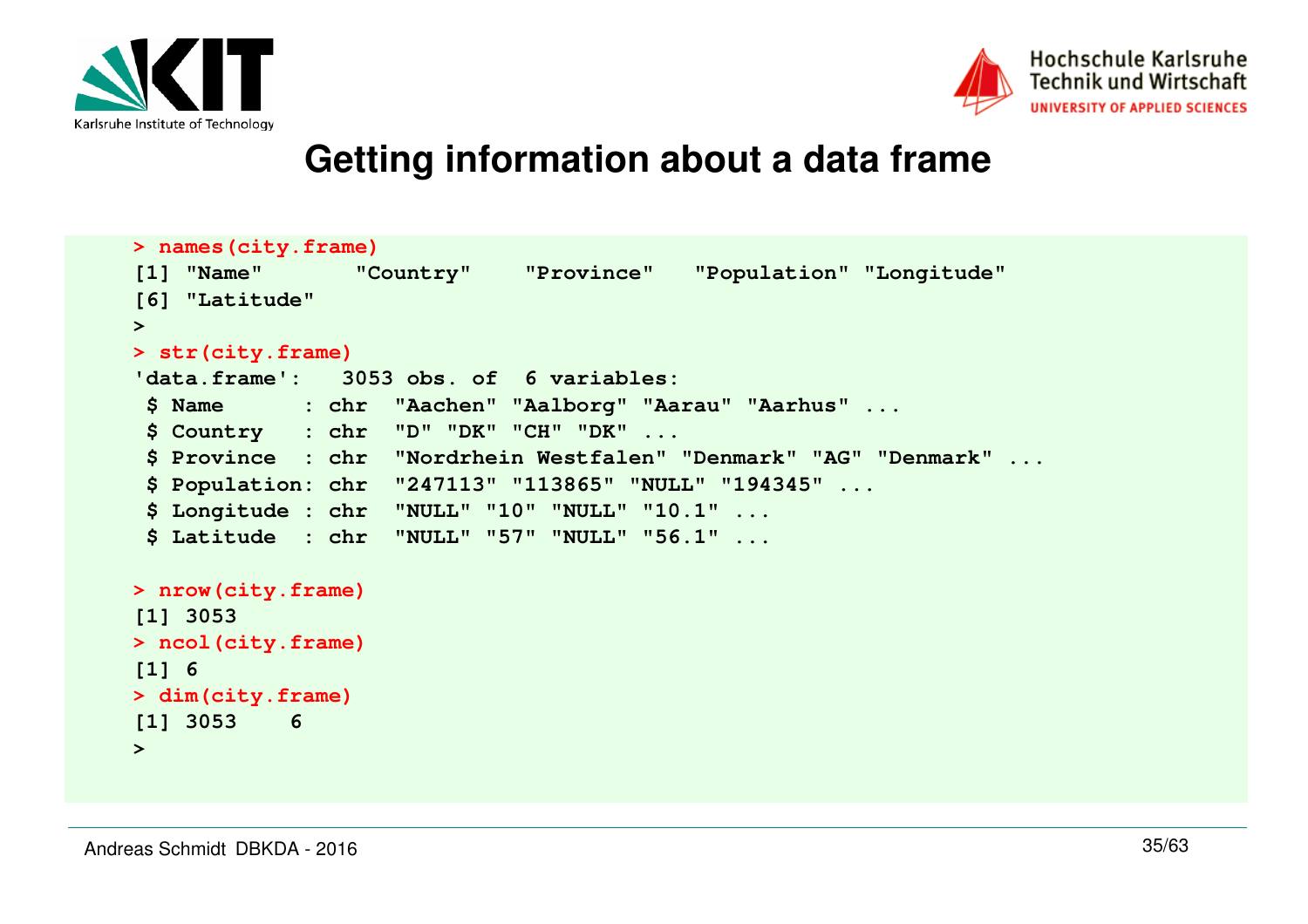



### **Getting information about a data frame**

#### **> head(city.frame)**

|   |           | Name Country |                       |           | Province Population Longitude Latitude |             |             |
|---|-----------|--------------|-----------------------|-----------|----------------------------------------|-------------|-------------|
|   | Aachen    |              | D Nordrhein Westfalen |           | 247113                                 | <b>NULL</b> | <b>NULL</b> |
|   | 2 Aalborg | DK.          |                       | Denmark   | 113865                                 | <b>10</b>   | 57          |
|   | Aarau     | CH           |                       | <b>AG</b> | <b>NULL</b>                            | <b>NULL</b> | <b>NULL</b> |
|   | Aarhus    | <b>DK</b>    |                       | Denmark   | 194345                                 | 10.1        | 56.1        |
| 5 | Aarri     | <b>WAN</b>   |                       | Nigeria   | 111000                                 | <b>NULL</b> | <b>NULL</b> |
| 6 | Aba       | <b>WAN</b>   |                       | Nigeria   | 264000                                 | <b>NULL</b> | <b>NULL</b> |

#### **> tail(city.frame)**

| 3048 Zonguldak<br>Zonguldak<br>115900<br><b>TR</b><br><b>NULL</b><br>3049<br><b>NULL</b><br>Zug<br>CH<br><b>NULL</b><br>ZG<br>261862<br>3050<br>Zunyi<br>Guizhou<br><b>NULL</b><br><b>TJ</b><br>Zurich<br>343106<br>3051<br><b>NULL</b><br>CH<br>ZH<br>104921<br>3052<br>Zwickau<br>Sachsen<br><b>NULL</b><br>D<br>3053<br>NL Overijssel<br>Zwolle<br><b>NULL</b><br><b>NULL</b> |  | Name Country | Province Population Longitude Latitude |             |
|----------------------------------------------------------------------------------------------------------------------------------------------------------------------------------------------------------------------------------------------------------------------------------------------------------------------------------------------------------------------------------|--|--------------|----------------------------------------|-------------|
|                                                                                                                                                                                                                                                                                                                                                                                  |  |              |                                        | <b>NULL</b> |
|                                                                                                                                                                                                                                                                                                                                                                                  |  |              |                                        | <b>NULL</b> |
|                                                                                                                                                                                                                                                                                                                                                                                  |  |              |                                        | <b>NULL</b> |
|                                                                                                                                                                                                                                                                                                                                                                                  |  |              |                                        | <b>NULL</b> |
|                                                                                                                                                                                                                                                                                                                                                                                  |  |              |                                        | <b>NULL</b> |
|                                                                                                                                                                                                                                                                                                                                                                                  |  |              |                                        | <b>NULL</b> |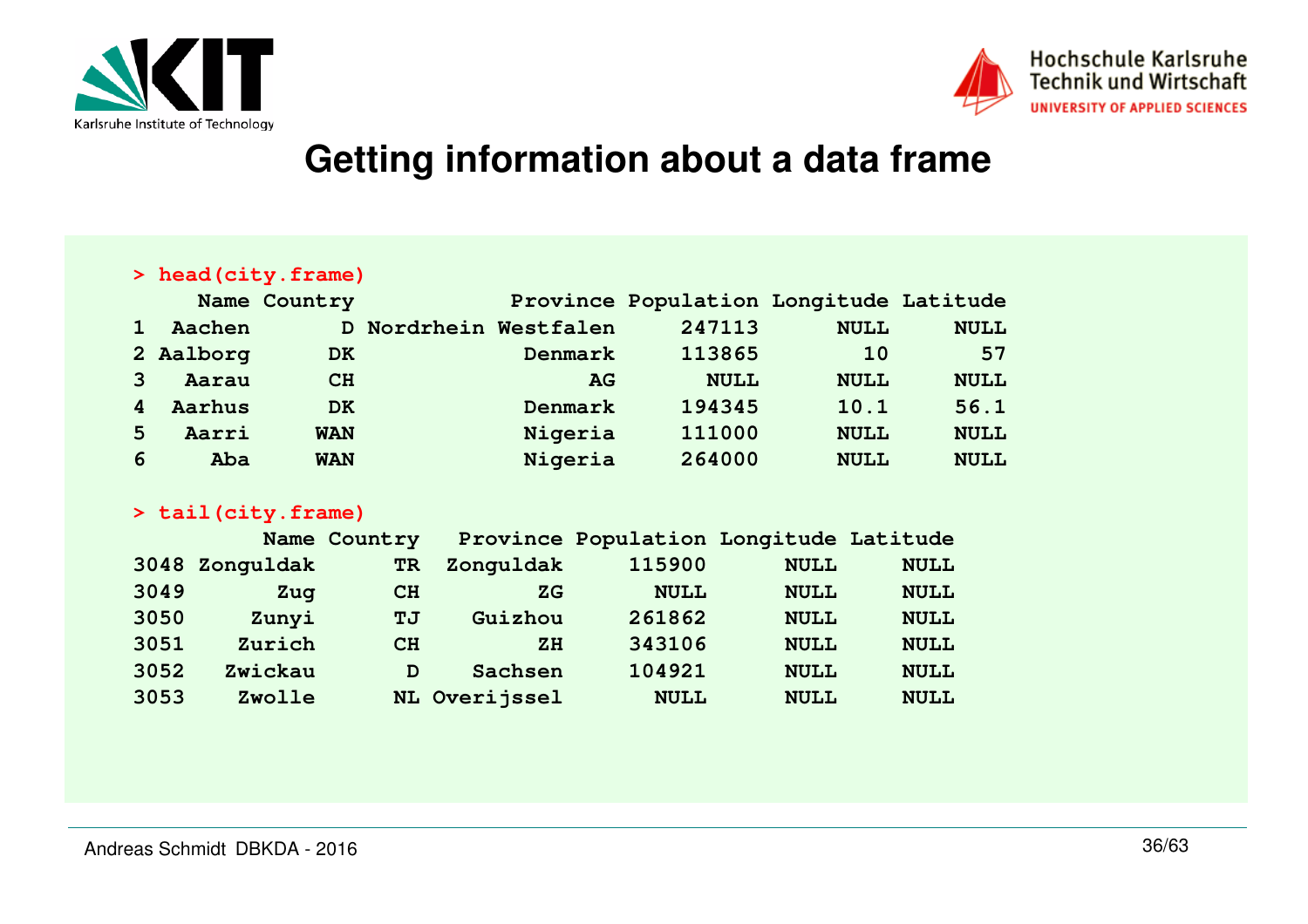



# **Accessing a data-frame**

- • Examples:
	- • return all city names:
		- **city.frame\$Name**
	- • return name and population from cities in switzerland: **city.frame[city.frame\$Country=="CH",c('Name','Population')]**
	- • Replace NULL values in column Population with NA (not available)**city.frame\$Population[city.frame\$Population=="NULL"]<-NA**
	- • Change datatype of column Population to numeric**city.frame<-transform(city.frame, Population=as.numeric(Population))**
	- $\bullet$  return city names, ordered by name**sort(city.frame\$Name)**
	- •Adding a dataset to a data frame

```
city.frame<-rbind(city.frame, c('Richterswil','CH','ZH',21654,NA,NA))
```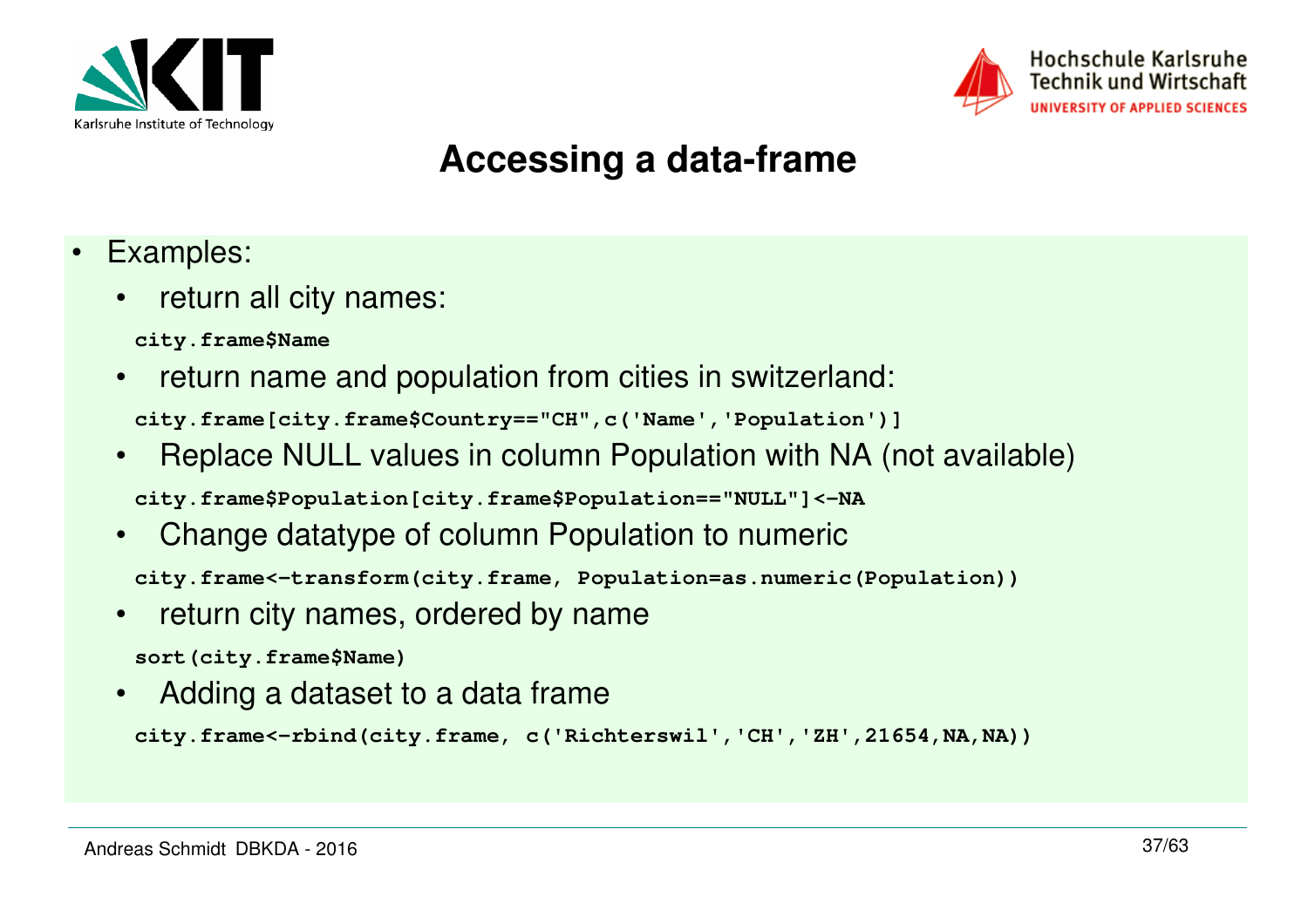

**...**

**...**



# **Accessing a data-frame (2)**

- Return all Cities with name and population**city.frame[,c('Country','Population')]**
- Return all cities with coordinates

```
city.frame[! is.na(city.frame$Longitude) & ! is.na(city.frame$Latitude),]
```
• City with most inhabitants**max.population<-max(city.frame\$Population, na.rm=TRUE)city.frame[!is.na(city.frame\$Population) & city.frame\$Population==max.population,] Name Country Province Population Longitude Latitude**126.967 37.5667 **2410 Seoul ROK South Korea 10229262 126.967 37.5667**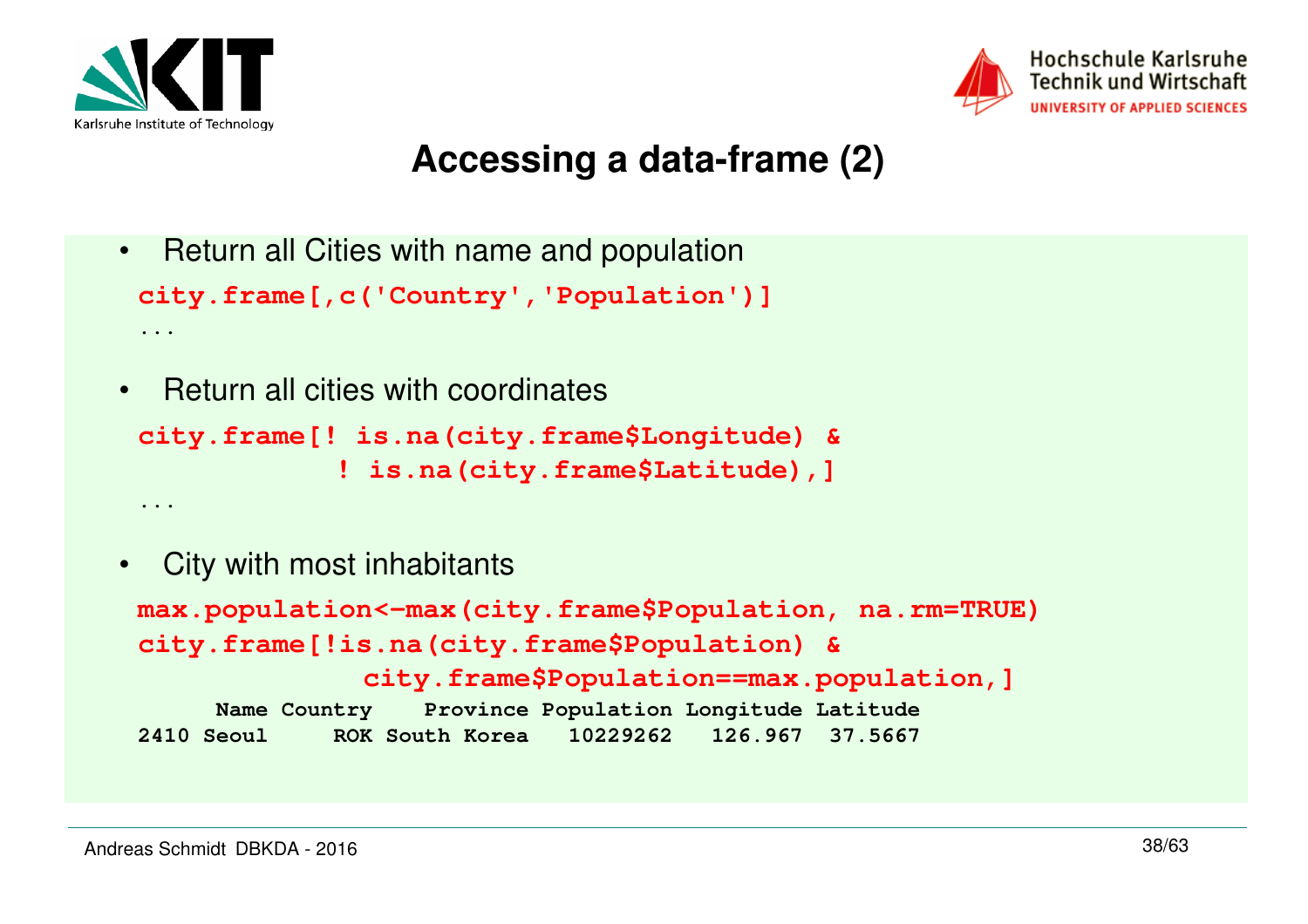



# **Change Ordering/Sorting**

•Example:

```
dutch.cities<-city.frame[city.frame$Country=="DK",c('Name','Population')]dutch.cities
```
#### *Name Population* 113865 2 Aalborg 194345 **4 Aarhus 194345**1358540 602 Copenhagen 70975 779 Esbjerg **1915 Odense 136803**

- **2178** Randers
- $\bullet$ Change order:

### **dutch.cities[c(6,5,4,3,2,1),]**

55780

|      | Name Population              |         |
|------|------------------------------|---------|
| 2178 | Randers                      | 55780   |
| 1915 | Odense                       | 136803  |
| 779  | Esbjerg                      | 70975   |
| 602  | Copenhagen                   | 1358540 |
| 4    | Aarhus                       | 194345  |
|      | Aalborg                      | 113865  |
|      | Andreas Schmidt DBKDA - 2016 |         |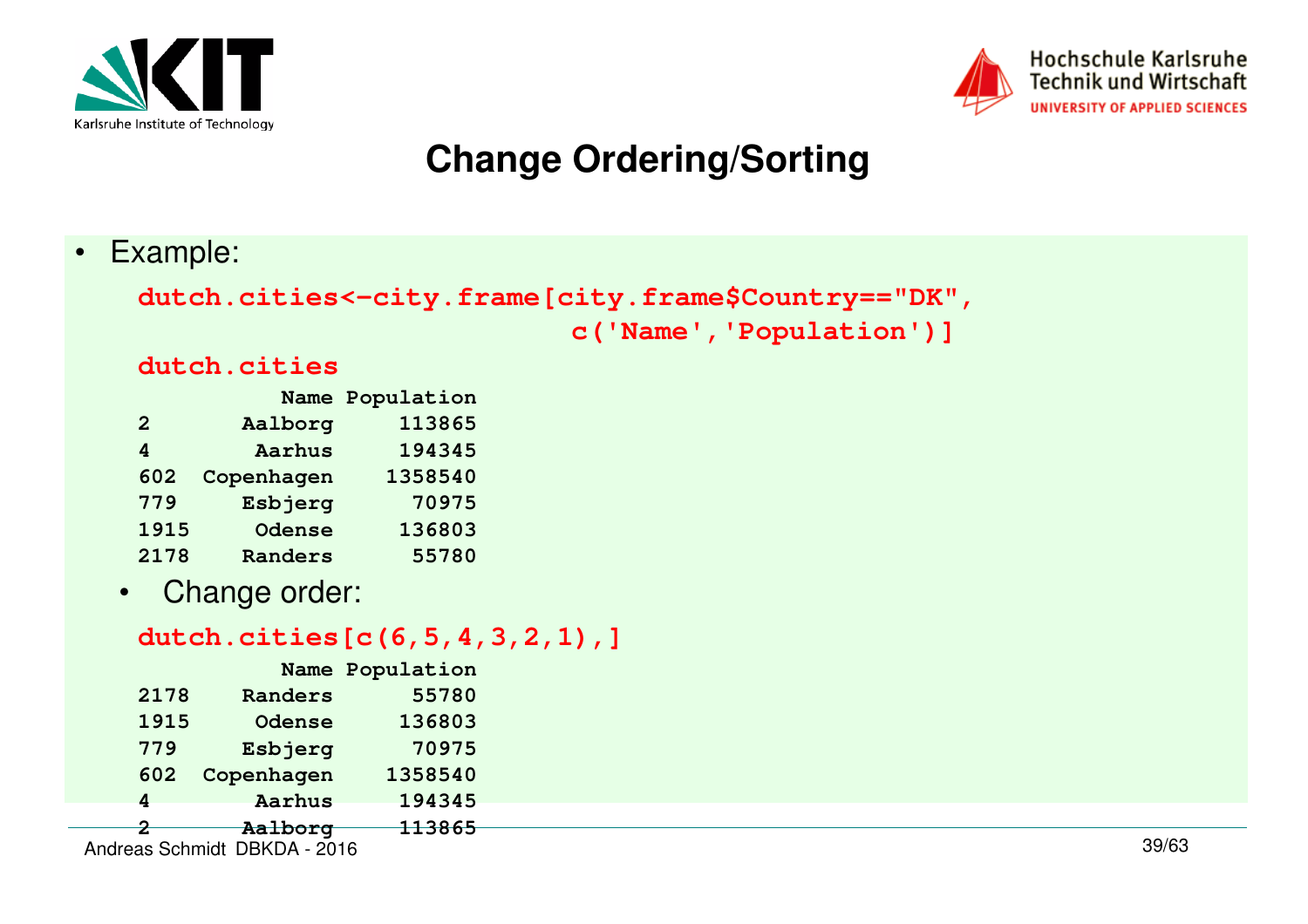



### **sort vs. order**

**dutch.cities\$Population[1] 113865 194345 1358540 70975 136803 55780**

• sort(...): Sorts the elements in a vector

```
sort(dutch.cities$Population)
[1] 55780 70975 113865 136803 194345 1358540
```
• order(...): returns the permutation which rearranges the arguments into increasing or decreasing order

```
> order(dutch.cities$Population)[1] 6 4 1 5 2 3> order(dutch.cities$Population, decreasing=TRUE)[1] 3 2 5 1 4 6
```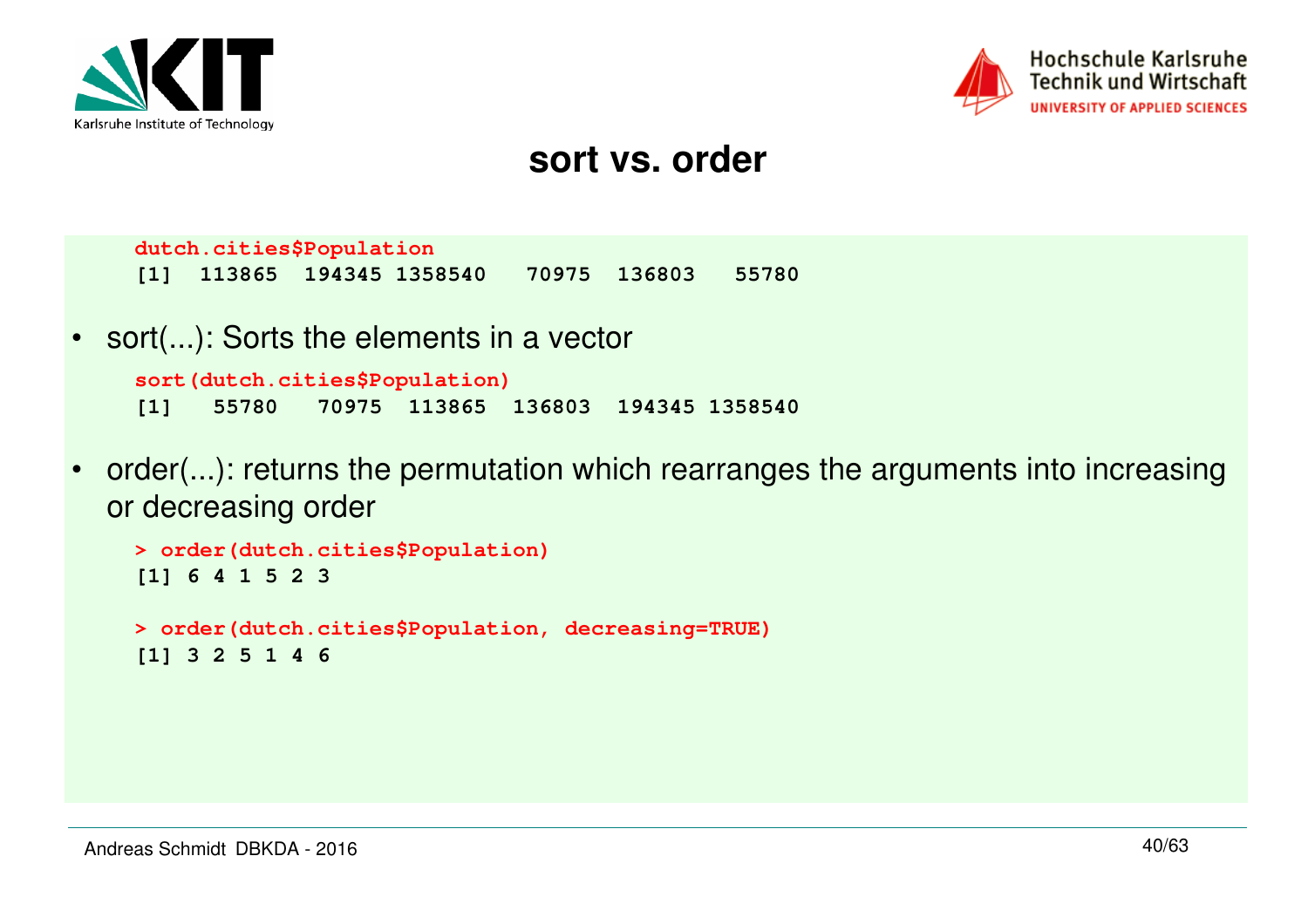



# **Sorting datasets**

| dutch.cities [order (dutch.cities\$Population, decreasing=T), ] |  |  |  |  |  |  |
|-----------------------------------------------------------------|--|--|--|--|--|--|
|-----------------------------------------------------------------|--|--|--|--|--|--|

|      |               | Name Population |
|------|---------------|-----------------|
| 602  | Copenhagen    | 1358540         |
| 4    | <b>Aarhus</b> | 194345          |
| 1915 | <b>Odense</b> | 136803          |
| 2    | Aalborg       | 113865          |
| 779  | Esbjerg       | 70975           |
| 2178 | Randers       | 55780           |
| ➤    |               |                 |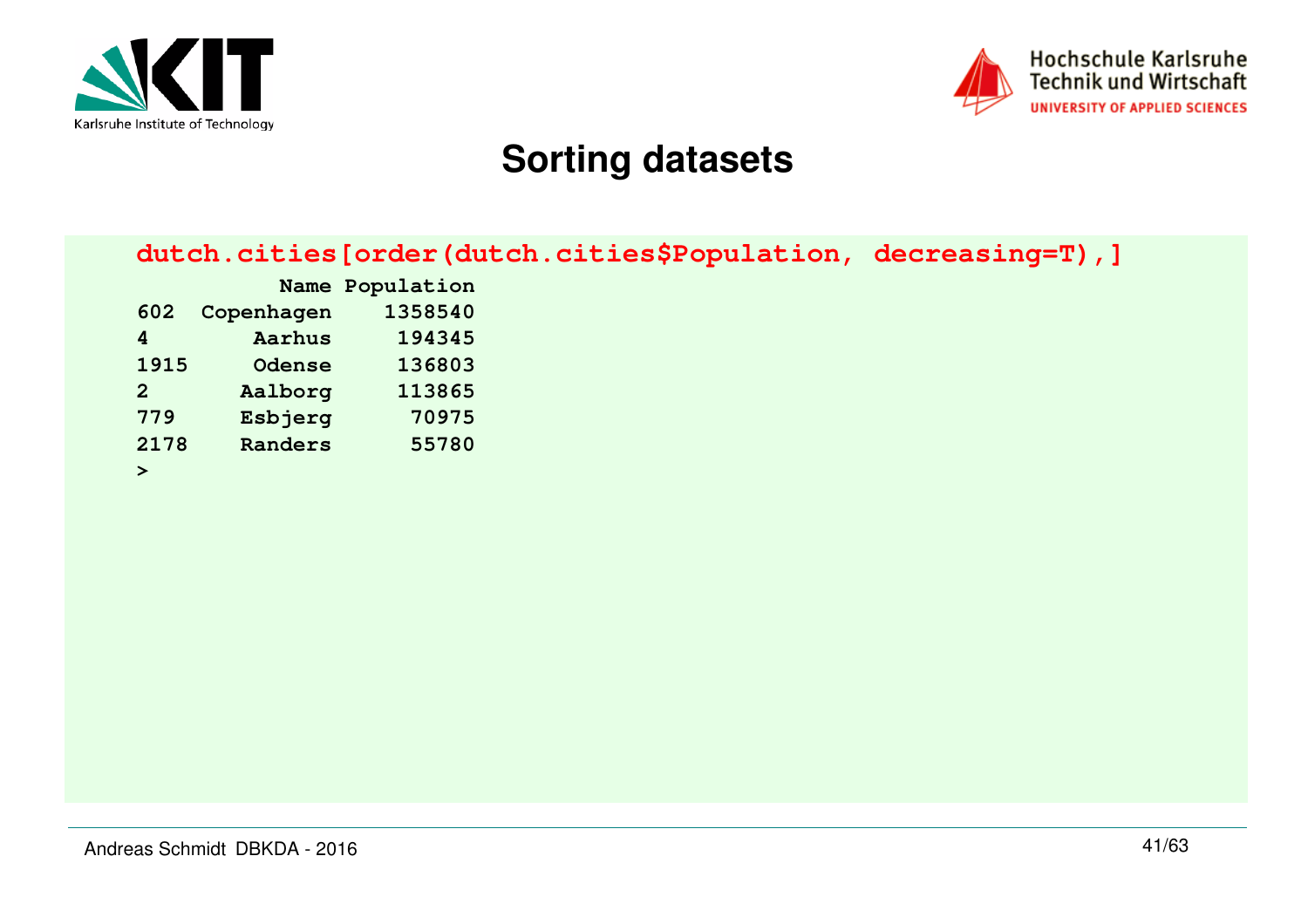



### **Aggregate (Some simple statistic)**

• Example:

```
> num.cities.per.country<-
aggregate(city.frame$Country, by=list(city.frame$Country), FUN=length)> num.cities.per.countryGroup.1 x\mathbf{A}1 A 9
2 AFG 1
3 AG 16
4 AL 6
5 AND 1
6 ANG 18
7 ARM 1
8 AUS 18\overline{\phantom{a}}9 AZ 1
> str(num.cities.per.country)
'data.frame': 195 obs. of 2 variables: $ Group.1: chr "A" "AFG" "AG" "AL" ...
 $ x : int 9 1 1 6 1 18 1 18 1 12 ...
```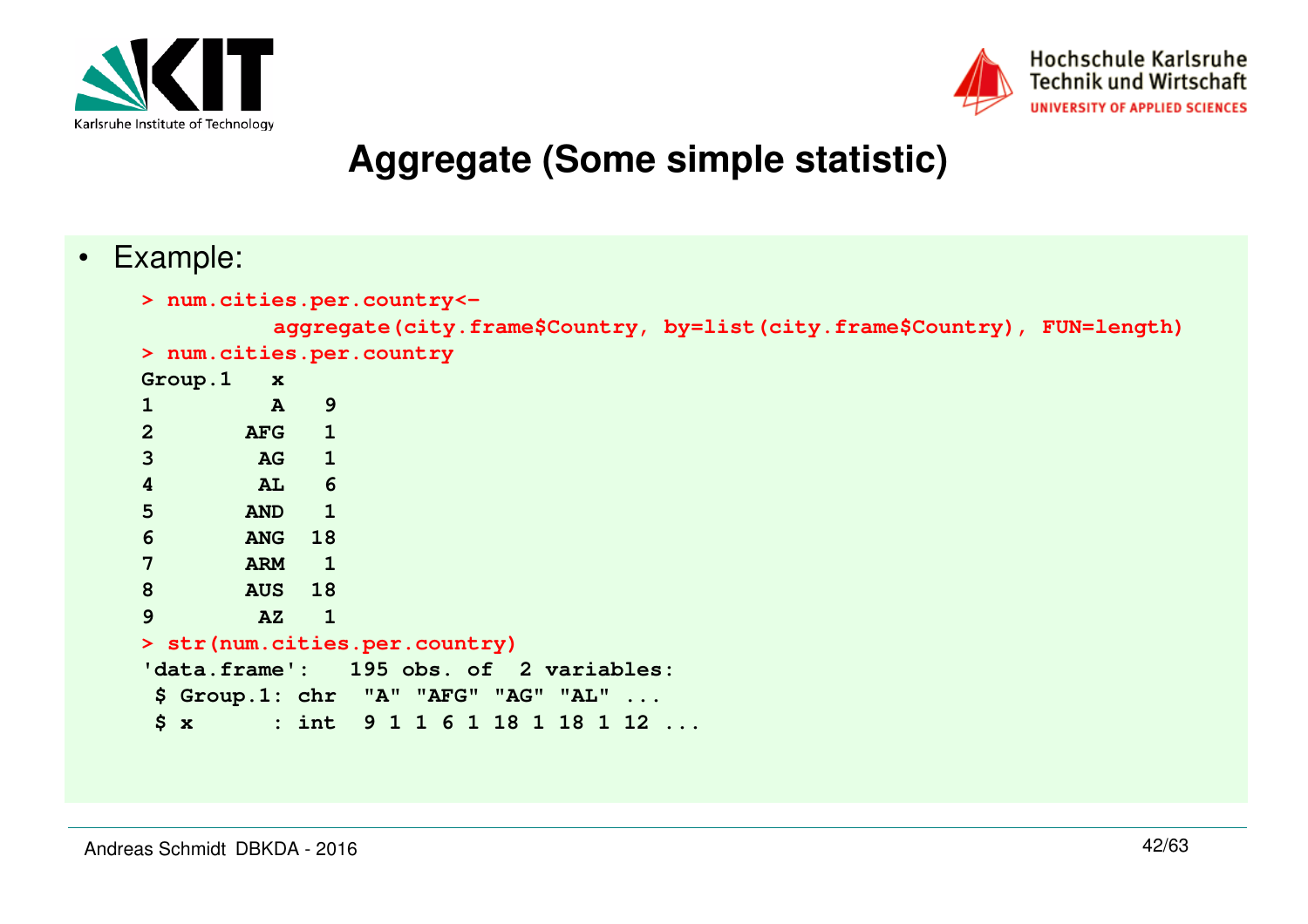



•Number of inhabitants of a country who live in a city

| > aggregate(city.frame\$Population, by=list(city.frame\$Country), FUN=sum, na.rm=TRUE) |            |             |  |  |  |
|----------------------------------------------------------------------------------------|------------|-------------|--|--|--|
|                                                                                        | Group.1    | $\mathbf x$ |  |  |  |
|                                                                                        | A          | 2434525     |  |  |  |
| $\mathbf{2}$                                                                           | <b>AFG</b> | 892000      |  |  |  |
| 3                                                                                      | AG         | 36000       |  |  |  |
| 4                                                                                      | AL         | 475000      |  |  |  |
| 5                                                                                      | <b>AND</b> | 15600       |  |  |  |
| 6                                                                                      | <b>ANG</b> | 0           |  |  |  |
|                                                                                        | <b>ARM</b> | 1200000     |  |  |  |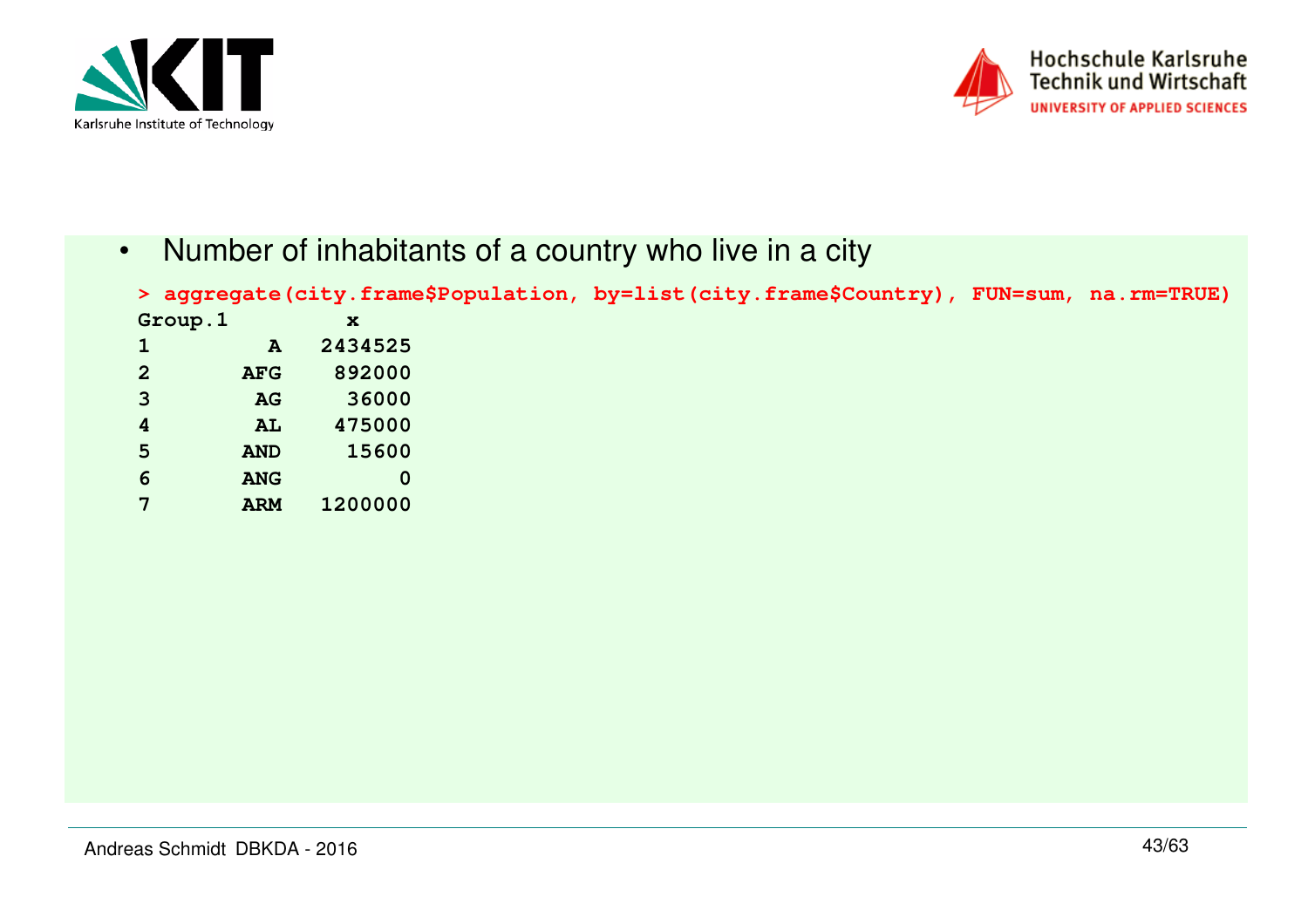



### **Frequency tables**

```
> colors<-c("blue","red","green", "green", "yellow", "green", + "blue", "black", "black", "white")> counts<-aggregate(colors, by=list(colors), FUN=length)> counts
 Group.1 x
1 black 2
2 blue 2
3 green 3
4 red 1
5 white 1
6 yellow 1
> str(counts)
'data.frame': 6 obs. of 2 variables:
 $ Group.1: chr "black" "blue" "green" "red" ... $ x : int 2 2 3 1 1 1> counts[,'x']
[1] 2 2 3 1 1 1
> counts[,'Group.1']
[1] "black" "blue" "green" "red" "white" "yellow">
```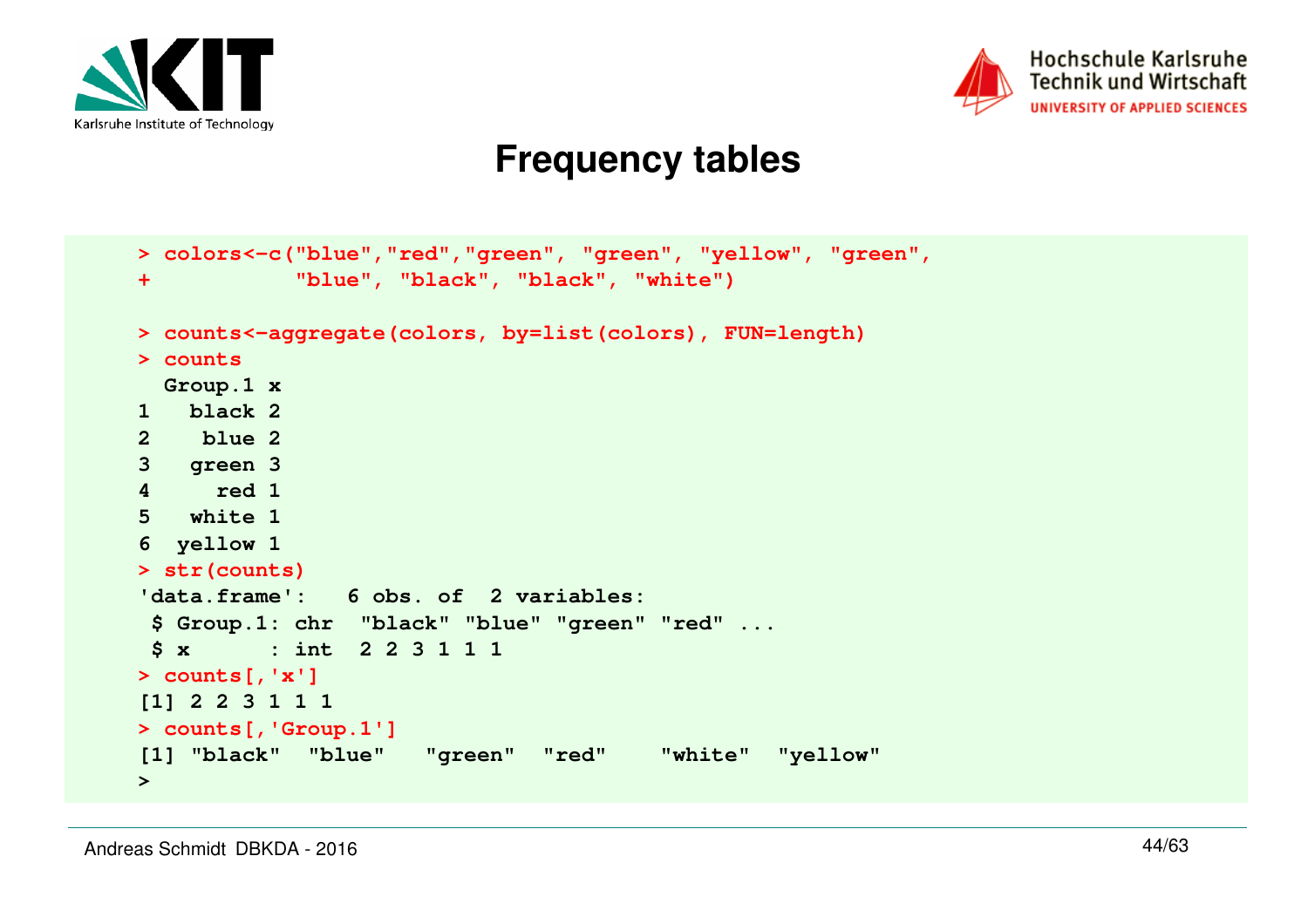



### **table-operator**

```
> colors<-c("blue","red","green", "green", "yellow", "green", + "blue", "black", "black", "white")> table(colors)colors
 black blue green red white yellow 
 2 2 3 1 1 1 > sort(table(colors))colors
 red white yellow black blue green \overline{3} 1 1 1 2 2 3 >
```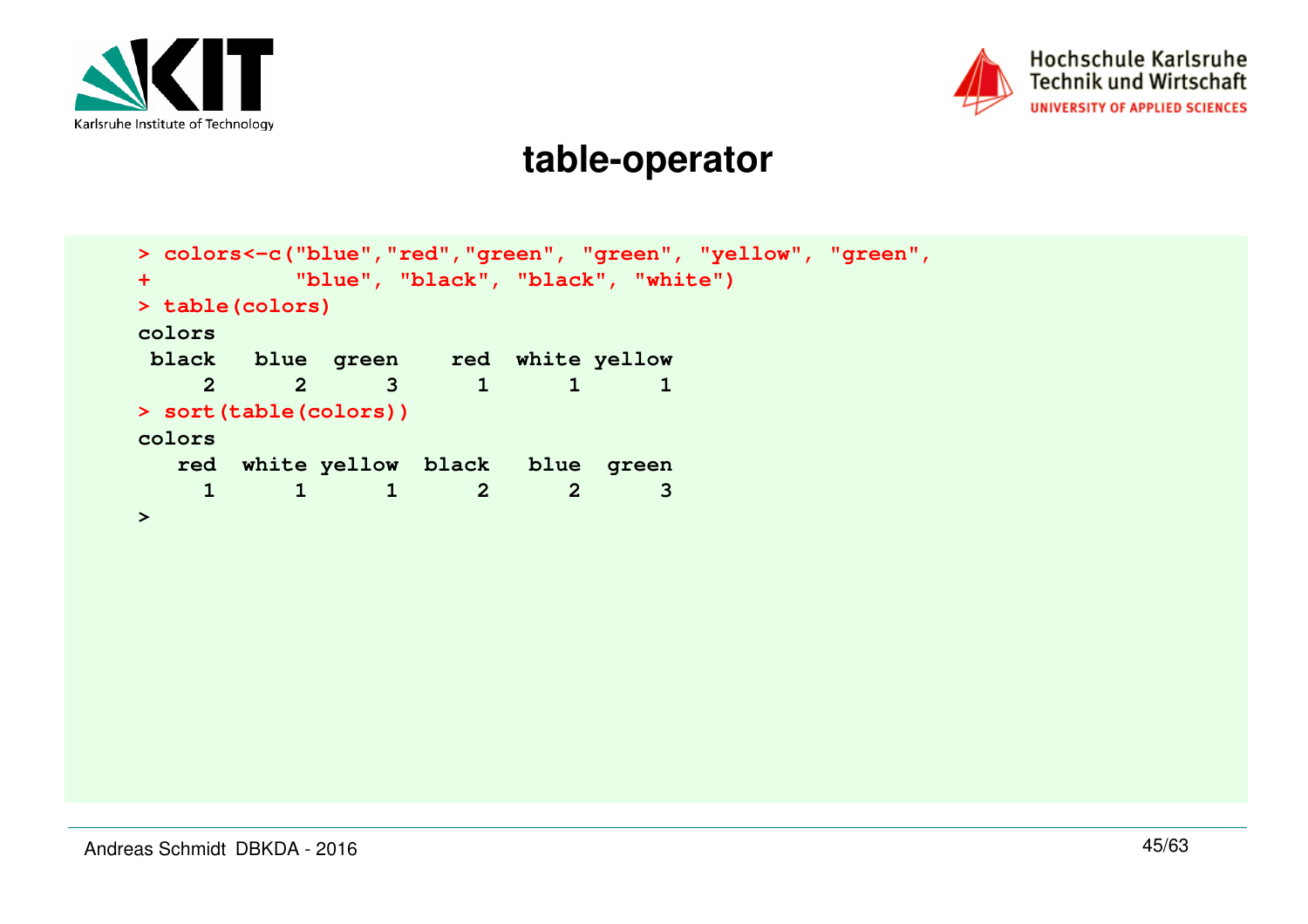



# **String handling**

•General String handling

```
paste(..., sep=" ", collapse=NULL), cat(...), tolower(str), toupper(str), chartr(pat-
tern, replace, str), substr(x, start, stop), ncar(str), ...
```
•Regular expression functions:

```
sub(pattern=..., replacement=..., x=...), gsub(pattern=..., replacement=..., x=...), grep(pattern, text), strsplit(x, split), ...
```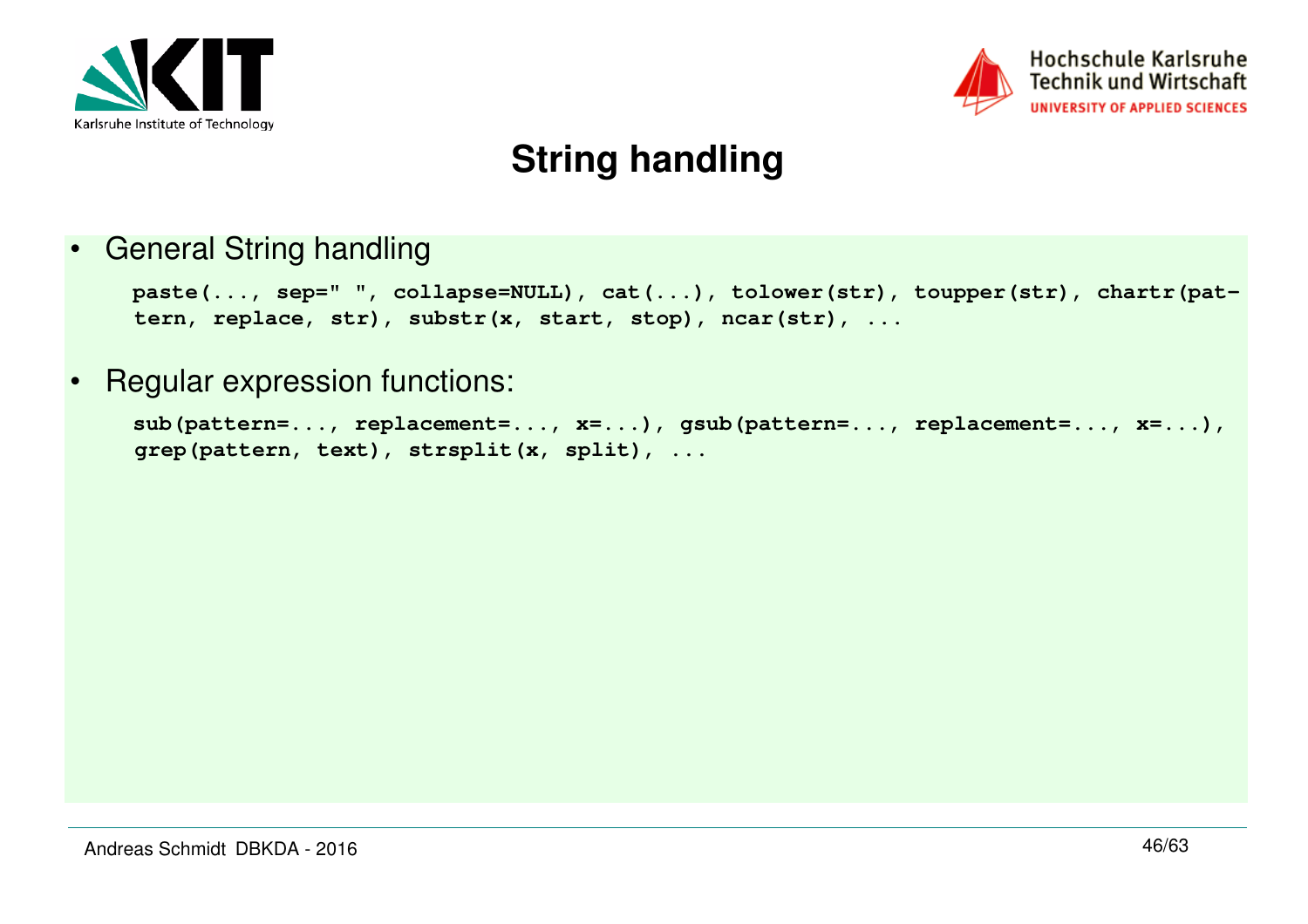



## **Graphics 101 - plot**



Andreas Schmidt DBKDA - 2016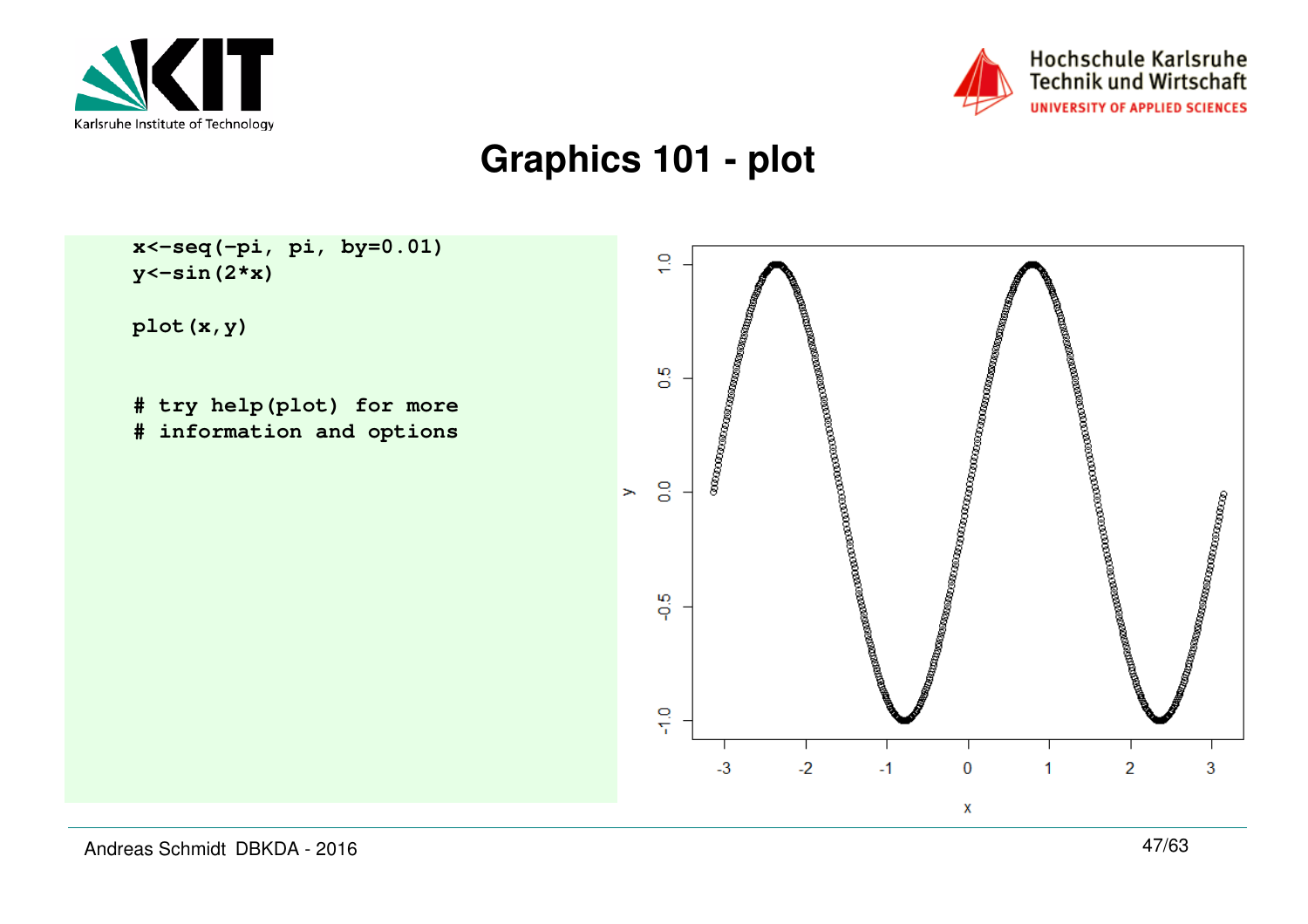



### **Graphics 101 - barplot**

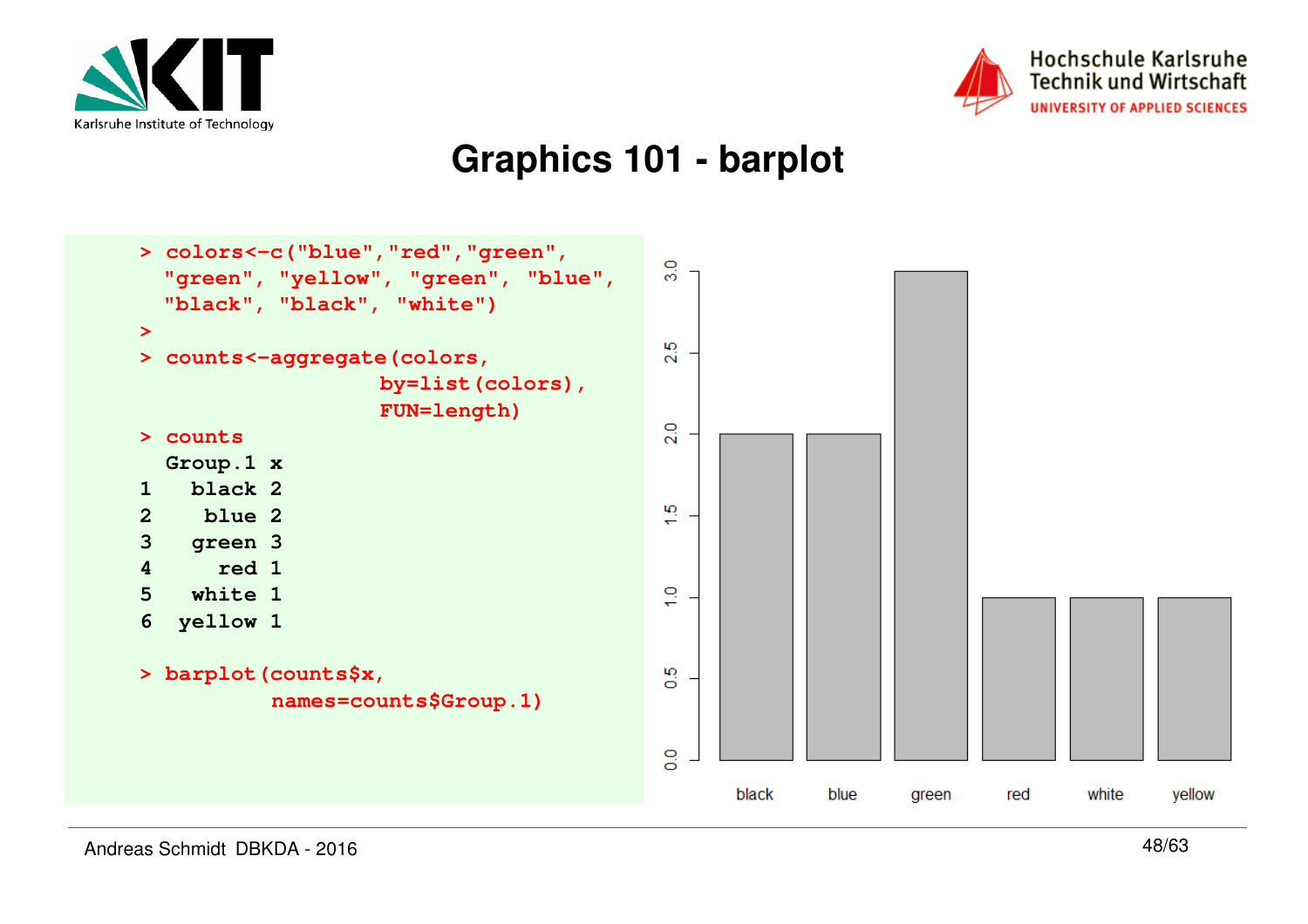



#### Hochschule Karlsruhe **Technik und Wirtschaft** UNIVERSITY OF APPLIED SCIENCES

### **Graphics 101 - stacked barplot**

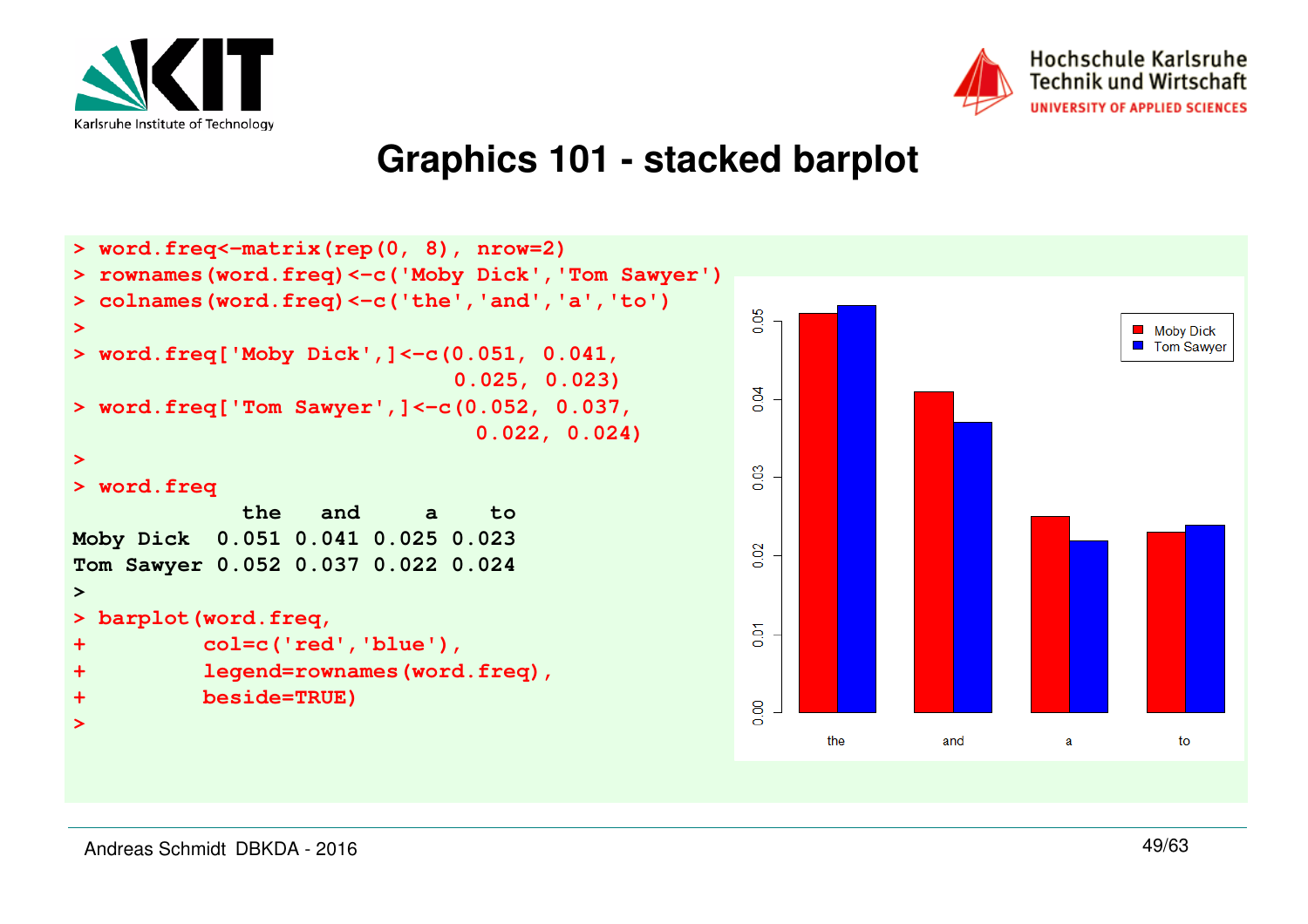



### **Graphics 101 - histogram**

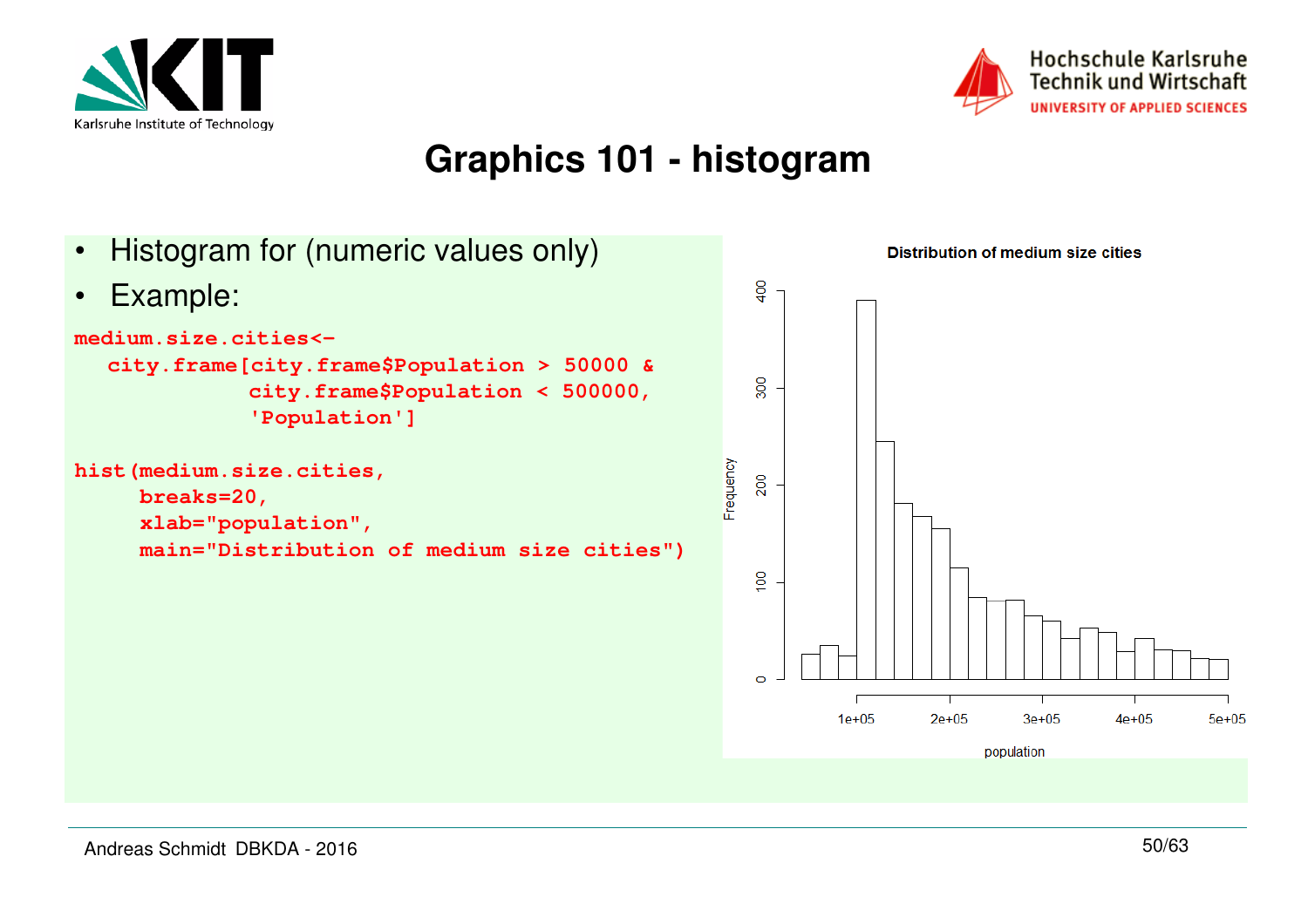



# **saving a plot to disk**

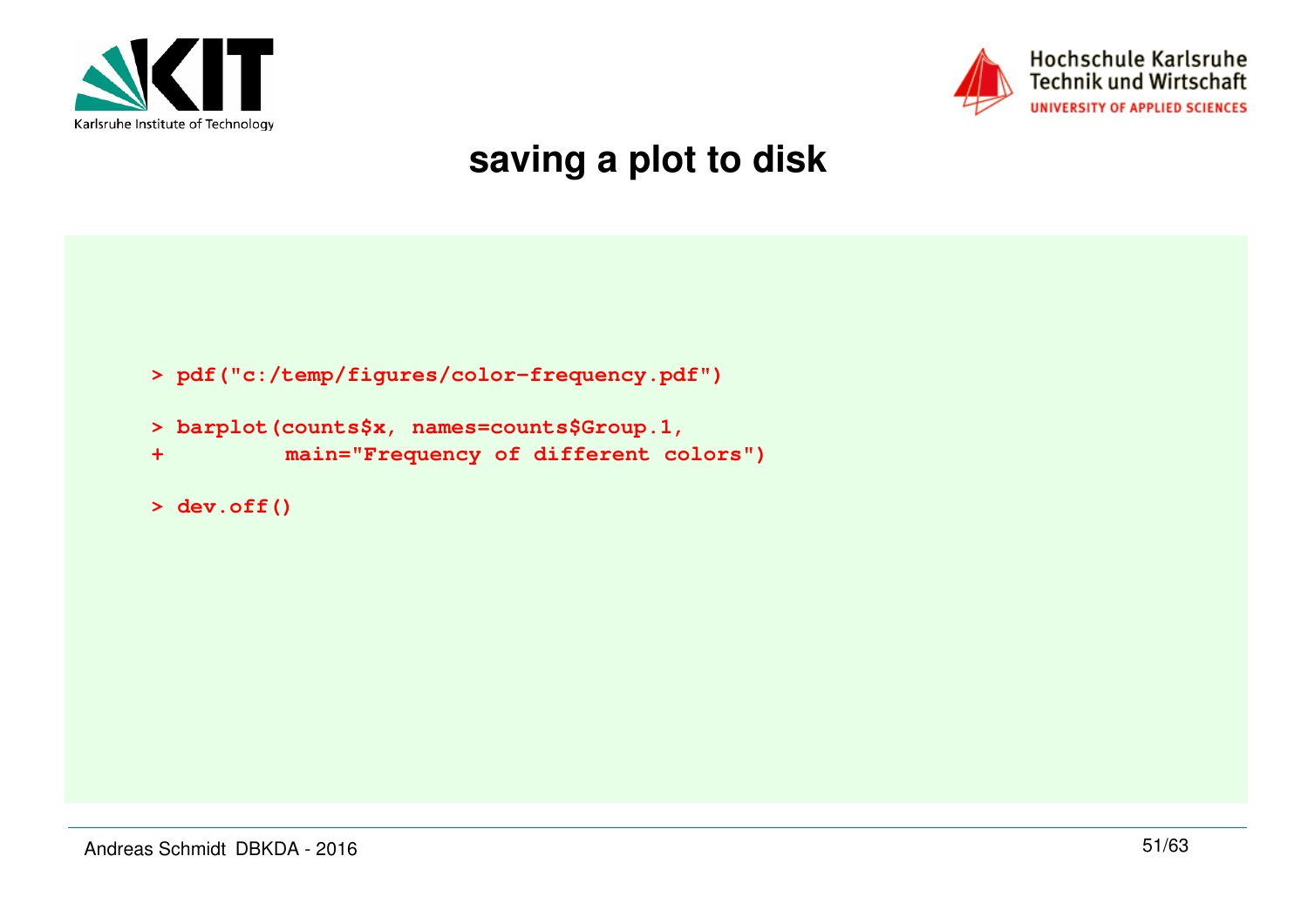



# **Hands-On Exercise 2**

- 1. Download the file city.tsv from http://www.smiffy.de/dbkda-2016/city.tsv and store it on your disk.
- 2. Import the file into a data frame with name 'city.all'.
- 3. Substitute the "NULL"-values for the concerned columns by NA values.
- 4. Change the datatype of the columns Longitude, Latitude and Population to numeric.
- 5. Formulate the following queries:
	- How many cities are in the data frame?
	- Return the cities which reside on the equator.
	- Return all cities from Brasilia with coordinates, ordered by their population.
	- How many cities can be found in the USA
	- In which states (Province) can cities with the name 'Springfield' be found?
- 6. Add the city of Roskilde (population: 46701; coordinates: 55.65, 12.083333) to the data frame.
- 7. Formulate a query, which returns Roskilde from the data frame.
- 8. Datastructure conversion: Generate the follwing data frame:

```
to.convert<-city.frame[city.frame$Country=="DK",
                       c('Name','Population')]
```
and convert it into a named vector (population as vector values, cityname as vector element names)

9. Graphics:

- Create a plot, which shows the koordinates (longitude, latitude) of all cities.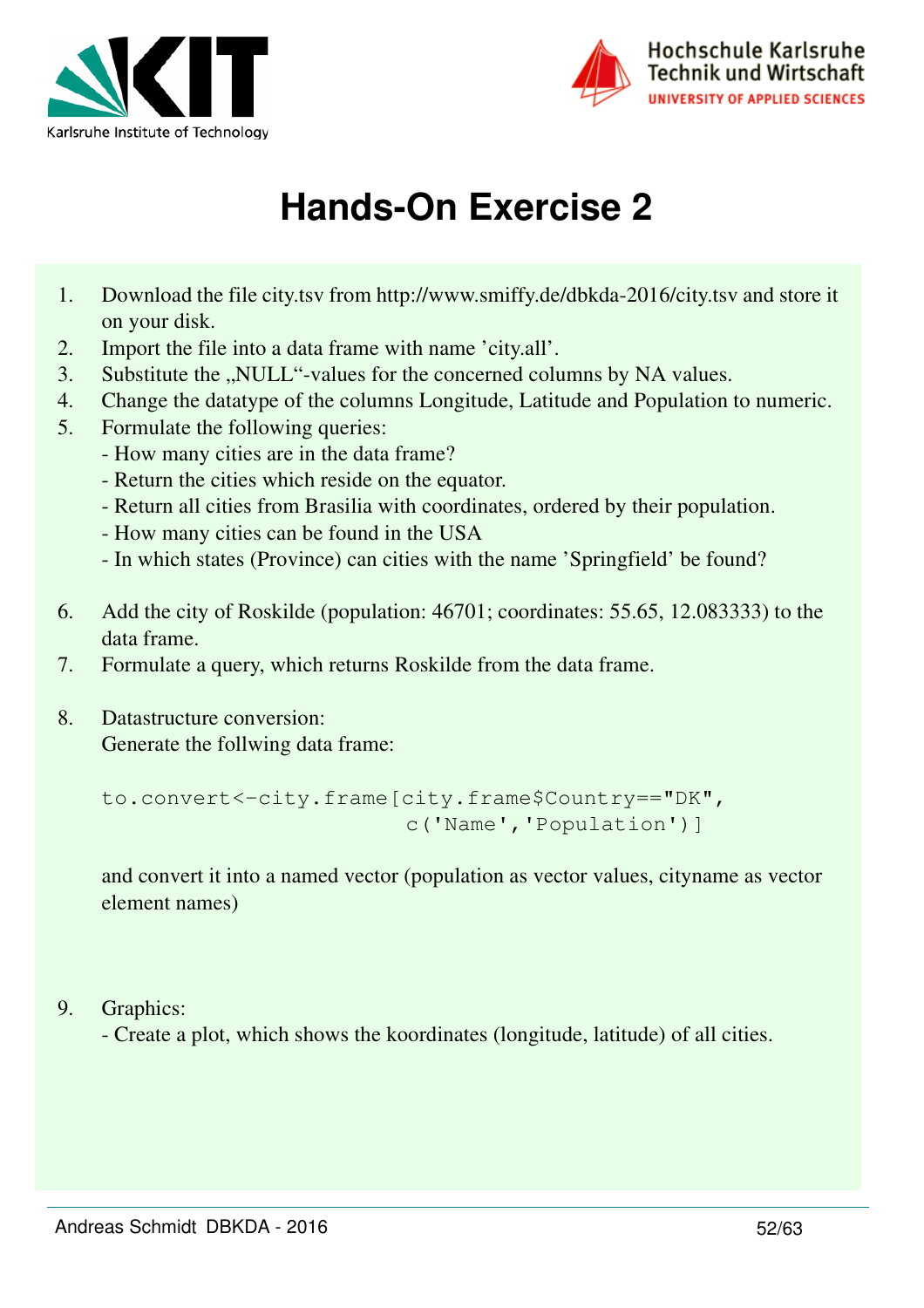



# **Control flow elements**

- R is a complete programming language (turing complete)
- Loops
- Conditional elements
- Definition of user defined functions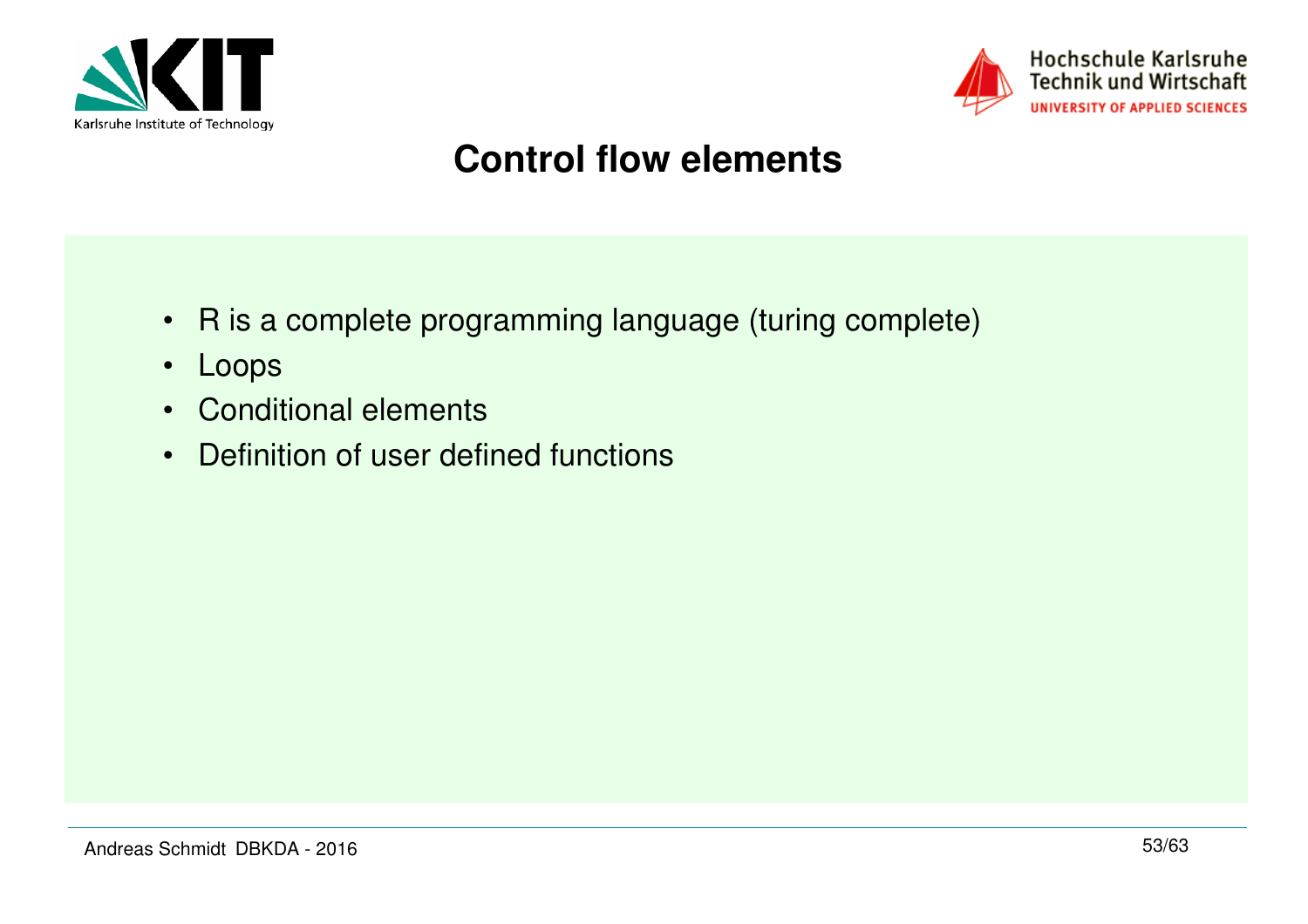



**Loops**

• for - Loop $> x < -1$  **> fak<-5 > for (i in 2:fak) + x<-x\*i > cat(fak,"! = ", x,"\n")5 ! = 120** • while loop**> eps<-0.00003;> a<-1000 > steps<-0 > while (a > eps) {+ a <- a/2.0 + steps<-steps + 1+ } > cat("steps:", steps,"\n")steps: 25**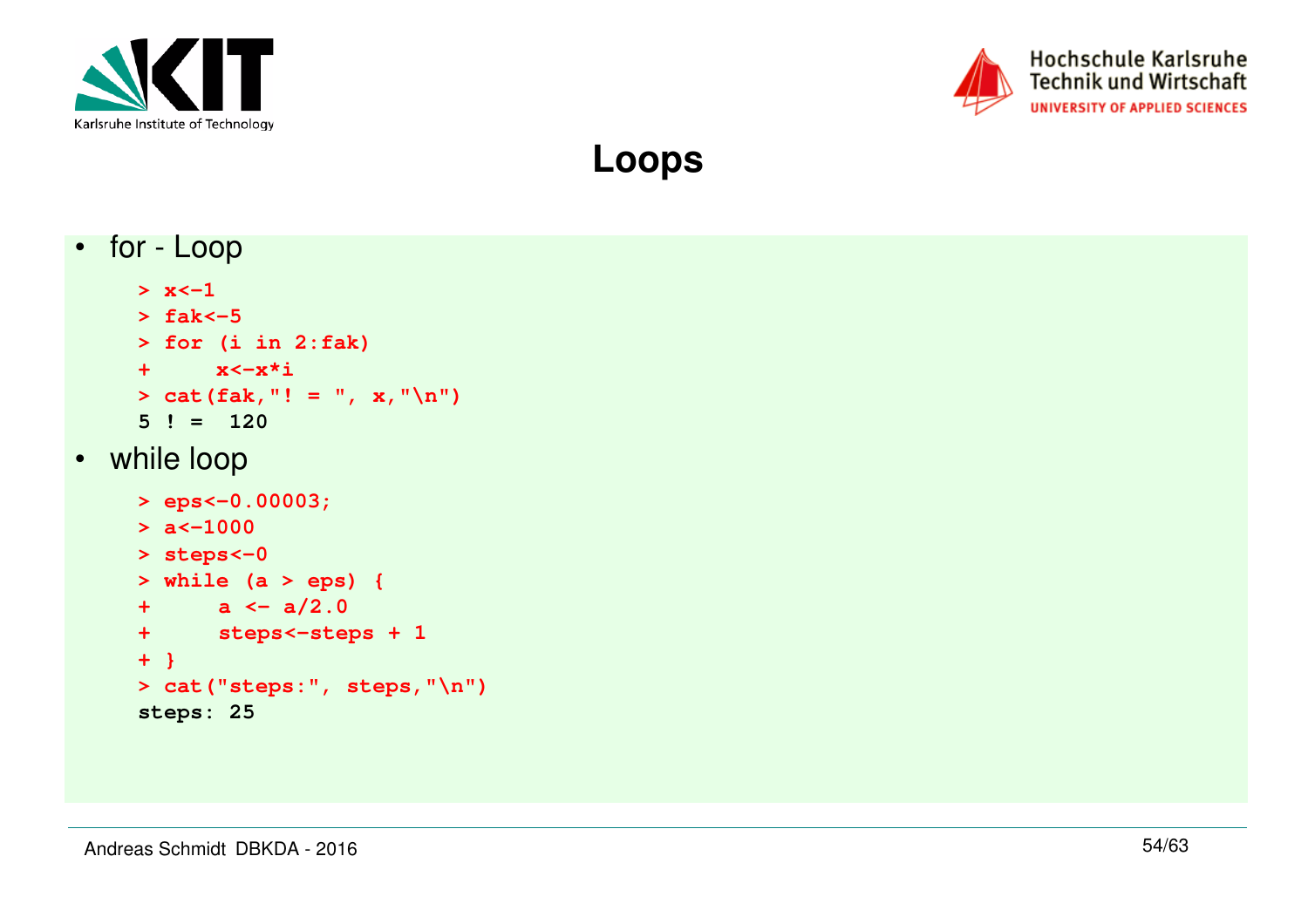



# **Conditional Statements**

```
• if - else
```

```
> a<-rnorm(1)
> b<-rnorm(1)
> if (a > b) {+ tmp<-a+ a<-b
+ b<-tmp
+ cat("exchange ", a, " with ", b,"\n")+ } else 
+ cat("nothing to do\n")
exchange -1.165896 with 1.043969 > cat(a, " is smaller than ",b, "\n")
-1.165896 is smaller than 1.043969 • > ifelse> a<-rnorm(1)
> str<-ifelse(a>0, "positive", "negative")> cat(a, "is", str,"\n")1.661342 is positive
```
**>**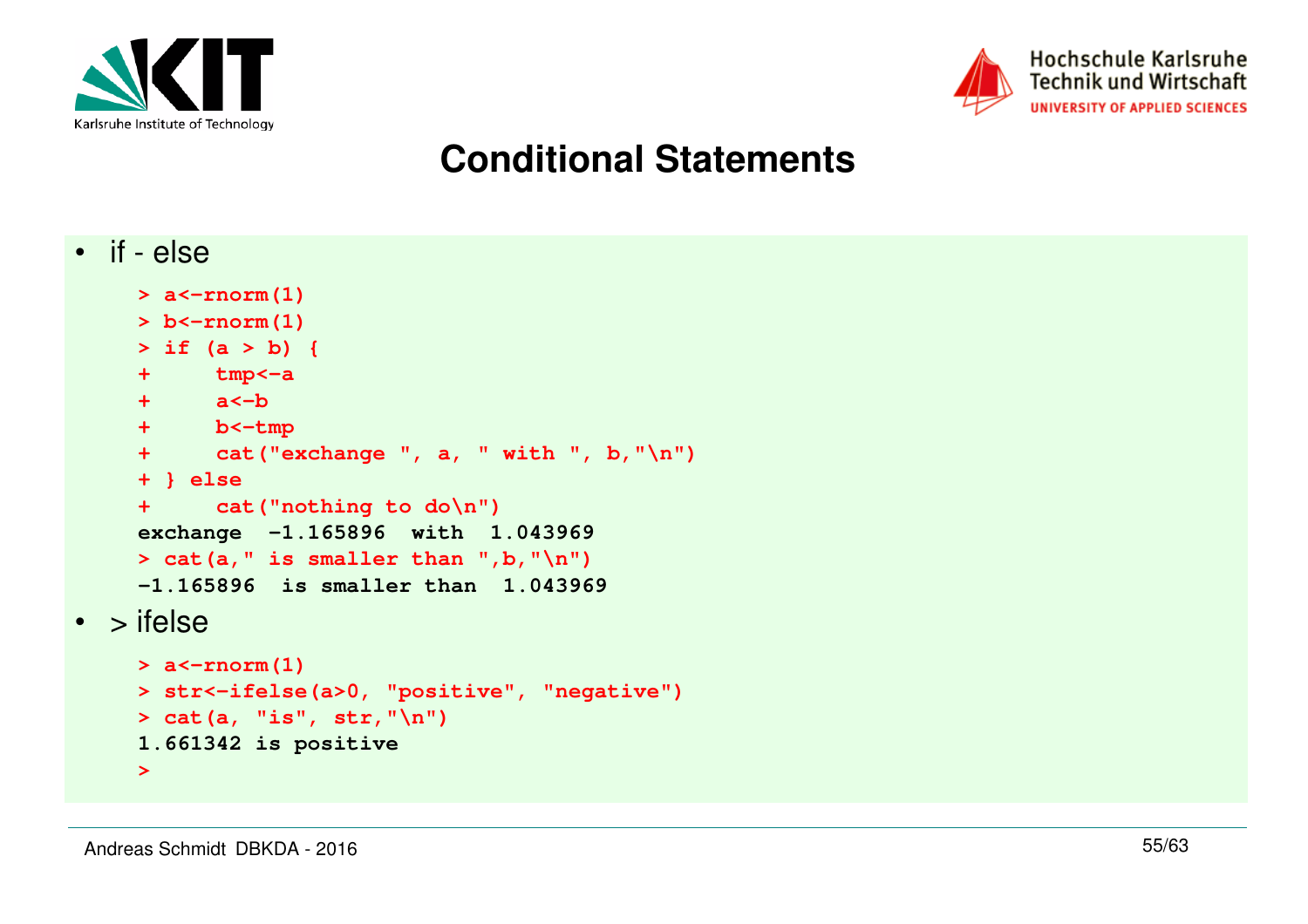



# **User defined functions**

•General syntax:

•

```
funcname <- function(arg1, arg2, ...) { statements} Example:
```

```
my.polynom<-function(x) {x \frac{y \leftarrow 1}{4 \times (x-3)} \times \frac{1}{2 \times (x-1)} \times \frac{1}{5 \times (x+1)} return (y)}
```

```
x <- seq(-2,5, by=0.1)y <- my.polynom(x)
plot(x,y, type="l")
```
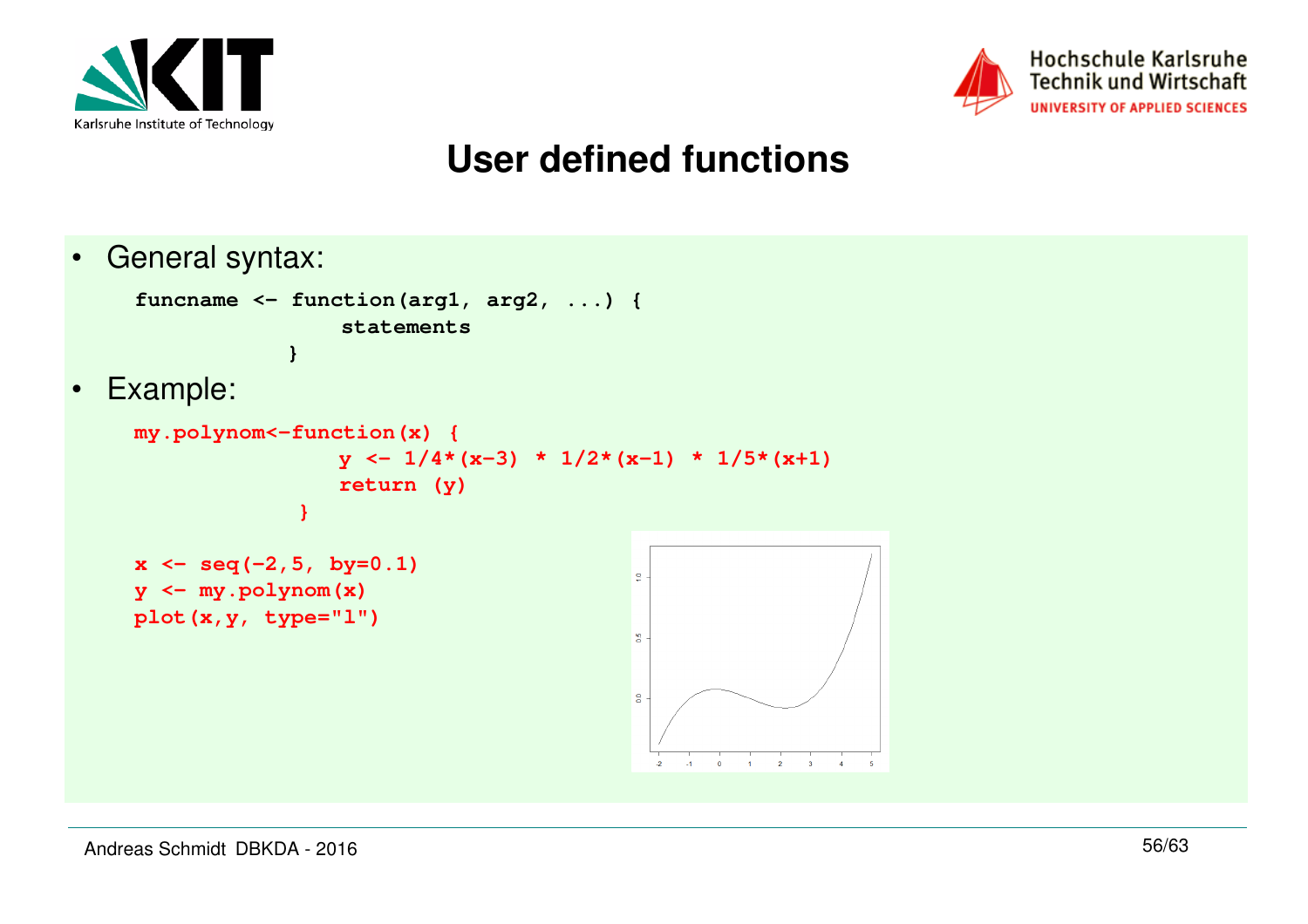



# **Writing to a file**

•Example:

```
> file<-"c:/temp/test.txt"> file.create(file)
> write("An Introduction into Statistical Computing with R", file=file)> for (i in 100:500) {
+ write(paste("line", i), file=file, append=T)+ }
```
•File content (c:/temp/test.txt)

```
An Introduction into Statistical Computing with Rline 100
line 101
line 102
line 103
line 104
line 105
line 106
line 107
```
**...**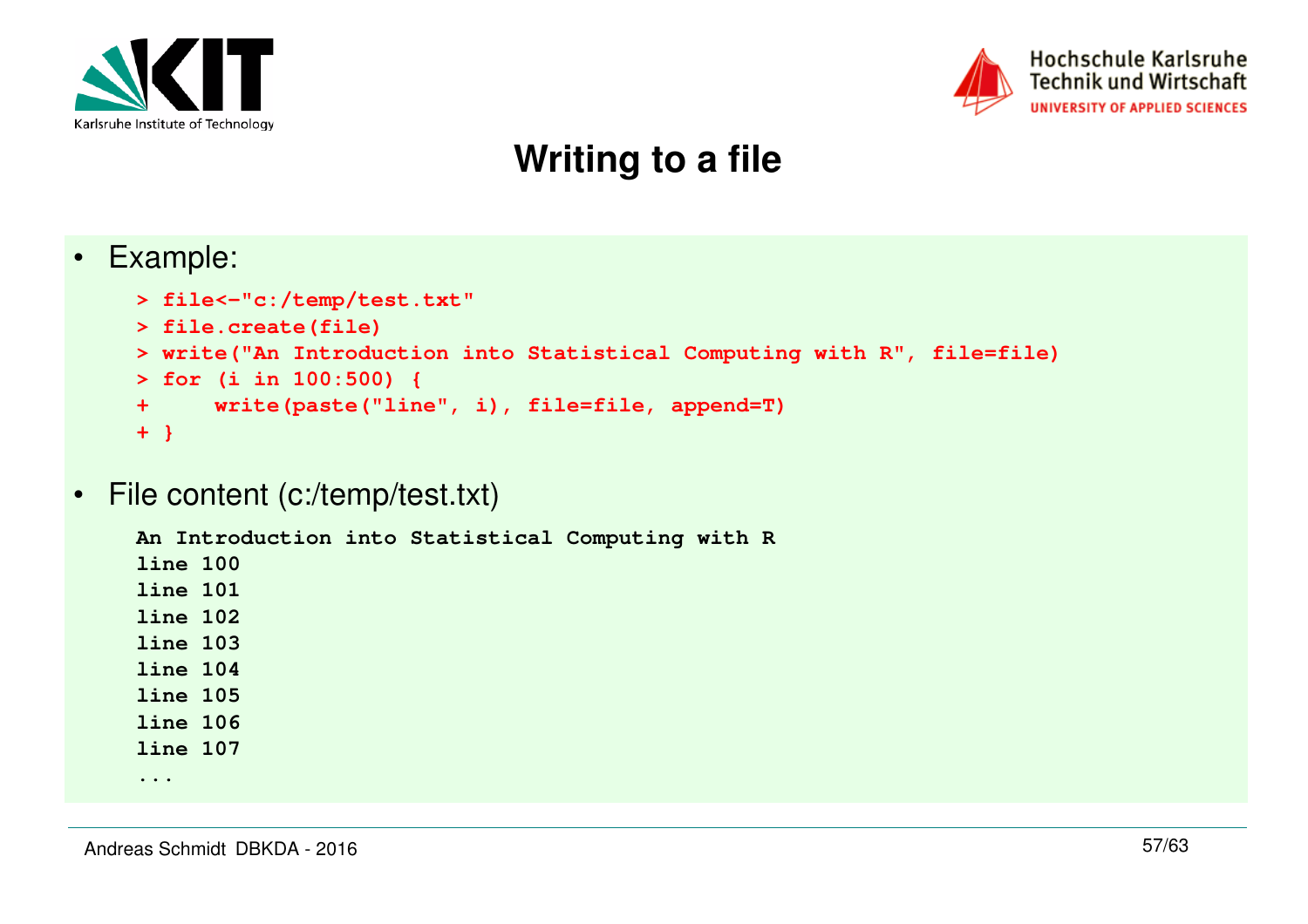



# **A NLP Example**

### General idea:

- The use of words (and the frequency) vary from author to author
- This is mainly relevant for frequently occuring words (i.e. stopwords)
- To identify an author of a unknown book, compare (visually) the similarity of the histograms of frequent words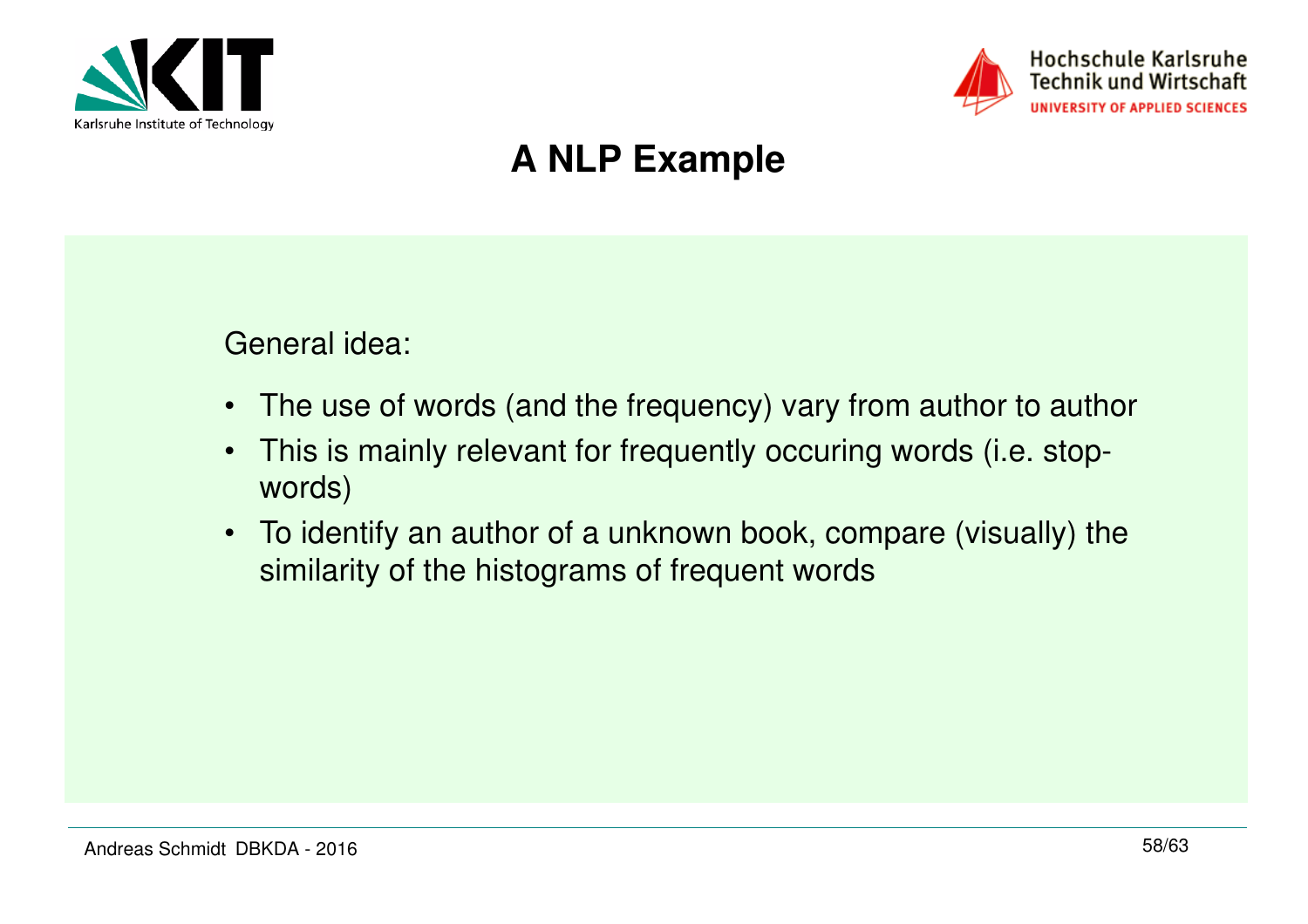



# **A simple NLP Example**

- • Download the 2 books (Moby Dick and Tom Sawyer) from the tutorial page at http://www.smiffy.de/dbkda-2016.
- •Download also the additional book "Book from an Unknown Author" from this page.
- • Evaluate the function readBookFromFile, given in Appendix A of the third handson-exercice.
- •Use the function readBookFromFile(path, ...) to read the books from your local disk.
- • Build an appropriate datastructure to represent each book as a histogram of the 10 most frequent terms.
- •Compare the histograms and decide from which author the third book was written.
- • Modify your plots, so that the histogram of the book from the unknown author is additionally shown in the histograms of Tom Sawyer and Moby Dick (hint: Stacked Barplot)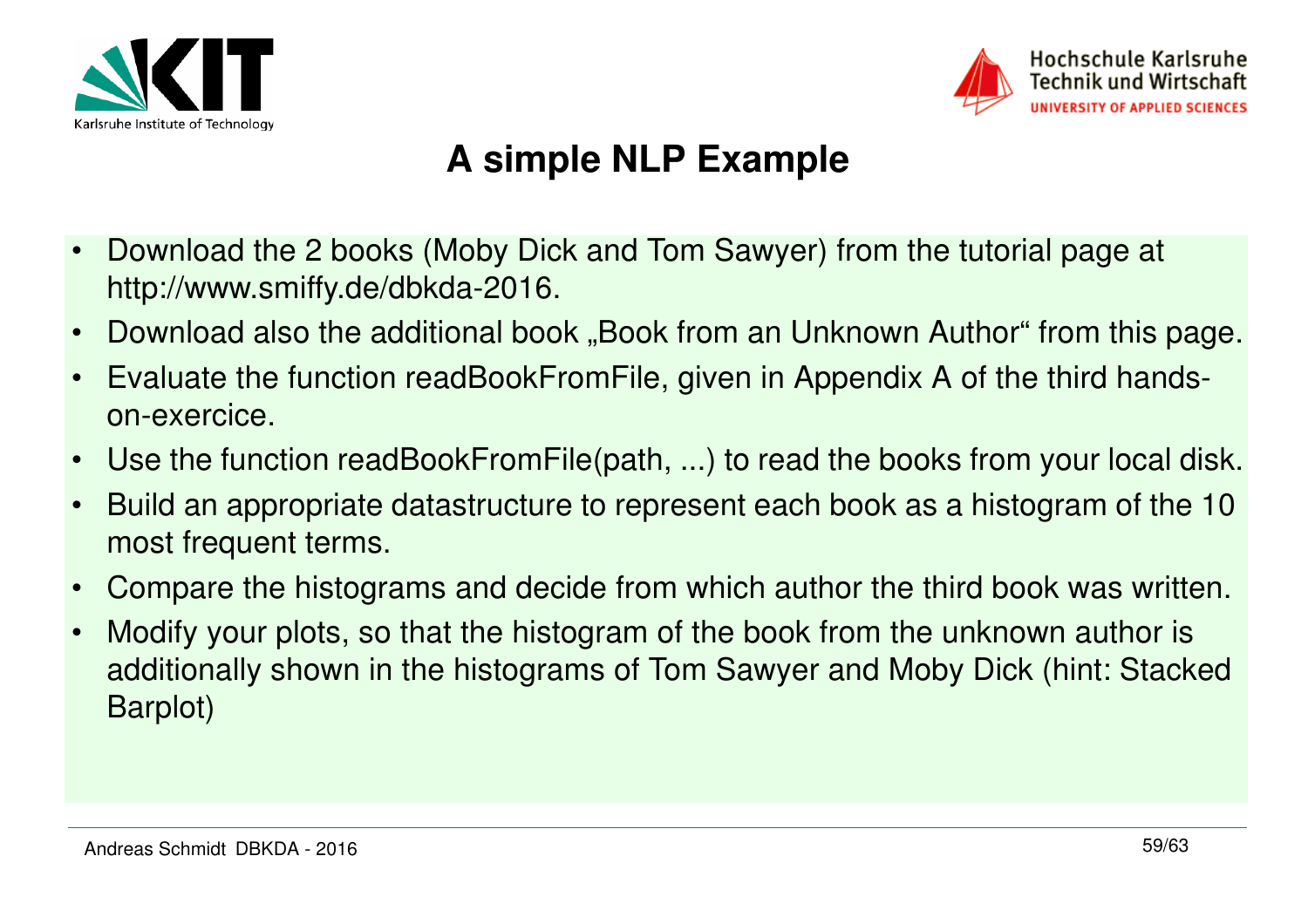



# **Hands-On Exercise 3**

- 1. Goto the webpage http://www.smiffy.de/dbkda-2016
- 2. Evaluate the function 'readBookFromFile(...) (Appendix A) in your R-environmant.
- 3. Download the books "Moby Dick", "Tom Sawyer", and "Ulysses" to your local disk. Remove the Gutenberg specific header and footer information.
- 4. Load the first 20 lines from the book "Moby Dick" with the previously evaluarted function and examine the result.
- 5. Count the number of occurence for each word (using R functionality of course ;-)).
- 6. Draw a graph which shows the frequency of the most popular 20 words of the book Moby Dick (barplot).
- 7. Combine the bartplots from different books in one chart (StackedBarPlot)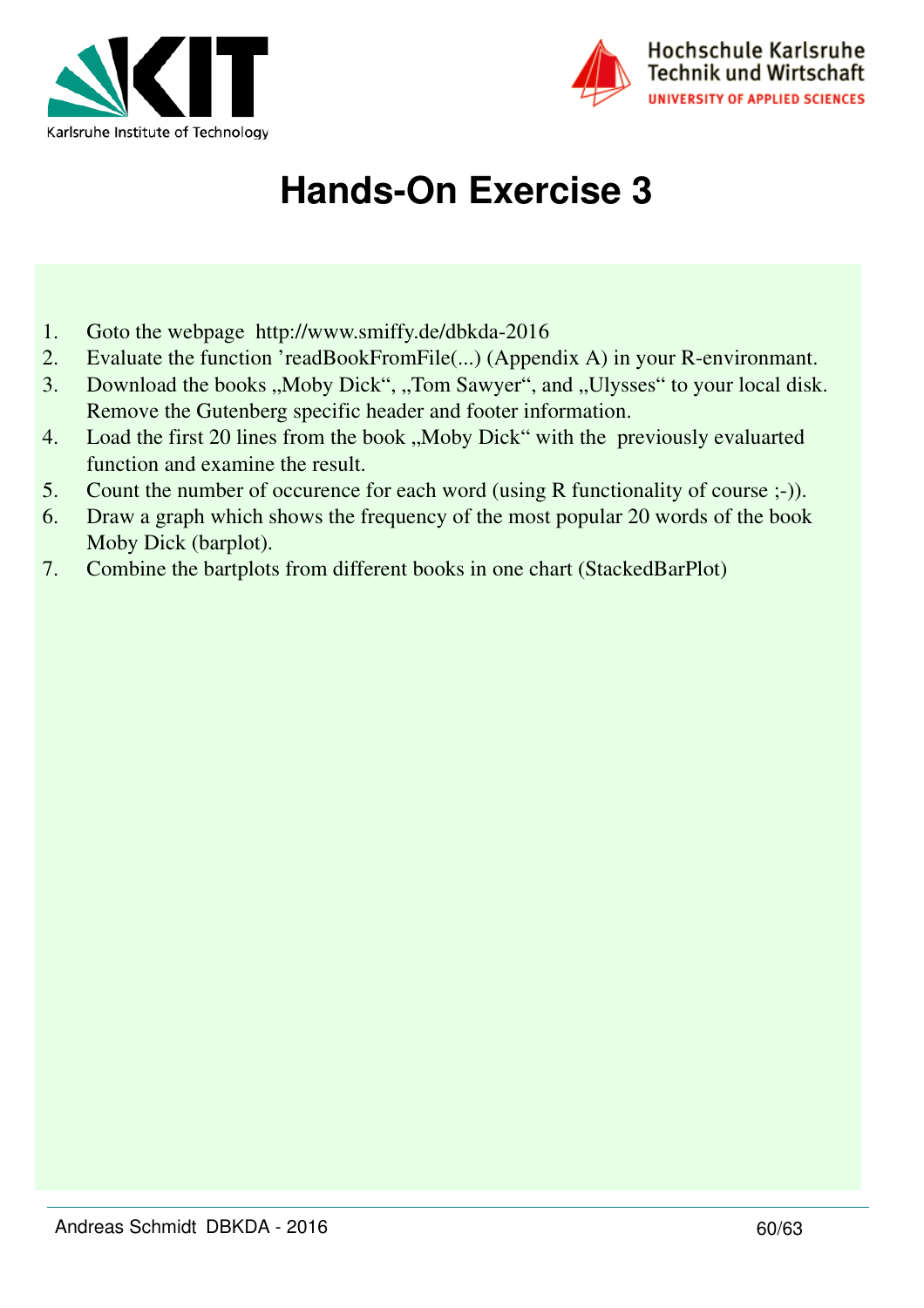



# **Outlook - Big Data and R**

- $\bullet$ Easy Integration of C/C++ Code (package Rcpp)
- •Memory mapped file-access (package bigmemory)
- Parallelistation (package parallel)
	- • Multithreading
		- Communication via shared memory or
		- sockets
	- $\bullet$ **Cluster** 
		- Communication via sockets
		- Use of R inside a Hadoop cluster (package rmr2, rhdfs, rhbase)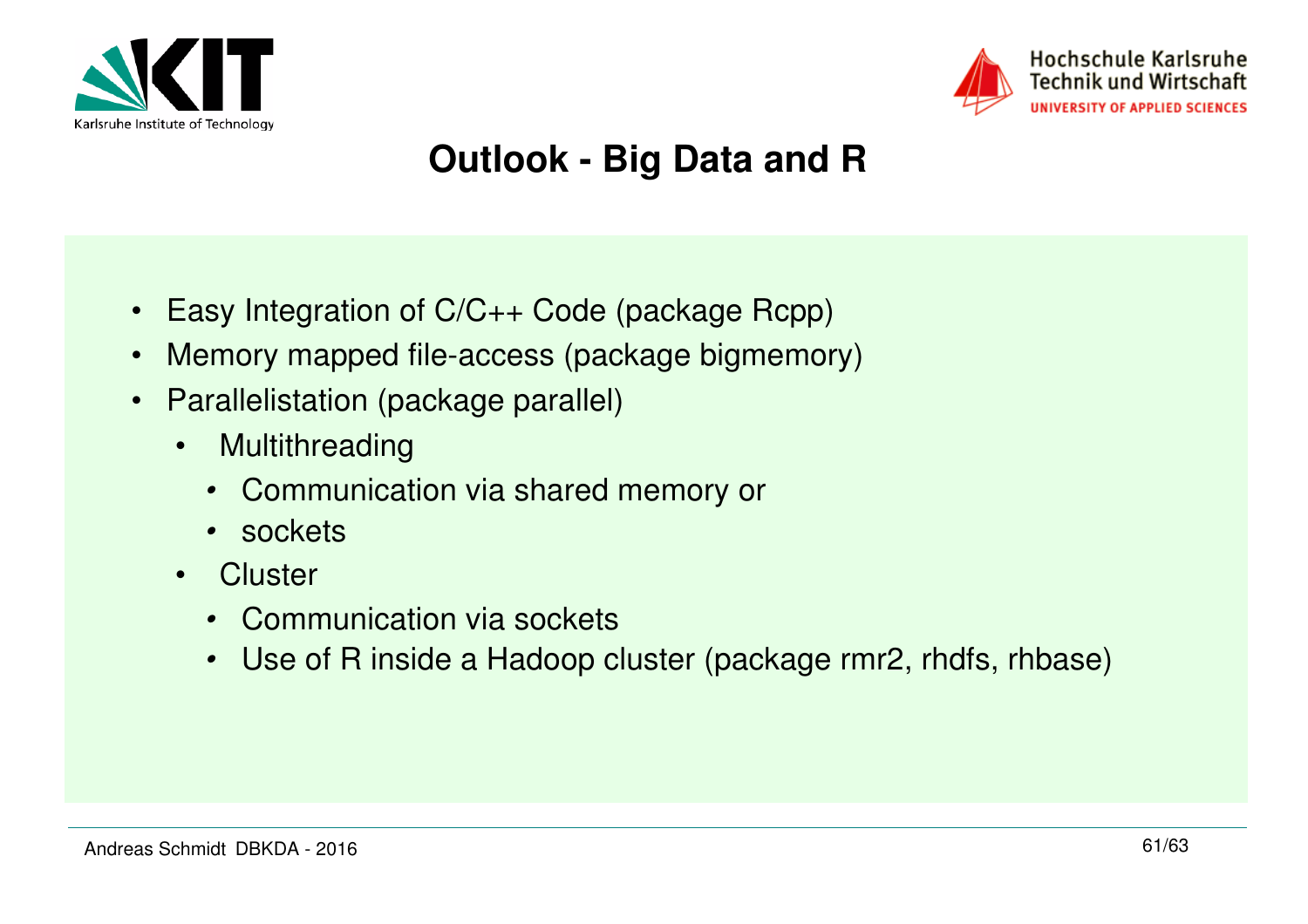



### **Resources**

- $\bullet$  Norman Matloff, The Art of R Programming, http://heather.cs.ucdavis.edu/~matloff/132/NSPpart.pdf
- • Rob Kabacoff. R in Action, Second Edition - Data analysis and graphics with R, Manning, 2015.
- • Matthias Kohl, Introduction to statistical data analysis with R. bookboon.comhttp://bookboon.com/en/introduction-to-statistical-data-analysis-with-r-ebook
- • Data Camp (very good online courses), Overview: https://www.datacamp.com/getting-started?step=2&track=r
- • G. Ryan Spain, R Essentials, DZone. https://dzone.com/asset/download/88835